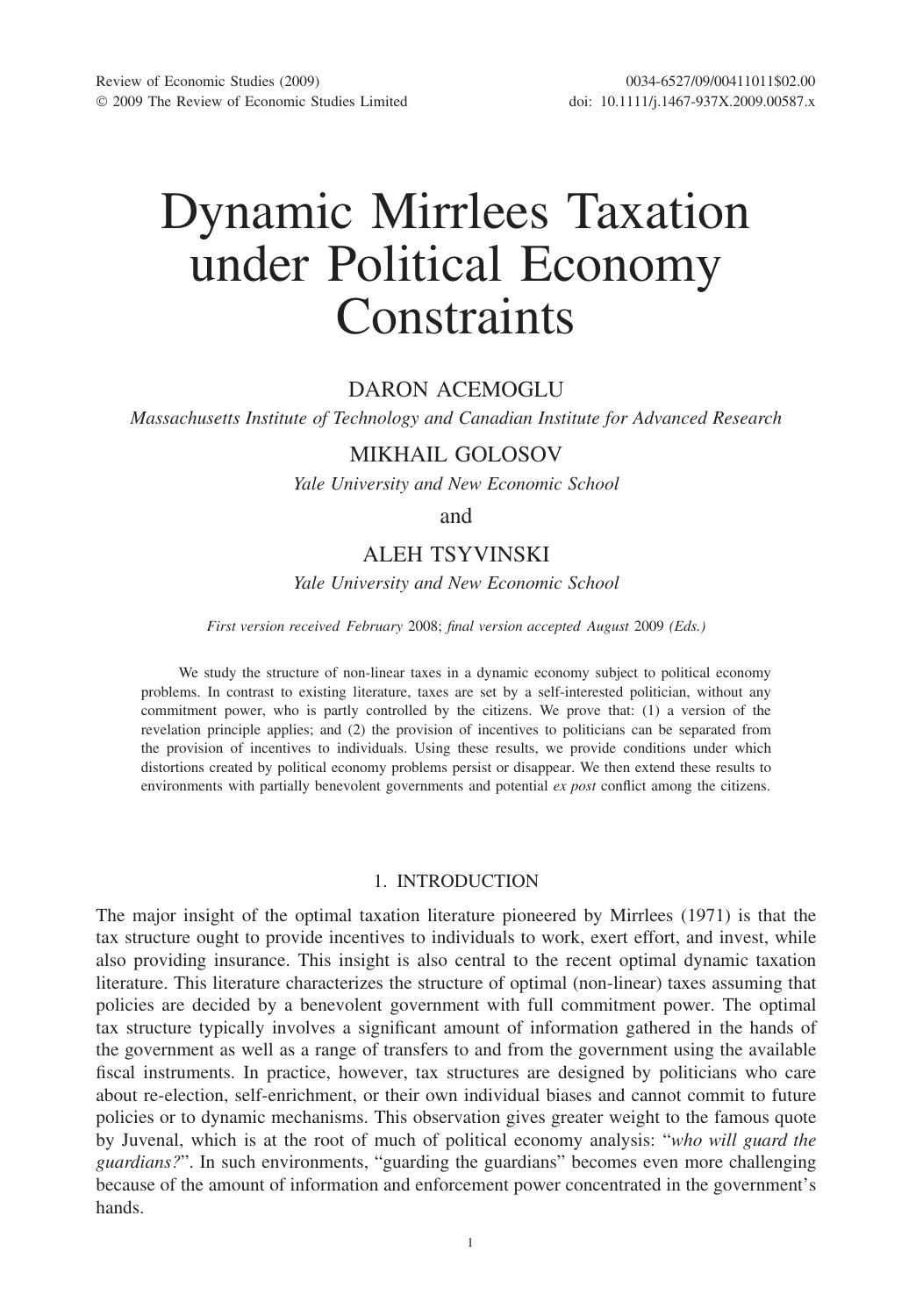In this paper, we study the structure of dynamic non-linear taxation under political economy constraints, that is, when there is no commitment to policies and the government (politicians) also need to be "guarded" (controlled).<sup>1</sup>

The challenges created by time inconsistency in dynamic non-linear taxation environments are especially severe and were first pointed out by Roberts (1984). Roberts considered an example economy where, similar to Mirrlees (1971), risk-averse individuals are subject to unobserved shocks affecting the marginal disutility of labour supply. But unlike the benchmark Mirrlees model, the economy is repeated *T* times, with individuals having perfectly persistent types. Under full commitment, a benevolent planner would choose the same allocation at every date, which coincides with the optimal solution of the static model. However, a benevolent government without full commitment cannot refrain from exploiting the information that it has collected at previous dates to achieve better risk sharing *ex post*. This turns the optimal taxation problem into a dynamic game between the government and the citizens. Roberts showed that as discounting disappears and  $T \to \infty$ , the unique sequential equilibrium of this game involves the highly inefficient outcome in which all individuals declare to be the worst type at all dates, supply the lowest level of labour, and receive the lowest level of consumption. This example not only shows the potential inefficiencies that can arise once we depart from the unrealistic case of full commitment, even with benevolent governments, but also highlights that the main tool of analysis in dynamic taxation problems, the celebrated revelation principle, may also fail (in Roberts' economy there is no truthful reporting of types).

In light of this stark difficulty highlighted by Roberts (1984), is there any hope of constructing equilibrium taxation policies in the presence of political economy and commitment constraints that can provide incentives to and redistribution (risk sharing) among agents as in Mirrlees's baseline analysis? We show that, under reasonable assumptions, taxation and redistribution policies resembling those resulting from the normative Mirrleesean analysis with commitment and a benevolent planner can be supported as equilibria. To present our main results in the clearest possible way, throughout the paper we focus on the equilibrium of the dynamic game between citizens and politicians that maximizes the *ex ante* utility of the citizens, and refer to this as the *best sustainable mechanism*. This terminology emphasizes that we are characterizing the best tax-transfer scheme that is sustainable in the sense of being incentive-compatible both for the citizens and for the politicians entrusted with implementing the policies.

Two ingredients are essential for our approach. First, instead of a finite-horizon economy as in Roberts, we consider an infinite-horizon environment. This makes it possible for us to use standard repeated game strategies to sustain better equilibria than those emphasized in Roberts. Second, we choose a particularly tractable model of political economy, where politicians have no commitment power and can even deviate from their within-period commitments, but they are subject to electoral accountability. If they pursue policies not in line with the expectations (wishes) of the electorate, they can be punished by being removed from office.<sup>2</sup>

These two ingredients enable us to develop a tractable framework for the analysis of dynamic taxation in the presence of political economy and commitment constraints. In

<sup>1.</sup> Since in the literature following Mirrlees the optimal tax-transfer program is a solution to a mechanism design problem, we use the terms "optimal tax-transfer program", "optimal non-linear taxation", and "mechanism" interchangeably.

<sup>2.</sup> These assumptions are similar to those made in the baseline models of political economy based on the approach first proposed by Barro (1973) and Ferejohn (1986). In the Barro–Ferejohn model, politicians can choose any policy vector they prefer, but if their policy choice is not in line with the electorate's expectations, then they can be voted out of office (see, e.g. Persson and Tabellini, 2000, Chapter 4).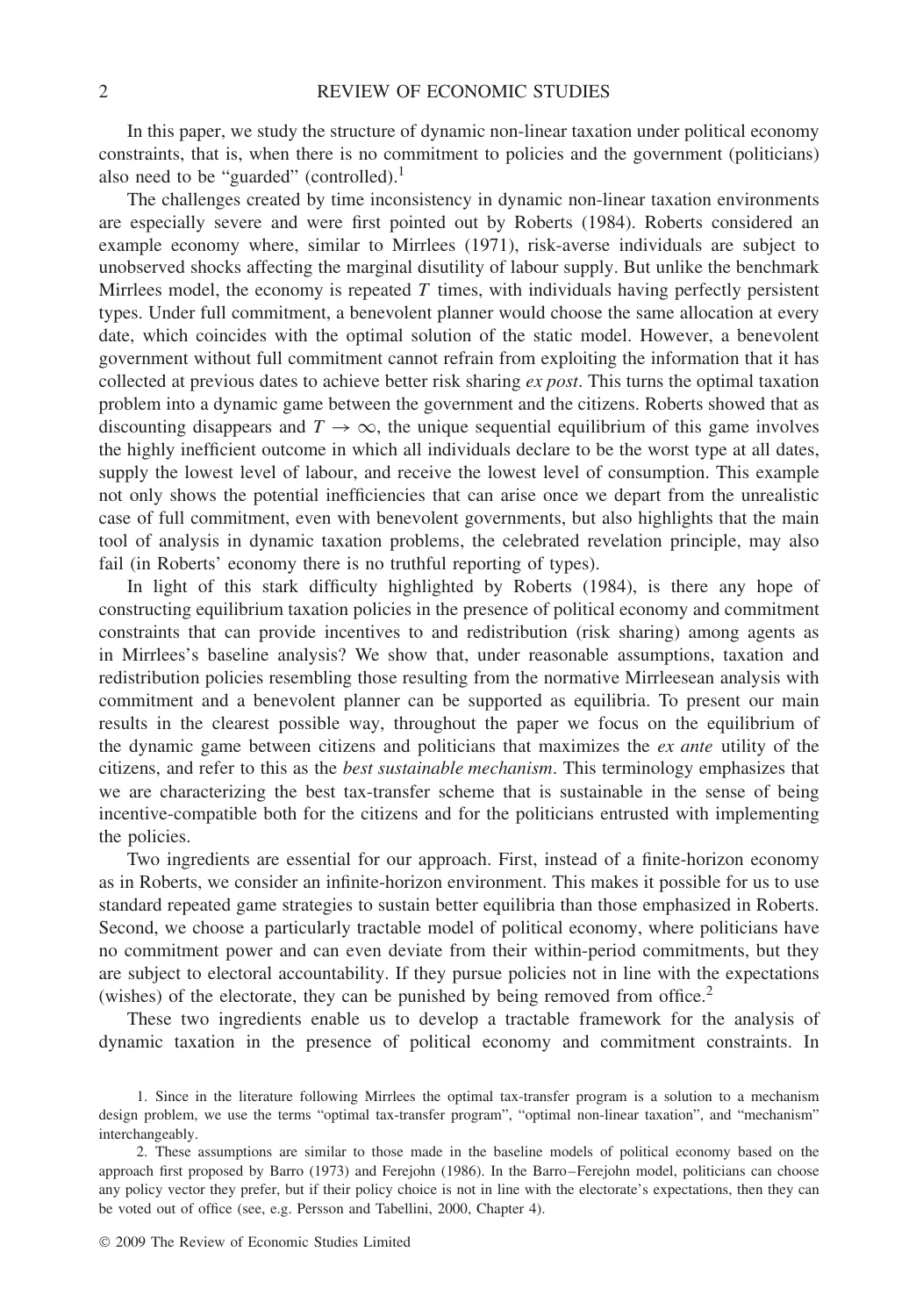particular, they lead to two results that are both important for our modelling approach and of potentially broader interest. First, a version of the revelation principle, *truthful revelation along the equilibrium path*, applies in our environment regardless of the discount factors of various parties (Theorem 1). $3$  This result relies on the possibility of "harsh" punishments by the citizens (which here take the form of replacing the politician). These ensure that information revealed along the equilibrium path is of limited use when the politician deviates. Second, we show that the best sustainable mechanism enables a separation between private and public incentives (Theorem 3). This result implies that incentive compatibility for individuals can be treated separately from ensuring that the politician in power does not wish to deviate from the candidate *social plan* (proposed tax-transfer scheme).

The results on truthful revelation along the equilibrium path and on separation enable us to characterize the best sustainable mechanism in two steps. (1) We first solve the problem of providing incentives to individuals given aggregate levels of consumption and labour supply. We call this a *quasi-Mirrlees problem* as it is a usual dynamic Mirrlees problem with two additional constraints on aggregate labour and consumption. Its solution leads to an *indirect utility functional* representing expected utility as a function of the aggregate levels of consumption and labour supply. (2) We then characterize the provision of incentives to politicians by choosing aggregate variables and the level of rents paid to the politician.

This formulation not only provides us with a tractable strategy for characterizing the best sustainable mechanism, but also enables a direct comparison between the best sustainable mechanism and the full-commitment Mirrlees mechanism in terms of the *aggregate distortions* caused by the former relative to the full-commitment Mirrlees allocation. This result, therefore, implies that incorporating lack of commitment and self-interest of politicians does not necessarily invalidate the methodology of approaching dynamic taxation problems as one of dynamic mechanism design; it simply adds additional constraints on aggregates.

Using this formulation, we provide a systematic characterization of the evolution of aggregate distortions. We show that political economy and commitment problems always introduce further distortions in the sustainable mechanism relative to the full-commitment Mirrlees mechanism. Intuitively, if the sustainability constraint of the politician were always slack, then the politician would receive zero consumption and would find it beneficial to deviate and expropriate some of the output. If, on the other hand, the sustainability constraint binds, then any increase in output must be associated with increased rents for the politician in power. This in turn increases the opportunity cost of production and leads to a reduction in labour supply and capital accumulation. Therefore, labour supply and capital are depressed in the best sustainable mechanism *as a way of relaxing the sustainability constraint* (and thus reducing the rents allocated to the politicians in power). We also show that when politicians are as patient as (more patient than) the citizens, the additional political economy distortions disappear in the long run and the allocation of resources converges to that of a dynamic Mirrlees economy with an exogenous level of public-good spending. In this limiting equilibrium, there are no

3. The fact that this result holds regardless of the discount factors emphasizes that it is *not* a folk theorem type result.

Note also that one can always construct an extended game in which there is a *fictional* disinterested mechanism designer, with the government as an additional player that has the authority to tax and regulate and the ability to observe all the communication between the fictitious mechanism designer and individual agents. Although a version of the revelation principle would apply in this extended game, this does not circumvent the substantive issues raised here: the party entrusted with taxes and transfers has neither the same interests as those of the citizens nor much commitment power.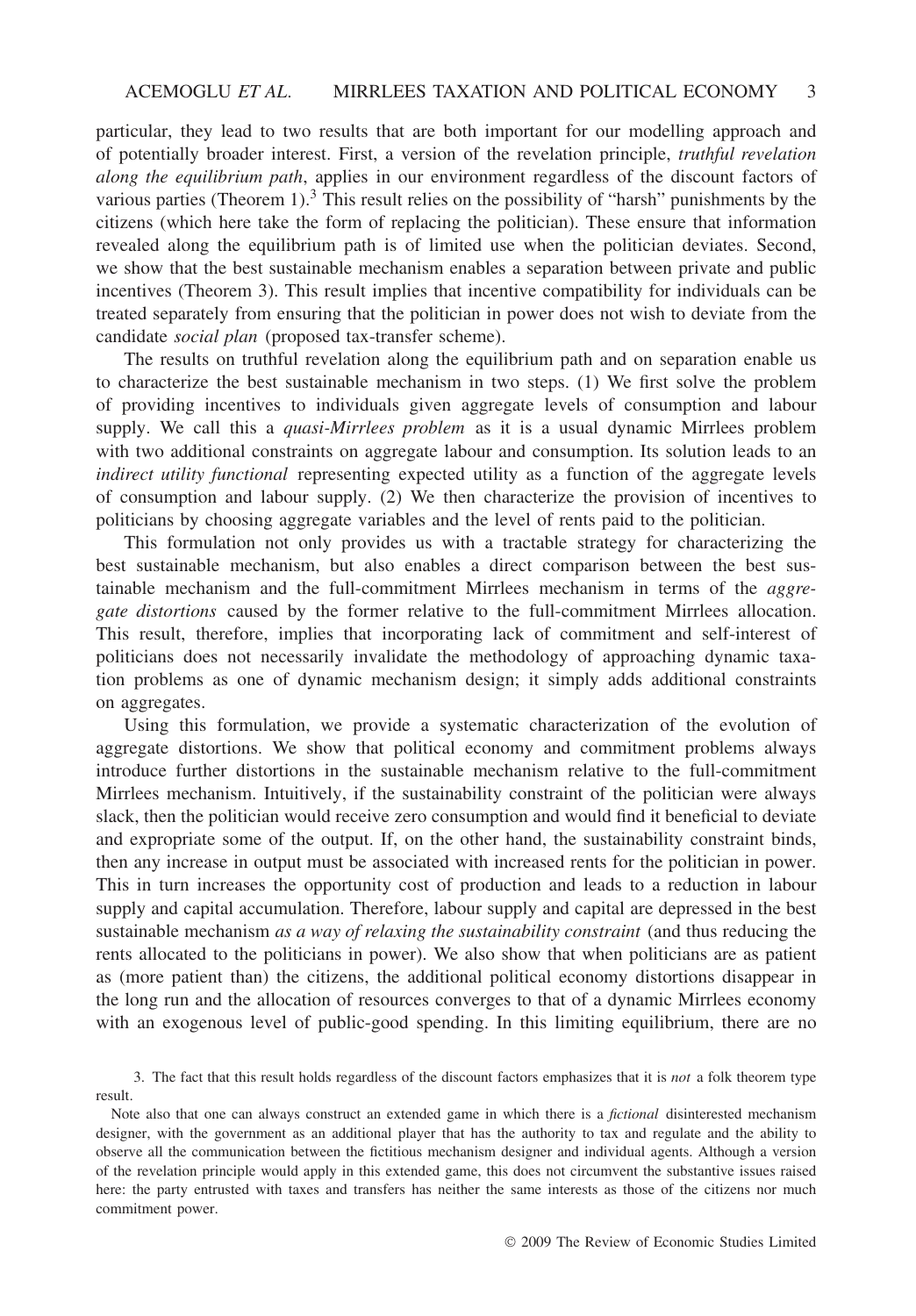## 4 REVIEW OF ECONOMIC STUDIES

additional taxes on labour beyond those implied by the optimal Mirrleesean taxation and no aggregate taxes on capital.4 In contrast, when politicians are (strictly) less patient than the citizens, the structure of taxes never converges to that of a dynamic Mirrlees economy and features additional labour and capital taxes even asymptotically. This last set of results is important, since it provides an exception to most existing models, which predict that long-run taxes on capital should be equal to zero and might provide a possible perspective for why capital taxation is pervasive in practice.<sup>5</sup>

These results are derived under a variety of assumptions on preferences and the form of political economy constraints, which ensure the separation of private and public incentives. We then show how these results can be extended to richer political and economic environments, though this necessitates an alternative approach that does not rely on a separation of private and public incentives. Using this alternative approach, we first show that similar results hold when politicians are partially benevolent. This case is particularly important since it enables us to revisit the stark negative result in Roberts' (1984) seminal paper discussed above. We demonstrate that, in contrast to Roberts' analysis, aggregate distortions created by commitment problems disappear if the politician is as patient as the citizens. Second, we show that many forms of *ex post* political conflict among the citizens (for example, between those with different histories and different "wealth levels") can also be introduced into our framework and lead to a mathematical formulation identical to that with partially benevolent governments. Finally, we highlight that our separation theorem (Theorem 3) does not hold when the best deviation by the government is a function of the distribution of resources within the population, and we also emphasize that our results do not hold when strategies are restricted to be Markovian.

Our paper is related to a number of different literatures. First, it is closely related to recent advances in the theory of mechanism design without commitment, including Bester and Strausz (2001), Skreta (2006, 2007), Sleet and Yeltekin (2006), and Bisin and Rampini (2005). Sleet and Yeltekin (2006) provide a proof of the revelation principle for sufficiently high discount factors in a dynamic economy with time inconsistency, but without political economy constraints.

Bisin and Rampini (2005) extend Roberts' analysis and show how the presence of anonymous markets acts as an additional constraint on the government, ameliorating the commitment problem. A version of the revelation principle also applies in their model but crucially does not involve truthfully reporting along the equilibrium path. In their model, it is the ability of agents to trade secretly that disciplines the behaviour of the government, whereas in our model politicians are disciplined by the threat of removal from office. The most important distinction between our work and that of Bisin and Rampini is the infinite horizon nature of our model, which enables us to construct sustainable mechanisms with the revelation principle (where agents reports the truth) holding along the equilibrium path. This enables us to analyse substantially more general environments and to characterize the limiting behaviour of distortions and taxes.

5. Naturally, the usual Mirrleesean "wedges" in labour supply and intertemporal decisions are still present and affect private incentives even though political economy distortions may disappear.

<sup>4.</sup> This result is therefore similar to that of zero limiting taxes on capital in the first-generation Ramsey-type models, e.g. Chamley (1986) or Judd (1985), but is derived here without any exogenous restriction on tax instruments (see Kocherlakota, 2005, for the zero capital tax result using the second-generation approach).

It is important to emphasize, however, that this limiting allocation can be decentralized in different ways, and some of those may involve positive taxes on individual capital holdings.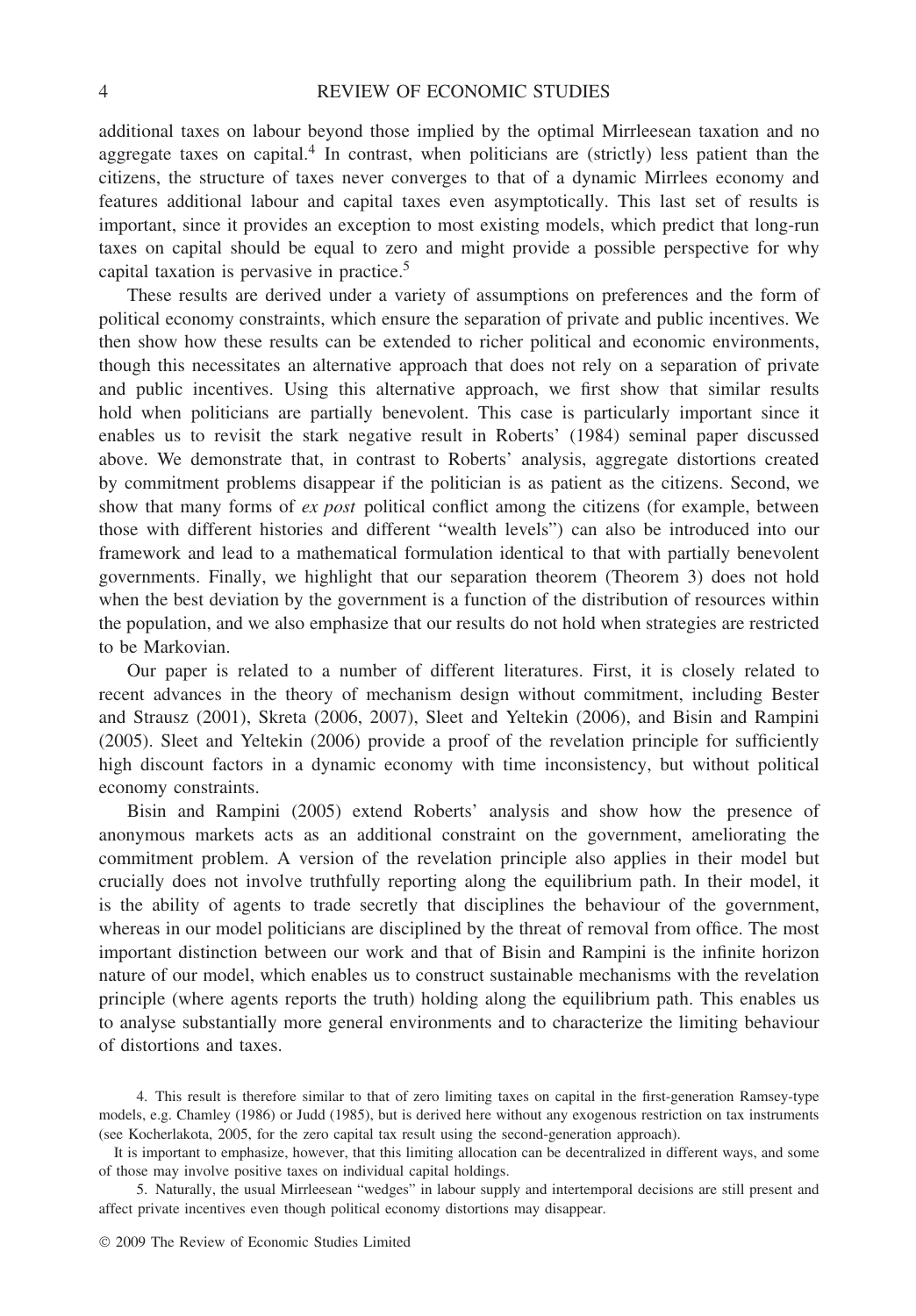In addition to these papers, our work is related to the burgeoning literatures on dynamic political economy,6 and on dynamic non-linear taxation. In particular, our framework incorporates the general model of dynamic non-linear taxation considered in Golosov, Kocherlakota, and Tsyvinski (2003), Kocherlakota (2005), Albanesi and Sleet (2005), and Farhi and Werning (2008). A recent interesting paper by Albanesi and Armenter (2007) studies general structure of intertemporal distortions in a variety of contexts and uses a technique similar to those in this paper in separating aggregate from idiosyncratic distortions.

The results in this paper are also closely related to our previous work, Acemoglu, Golosov, and Tsyvinski *(*2006*,* 2008*a,b)*. Many of the results here were first presented in the working paper, Acemoglu, Golosov, and Tsyvinski *(*2008*a)*. <sup>7</sup> A special case of these results has been developed in Acemoglu, Golosov and Tsyvinski (2008). That paper focuses on the problem of controlling a self-interested politician in a representative agent neoclassical growth model and thus does not feature any incomplete information, heterogeneity, or non-linear taxation, which are our present focus. Consequently, the results in the current paper are more general and more broadly applicable than those in Acemoglu, Golosov and Tsyvinski *(*2008*a)* and enable us to investigate questions related to the structure of taxation under political economy constraints. In particular, the key results of the present paper related to truthful revelation, separation of private and public incentives, the structure of non-linear taxes, and the interaction between political economy and time-inconsistency are not present in that paper. The provision of incentives to politicians in our model is also related to the structure of optimal contracts in dynamic principal–agent analyses (see, among others, Harris and Holmstrom, 1982; Lazear, 1981; Ray, 2002). Ray (2002) provides the most general results in this context. Acemoglu, Golosov, and Tsyvinski *(*2008*a)* extend Ray's results to the case in which discount factors are different between the principal and the agent (or the citizens and the politician) and highlight the role of the relative discount factors, which also play a similar role in the characterization of the long-run evolution of distortions here.

The rest of the paper is organized as follows. Section 2 introduces the general economic environment and describes the design of the tax-transfer mechanisms and the political economy environment. Section 3 establishes truthful revelation along the equilibrium path and shows how the provision of incentives to individuals can be separated from the provision of incentives to politicians, enabling a relatively tractable analysis of a sustainable tax-transfer mechanism. Section 4 applies these results to characterize the behaviour of political economy distortions and derives their implications for taxes. Section 5 shows how these results can be generalized to environments with partially benevolent government and *ex post* political conflict among citizens and also discusses their potential limitations. Section 6 concludes. Several omitted proofs are presented in Appendix A, while Appendix B, which is available on the http://www.wiley.com/bw/journal.asp?ref=0034-6527&site=1, contains some additional technical results and proofs.

<sup>6.</sup> For general discussions of the implications of self-interested behaviour of governments, petitions, and bureaucrats, see, among others, Buchanan and Tullock (1962), North and Thomas (1973), North (1981), Olson (1982), North and Weingast (1989), and Dixit (2004). Austen-Smith and Banks (1999), Persson and Tabellini (2000), and Acemoglu (2007) provide introductions to various aspects of the recent developments and the basic theory. For dynamic analysis of political economy, focusing mostly on Markovian equilibria, see, among others, Krusell and Rios-Rull (1999), Acemoglu and Robinson (2006), Hassler *et al.* (2005), and Battaglini and Coate (2008).

<sup>7.</sup> Results related to the comparison of market-based and government-controlled allocations in that working paper have been extended in Acemoglu, Golosov and Tsyvinski *(*2008*a)*. None of these results is present in the current paper.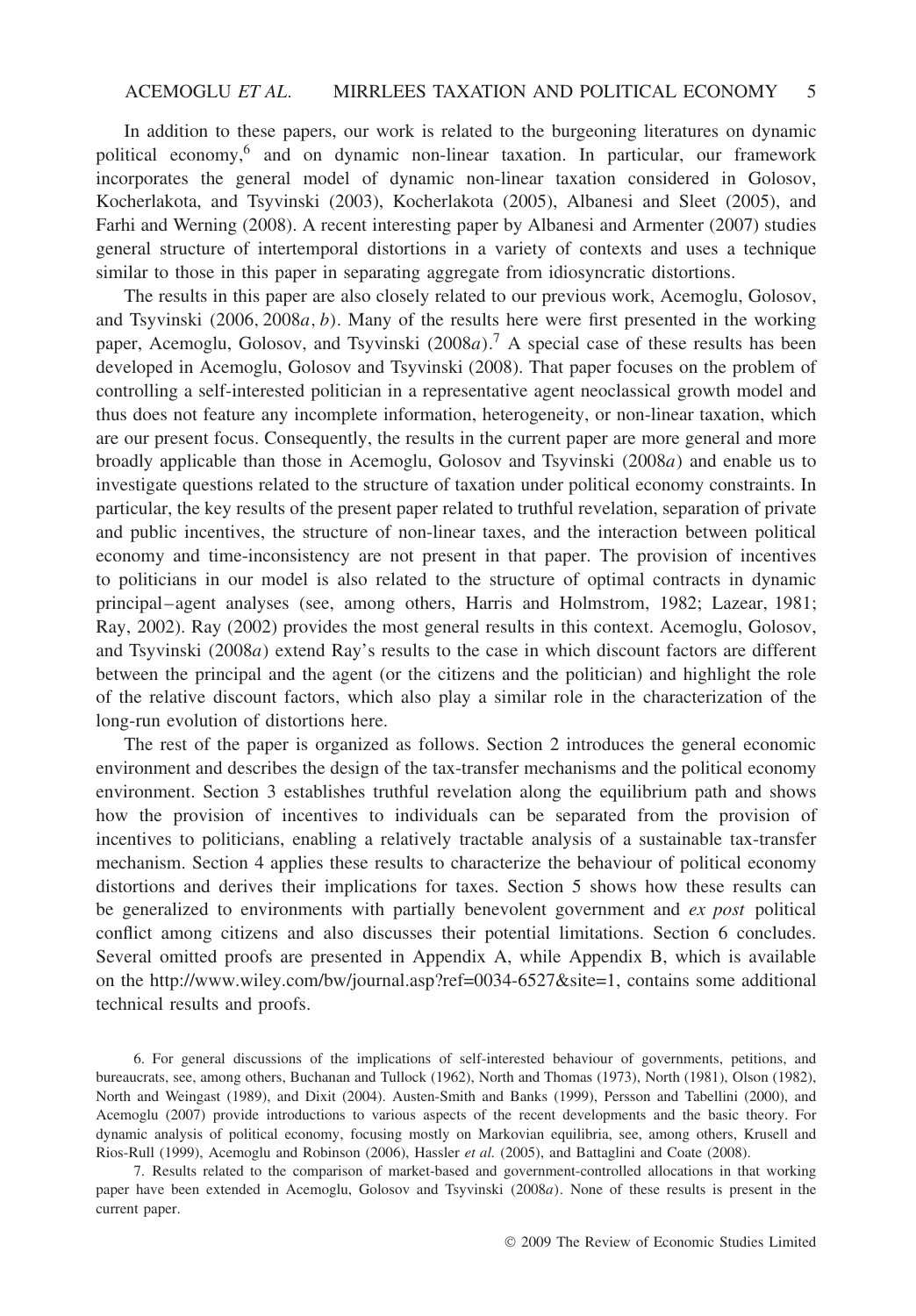## 6 REVIEW OF ECONOMIC STUDIES

## 2. MODEL

## 2.1. *Environment*

We consider a general dynamic Mirrlees optimal taxation setup in an infinite horizon economy. There is a continuum of individuals and we denote the set of individuals, which has measure 1, by *I*. The instantaneous utility function of individual  $i \in I$  at time *t* is given by

$$
u\left(c_t^i, l_t^i \mid \theta_t^i\right),\tag{1}
$$

where  $c_t^i \geq 0$  is the consumption of this individual,  $l_t^i \in [0, \overline{l}]$  is labour supply, and  $\theta_t^i$  is the individual's "type". This formulation is general enough to nest both preference shocks and productivity shocks.8

Let  $\Theta = {\theta_0, \theta_1, ..., \theta_N}$  be a finite ordered set of real numbers denoting potential types, with the convention that  $\theta_i$  corresponds to "higher skills" than  $\theta_{i-1}$ , and in particular,  $\theta_0$  is the worst type. Let  $\Theta^T$  be the *T*-fold product of  $\Theta$ , representing the set of sequences of length  $T = 1, 2, ..., \infty$ , with each element belonging to  $\Theta$ . We think of each agent's lifetime type sequence  $\theta^{\infty}$  as drawn from  $\Theta^{\infty}$  according to some measure  $\mu^{\infty}$ . Let  $\theta^{i,\infty}$  be the draw of individual *i* from  $\Theta^{\infty}$ . The *t*-th element of  $\theta^{i,\infty}$ ,  $\theta_i^i$ , is the skill level of this individual at time *t*. We use the standard notation  $\theta^{i,t}$  to denote the history of this individual's skills up to and including time *t*, and make the standard measurability assumption that the individual only knows  $\theta^{i,t}$  at time *t*. No other agent in the economy will directly observe this history. We assume that each individual's lifetime type sequence is drawn identically and independently from  $\Theta^{\infty}$  according to the same measure  $\mu^{\infty}$ , so that there is no aggregate uncertainty in the type distribution.<sup>9</sup> We denote the distribution of the vector  $\theta^t$  across agents by  $G^t$ .

All individuals have same discount factor  $\beta \in (0, 1)$ , thus at time *t*, they maximize

$$
\mathbb{E}\left[\left.\sum_{s=0}^{\infty}\beta^{s} u\left(c_{t+s}^{i},l_{t+s}^{i} \mid \theta_{t+s}^{i}\right)\right|\theta^{i,t}\right],
$$

where  $\mathbb{E}[\cdot|\theta^{i,t}]$  denotes the expectations conditional on having observed the history  $\theta^{i,t}$ . We impose the following standard assumption on the utility function, which also introduces the single crossing property.

**Assumption 1.** *(utility function) For all*  $\theta \in \Theta$ ,  $u(c, l | \theta) : \mathbb{R}_+ \times [0, l] \to \mathbb{R}$  *is twice continuously differentiable and jointly concave in c and l, and is non-decreasing in c and nonincreasing in l. Moreover,*  $u_c(c, l | \theta) / |u_l(c, l | \theta)|$  *is increasing in*  $\theta$  *for all c and l and all*  $\theta \in \Theta$ , where  $u_c$  *and*  $u_l$  *denote the partial derivatives of u.* 

The production side of the economy is described by the aggregate production function

$$
Y=F(K,L),
$$

where *K* is capital and *L* is labour, and the economy starts with a positive endowment of capital stock,  $K_0 > 0$  at  $t = 0$ . In addition, we assume the following:

**Assumption 2.** *(production structure) F is strictly increasing and continuously differentiable in K and L with partial derivatives denoted by*  $F_K$  *and*  $F_L$ *, exhibits constant returns to* 

8. For example, productivity shocks would correspond to the case where  $u(c_i^i, l_i^i | \theta_i^i) = u(c_i^i, l_i^i / \theta_i^i)$ .

9. This structure imposes no restriction on the time-series properties of individual skills. Both identical independent draws and arbitrary temporal dependence are allowed.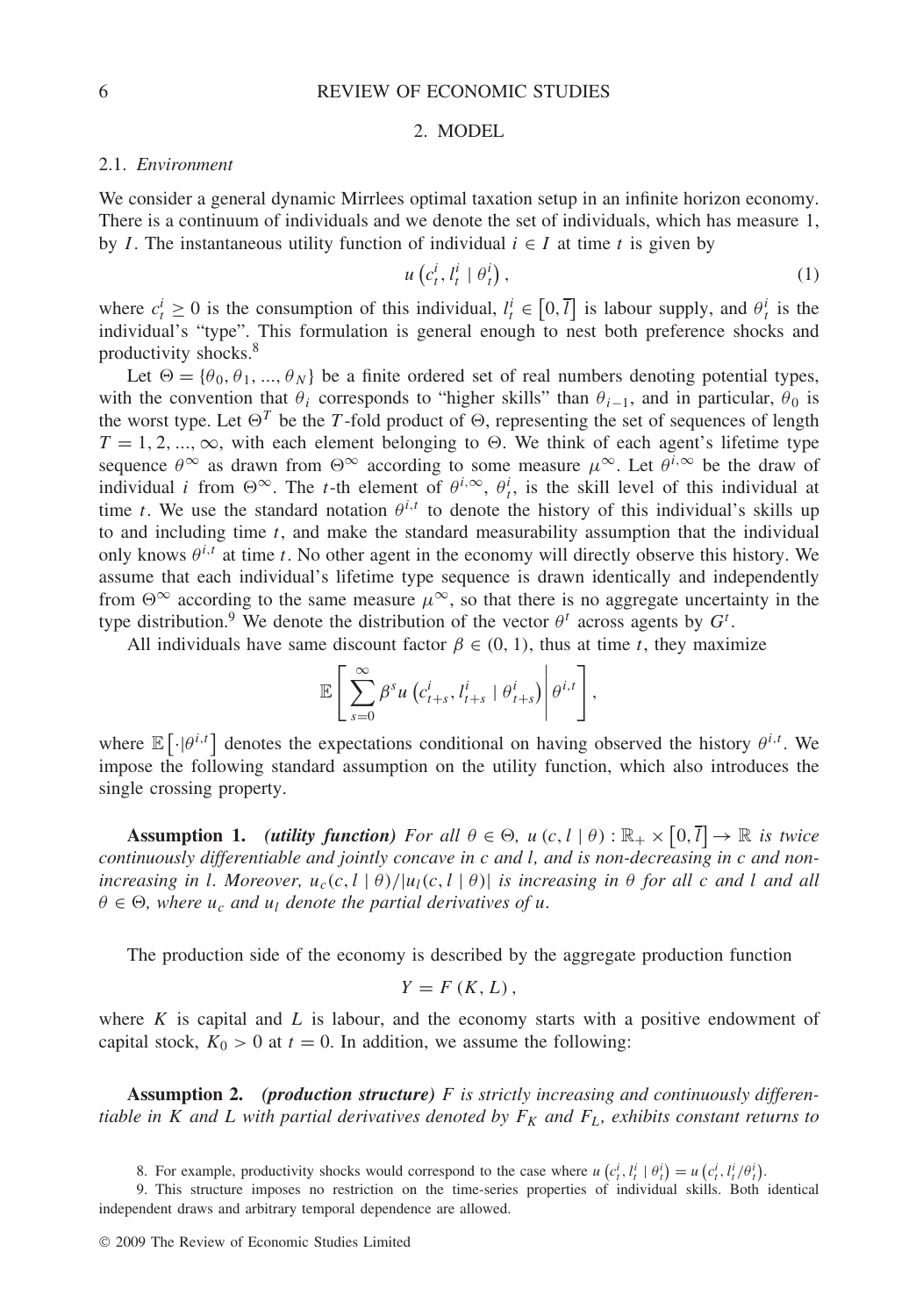*scale, and satisfies*  $\lim_{L\to 0} F_L(K, L) = \infty$  *for all*  $K > 0$  *and*  $\lim_{K\to\infty} F_K(K, L) < 1$  *for all*  $L \in [0, \overline{l}]$ *. Moreover, capital fully depreciates after use, and*  $F(K, 0) = 0$ *.* 

Both the full depreciation assumption and the assumption that labour is essential for production are adopted to simplify the notation. The condition that  $\lim_{K\to\infty} F_K(K,L)$  < 1 together with  $L \in [0, \overline{l}]$  implies that there is a maximum steady-state level of output that is uniquely defined by  $\overline{Y} = F(\overline{Y}, \overline{l}) \in (0, \infty)$ , where recall that  $\overline{l}$  is the maximum amount of labour supply per capita (and thus the maximum total labour supply). The condition that  $\lim_{L\to 0} F_L(K,L) = \infty$ implies that in the absence of distortions there will be positive production.

## 2.2. *Political economy*

The allocation of resources in this economy is entrusted to a politician who is in charge of operations of the government. This politician has the power to tax and redistribute resources across agents, and can also allocate some of the tax revenue to himself as rents (government consumption). We interpret the government (and thus the politician) as being necessary for the operation of the tax-redistribution mechanisms (as well as other functions, such as implementation of law and order and provision of public goods). The key dilemma facing the society is how to control the government once the powers to tax and redistribute resources have been vested with it.

We adopt the simplest and most conventional approach to this problem, and incorporate the classic electoral accountability setup of Barro (1973) and Ferejohn (1986) into our environment: there is a large number of potential (and identical) politicians. We denote the set of politicians by  $I$ . The utility of a politician at time  $t$  is given by

$$
\sum_{s=0}^{\infty} \delta^s v\left(x_{t+s}\right),\,
$$

where *x* denotes the politician's consumption (rents),  $v : \mathbb{R}_+ \to \mathbb{R}$  is the politician's instantaneous utility function. Notice also that the politician's discount factor,  $\delta$ , is potentially different from that of the citizens,  $\beta$ . To simplify the analysis, we assume that potential politicians are distinct from the citizens and never engage in production and that, once they are replaced, they do not have access to capital markets.10

**Assumption 3.** *(politician utility) v is twice continuously differentiable, concave, and satisfies*  $v'(x) > 0$  *for all*  $x \in \mathbb{R}_+$  *and*  $v(0) = 0$ *. Moreover,*  $\delta \in (0, 1)$ *.* 

Since the politician in power both lacks commitment power and has the ability to expropriate output for its own consumption, we model the interaction between the citizens and the politicians as a dynamic game following the literature on sustainable plans (Chari and Kehoe, 1990, 1993). Our purpose throughout is to characterize the equilibrium of this game between

<sup>10.</sup> All of the results in this paper hold if a politician has access to capital markets after deviation, and only the right-hand side of the sustainability constraints below, e.g. (7), need to be modified.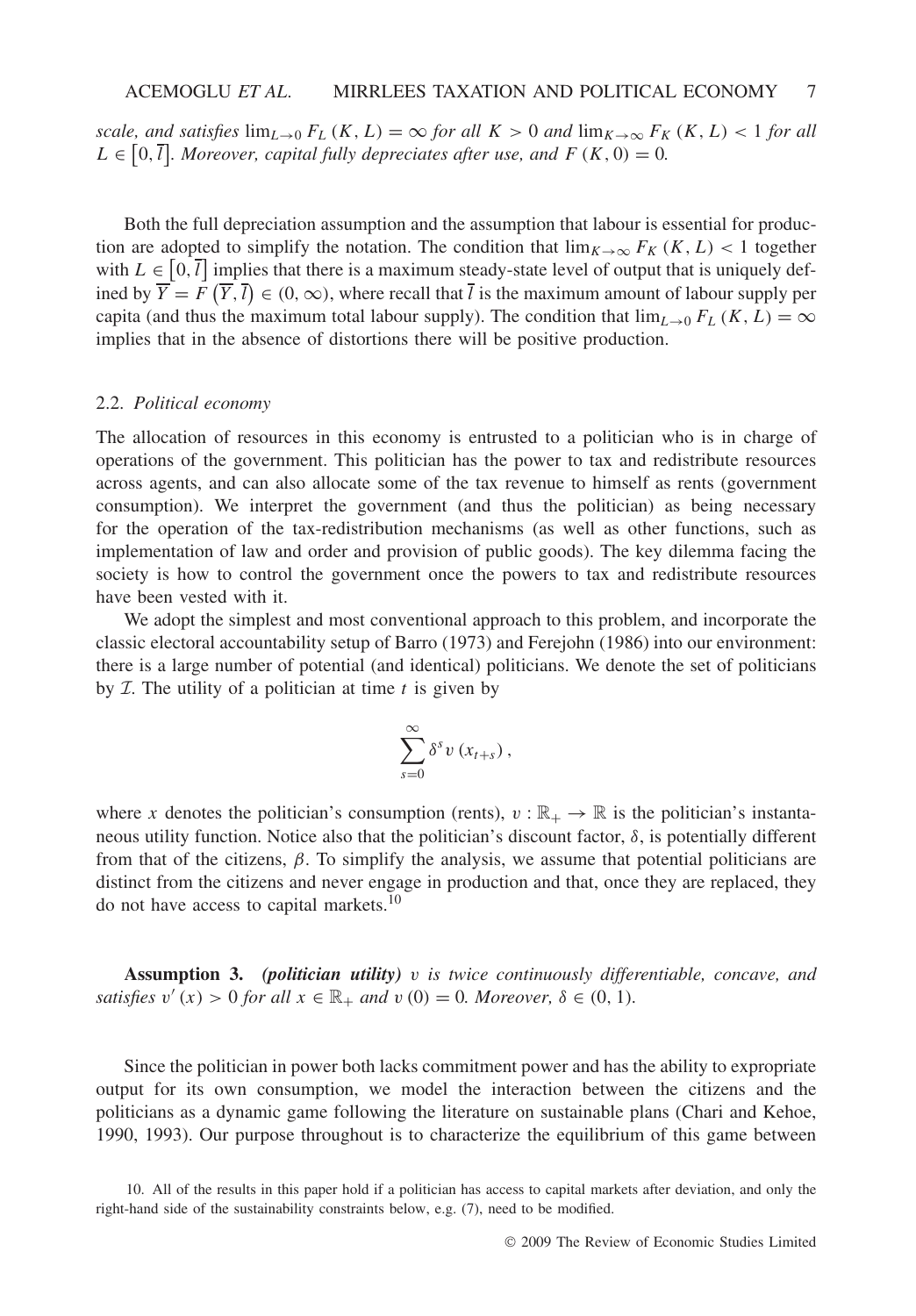the politicians and the citizens, corresponding to the *best sustainable mechanism*—meaning the sustainable mechanism that maximizes the  $ex$  anteautility of citizens.<sup>11</sup>

The rest of this section formally defines the structure of the game. We first describe the feasible actions by citizens and the politicians, and the timing of events. We then provide a formal definition of mechanisms.

## 2.3. *Timing and actions in period t*

We define a *submechanism* (or mechanism at time *t*) as a subcomponent of the overall mechanism between the politician and the individuals. A submechanism specifies what happens at a given date. In particular, let  $Z_t$  be a general message space for time  $t$ , with a generic element  $z_t$ . This message space may include messages about current type of the individual,  $\hat{\theta}^i_t \in \Theta$ , and past types  $\hat{\theta}^{i,t-1} \in \Theta^{t-1}$  (even though the individual may have made some different reports about his or her types in the past), and might also include other messages. Let  $Z^t \equiv \prod_{s=0}^t Z_s$ ,  $z^t$  denote a generic element of  $Z^t$  and by *Z* the space of all such lifetime reports.

A submechanism consists of two mappings, i.e.  $M_t \equiv (\tilde{c}_t, \tilde{l}_t)$  such that  $\tilde{c}_t : Z^t \to \mathbb{R}_+$ assigns consumption levels for each complete history of messages and public histories, and  $\tilde{l}_t : Z^t \to [0, \bar{t}]$  assigns corresponding labour supply levels.<sup>12</sup> However, as the timing of events below will make it clear, we also assume that there is *freedom of labour supply*, in the sense that each individual can always disobey the labour supply allocation implied by  $\bar{l}_t$  and choose  $l_t^i = 0$ <sup>13</sup> Instead of introducing an additional action designating this choice, we introduce a message  $z^{\emptyset}$  such that if  $z^t = (z^{t-1}, z^{\emptyset})$  for any  $z^{t-1} \in Z^{t-1}$ , then  $\tilde{l}_t$  specifies  $l_t^i = 0$  for the individual in question. This is clearly without loss of any generality, since if such a message did not exist, the individual could always disobey  $\tilde{l}_t$  and choose  $l_t^i = 0$  himself. We denote the set of feasible submechanisms, which allows for message  $z^{\emptyset}$  specified above and satisfies the relevant resource constraints (specified below), by  $\mathcal{M}_t$ .

The typical assumption in models with no commitment is that the mechanism designer can commit to a submechanism at a given date, but cannot commit to what mechanisms will be offered in the future. A natural assumption in the political economy context is that there is an additional type of deviation for the politician in power whereby she can use her power to extract resources from the society even within the same period.

11. Since we are dealing with a dynamic game, our focus on the best sustainable mechanism is essentially a selection among the many equilibria. Alternatively, one can think of the "social plan" as being designed by the citizens to maximize their utility subject to the constraints placed by the self-interested behaviour of the government. In addition, throughout the paper we focus on perfect Bayesian equilibria (see Definition 1).

12. The mechanisms we describe here allow for general message spaces, but impose two restrictions. First, they are non-stochastic. This is only to simplify notation in the text. In Appendix B, we consider potentially stochastic mechanisms to convexify the constraint set. Second, a more general mechanism would be a mapping from the message histories of all agents, not just the individual's history. Since there is a continuum of agents that do not share any information, this latter restriction is without loss of generality here (except that off the equilibrium path, some submechanisms would violate the resource constraint, though this is not important for our equilibrium analysis). Notice also that while the submechanism restricts each individual's allocations to be a function of only his own history of reports, as it will become clear below, the government's strategies allow submechanisms to be functions of the reports of *all* agents in the past.

Finally, we could define a submechanism as a mapping  $M_t$  [ $K_t$ ] conditional on the capital stock of the economy at that date to emphasize that what can be achieved will be a function of the capital stock. We suppress this dependence to simplify notation.

13. In Acemoglu, Golosov and Tsyvinski (2006), we derive the "freedom of labour supply" endogenously using an environment in which individuals could be disabled and unable to supply any labour. Directly introducing the freedom of labour supply is without loss of generality for our main focus and simplifies the analysis.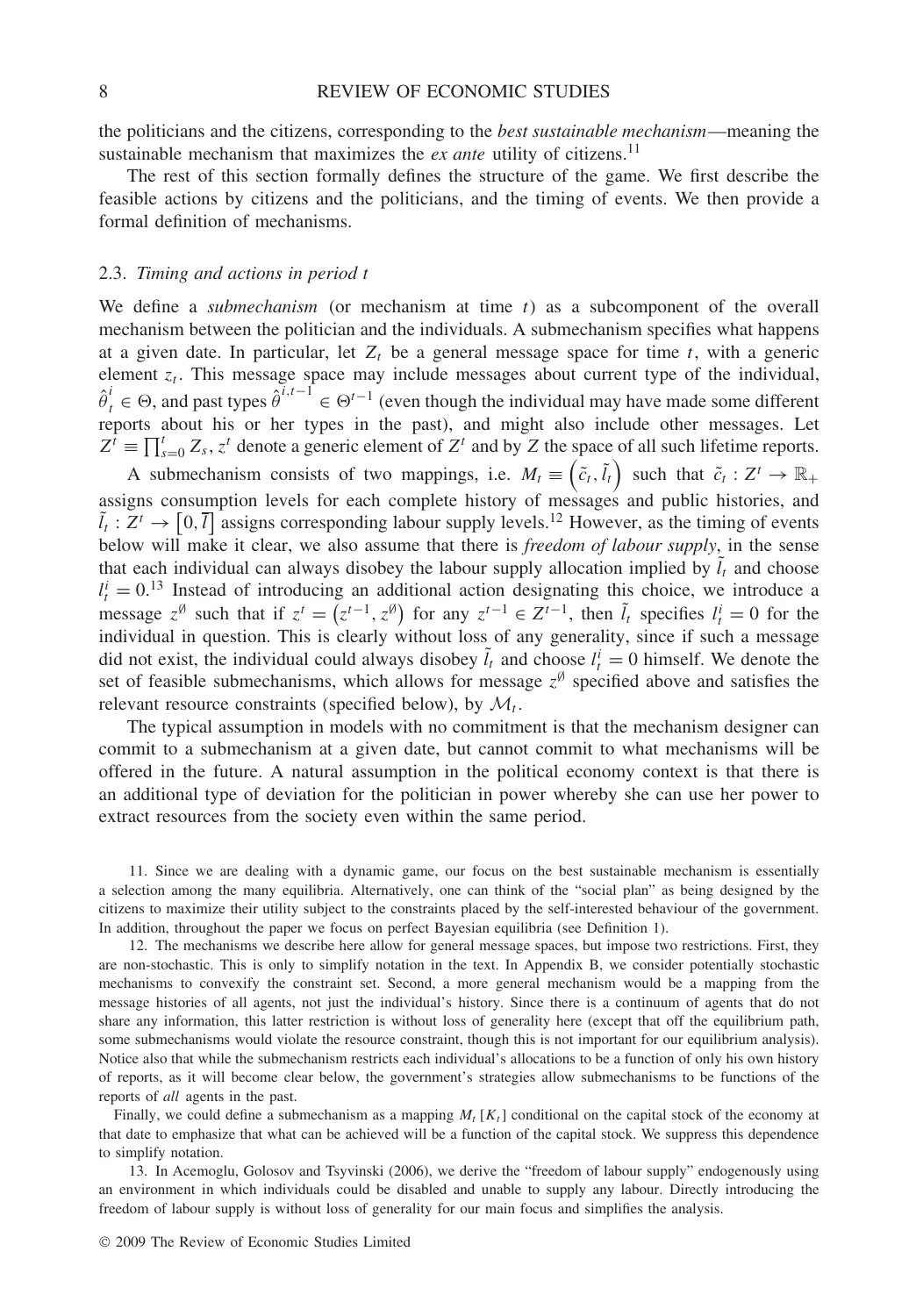We next summarize the game between the politician in power and the citizens. At each time *t*, the economy starts with a politician  $\iota_t \in \mathcal{I}$  in power and a stock of capital inherited from the previous period,  $K_t$ . Then:

- 1. At the beginning of period *t*, the politician offers a submechanism  $\tilde{M}_t \in \mathcal{M}_t$ .
- 2. Individuals send a message  $z_t^i \in Z_t$ . The message  $z_t^i$  together with the history of messages  $z^{i,t-1}$  ∈  $Z^{t-1}$  determines labour supplies  $\tilde{l}_t(z^{i,t})$  according to the submechanism *M*<sup>*t*</sup>, where *i* ∈ [0, 1] indexes individuals and  $z^{i,t}$  ∈  $Z^t$  denotes the history of reports by individual *i*. At this point, individual *i* can also choose to supply zero labour and receive zero consumption.
- 3. Production takes place according to the labour supplies of the individuals, with  $Y_t =$  $F(K_t, L_t)$ , where  $K_t$  is the capital stock inherited from the previous period, and  $L_t = \int_{i \in I} \tilde{l}_t (z^{i,t}) dt.$
- 4. The politician decides whether to deviate from the submechanism  $\tilde{M}_t$ , denoted by  $\xi_t \in$  $\{0, 1\}$ . If  $\xi_t = 0$ , production is distributed among agents according to the pre-specified submechanism  $\tilde{M}_t \in \mathcal{M}_t$ , the politician chooses  $\tilde{x}_t \leq F(K_t, L_t)$ , and next period's capital stock is determined as  $\tilde{K}_{t+1} = F(K_t, L_t) - \tilde{x}_t - \int_{i \in I} \tilde{c}_t(z^{i,t}) dt$ . If  $\xi_t = 1$ , the politician chooses  $\tilde{x}'_t \leq F(K_t, L_t)$ , and a new consumption function  $\tilde{c}'_t : Z^t \to \mathbb{R}_+$ , and next period's capital stock is:  $\tilde{K}'_{t+1} = F(K_t, L_t) - \tilde{x}'_t - \int_{i \in I} \tilde{c}'_t(z^{i,t}) dt$ .
- 5. Elections are held and citizens jointly decide whether to keep the politician or replace him with a new one, denoted by  $\rho_t \in \{0, 1\}$ , where  $\rho_t = 1$  denotes replacement. Denote by  $\mathcal{R}^t \in \{0, 1\}^t$  the set of all possible histories of electoral decisions at time *t* and by  $\mathcal{R}$ the set of all possible electoral decisions. Replacement of politicians is without any costs.

Note the difference between the standard models with no commitment and our setup where, in stage 4, the politician can decide to expropriate the output produced in the economy, and citizens can replace the politician at the last stage. Notice that at stage 4 labour supply decisions have already been made according to the pre-specified submechanism  $M_t$ . However, consumption allocations cannot be made according to  $M_t$ , since the politician is expropriating some of the output for herself. Consequently, we also let the politician in power choose a new consumption allocation function,  $\tilde{c}'_t : Z^t \to \mathbb{R}_+$  at this point.

The important feature of stage 5 is that even though individuals make their economic decisions independently, they make their political decisions—elections to replace the politician jointly. This is natural since there is no conflict of interest among the citizens over the replacement decision. Joint political decisions can be achieved by a variety of procedures, including various voting schemes. Here we simplify the discussion by assuming that the decision  $\rho_t \in \{0, 1\}$  is taken by a randomly chosen citizen.<sup>14</sup>

## 2.4. *Histories and reporting strategies*

Let  $M = \{M_t\}_{t=0}^{\infty}$  with  $M_t \in \mathcal{M}_t$  be a mechanism (i.e. a sequence of submechanisms defined above), with the set of mechanisms denoted by M. Let  $x = \{x_t\}_{t=0}^{\infty}$  be the sequence of consumption levels (rents) for the politician. We define a *social plan* as *(M,x)*, which is an implicitly agreed sequence of submechanisms and politician consumption levels.

<sup>14.</sup> Exactly the same equilibrium would be obtained if there are majoritarian elections over the replacement decision and each individual votes sincerely or uses strategies that are not weakly dominated in the election. We discuss this issue further after Lemma 1. How the introduction of *ex post* political conflict among the citizens influences the results is studied in Section 5.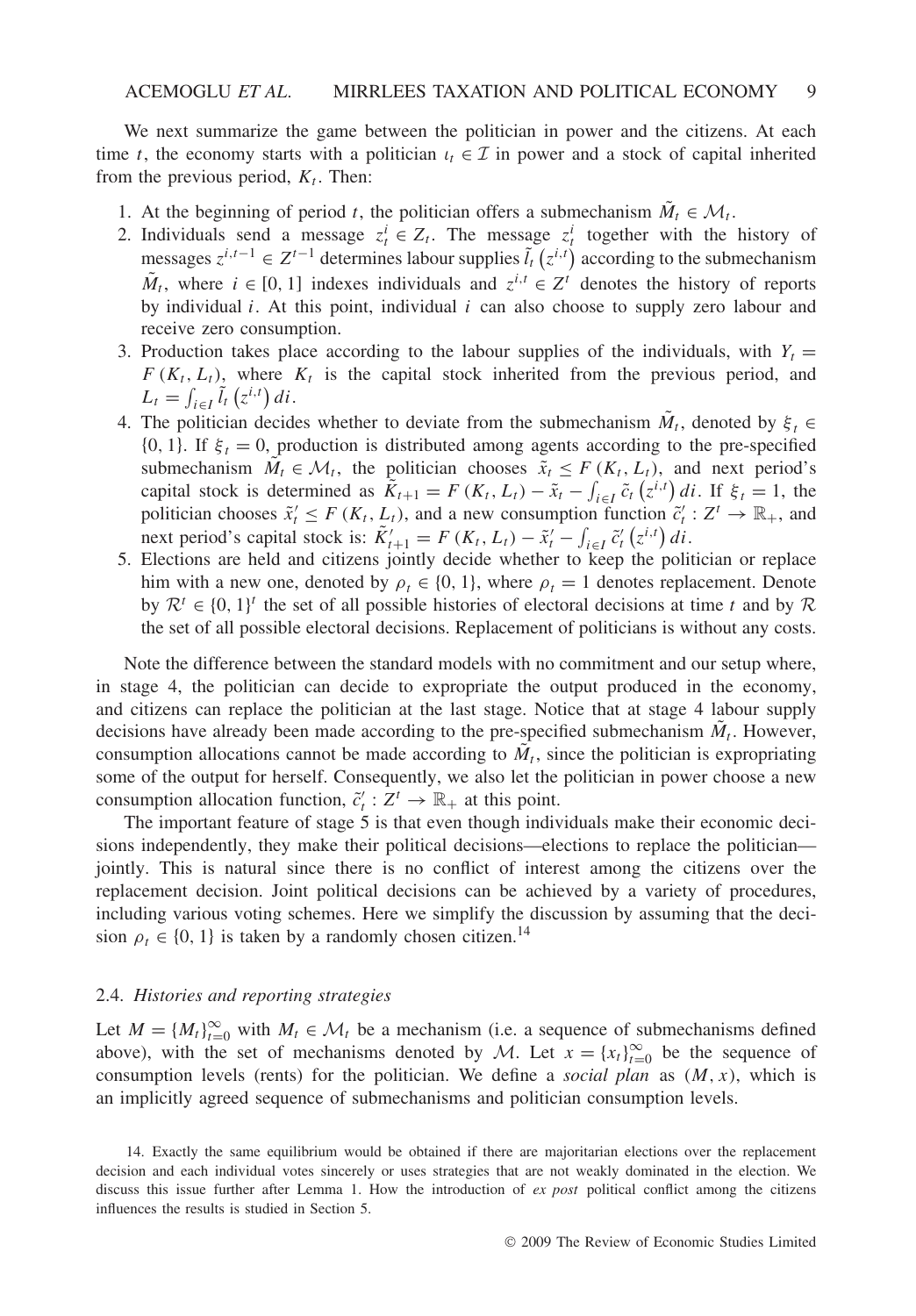We represent the action of the politician at time *t* by  $v_t = (\tilde{M}_t, \xi_t, \tilde{x}_t, \tilde{x}_t', \tilde{c}_t')$ . The first element of  $v_t$  is the submechanism that the politician offers at stage 1 of time *t*, and the second is the politician's expropriation decision. The third element of  $v_t$  is what the politician consumes herself if  $\xi_t = 0$ . Since  $\tilde{M}_t$  specifies both total production and total consumption by the citizens, given  $\tilde{x}_t$  the capital stock for next period,  $\tilde{K}_{t+1}$ , is determined as a residual from the resource constraint and is not specified as part of the action profile of the politicians.<sup>15</sup> The fourth element,  $\tilde{x}'_t$ , is the consumption level for the politician in power when  $\xi_t = 1$ . Finally, the fifth element is the function  $\tilde{c}'_t$  that the politician chooses after deviating from the original submechanism, with  $C_t$  denoting the set of all such functions. Once again, the capital stock for the following period,  $\tilde{K}'_{t+1}$ , is determined as a residual from the resource constraint. Government (politician) consumption levels must satisfy:  $\tilde{x}_t \leq F(K_t, L_t)$  and  $\tilde{x}_t' \leq F(K_t, L_t)$ , but to simplify notation we write  $\tilde{x}_t$ ,  $\tilde{x}'_t \in \mathbb{R}_+$ . Let  $\Upsilon_t$  be the set of  $v_t$ 's.<sup>16</sup>

Let  $h^t \equiv (K_0, t_0, v_0, \rho_0, K_1, ..., K_t, t_t, v_t, \rho_t, K_{t+1})$  denote the public history of the game up to date *t*, and  $H<sup>t</sup>$  be the set of all such histories. The electoral decision at time *t*,  $\rho<sub>t</sub>$ , defined as

$$
\rho_t: H^{t-1} \times \Upsilon_t \to \{0, 1\},\
$$

designates whether the society chooses to replace a politician, given the public history at time  $t - 1$ ,  $h^{t-1}$ , and actions of politicians at time *t*,  $v_t$ .

For the citizens, define  $\alpha_t^i$  ( $\theta^t \mid z^{t-1}, h^{t-1}$ ) as the reporting action of an individual *i* at time *t* when her type history is  $\theta^t$ , her history of messages so far is  $z^{t-1}$ , and the publicly observed history up to time  $t - 1$  are  $h^{t-1}$ . The action  $\alpha_t^i$  specifies a message  $z_t \in Z_t$ , so:

$$
\alpha_t^i: Z^{t-1} \times H^{t-1} \times \Theta^t \to Z_t.
$$

We write  $z_t(\alpha_t(\theta^t))$  to denote the message resulting from strategy  $\alpha_t$  for an agent of type *θ<sup>t</sup>* . A strategy is *truth telling* if it satisfies

$$
\alpha^* \left( \theta^t \mid z^{t-1}, h^{t-1} \right) = z_t \left[ \theta^t \right] \text{ for all } \theta^t \in \Theta^t, z^{t-1} \in Z^{t-1}, \text{ and } h^{t-1} \in H^{t-1}, \tag{2}
$$

where the notation  $z_t[\theta^t]$  means that the individual is sending a message that fully reveals her true type. To economize on notation, we represent the truth-telling strategy by  $\alpha_t^i(\theta_t \mid z^{t-1}[\theta^{t-1}], h^{t-1}) = \alpha^*$ . Notice that this strategy only imposes truth-telling following truthful reports in the past (because instead of an arbitrary history of messages *zt*<sup>−</sup>1, we have conditioned on  $z^{t-1}$   $\lceil \theta^{t-1} \rceil$ ). In addition, let us define the null strategy

$$
\alpha^{\emptyset}(\theta^t \mid z^{t-1}, h^{t-1}) = z^{\emptyset} \text{ for all } \theta^t \in \Theta^t, z^{t-1} \in Z^{t-1}, h^{t-1} \in H^{t-1},
$$
 (3)

where recall that  $z^{\emptyset}$  stands for the message corresponding to zero labour supply. We will use the notation  $\alpha_t^i(\theta_t | z^{t-1}, h^{t-1}) = \alpha^\emptyset$  to denote that the individual is playing the null strategy.

Let  $\underline{z}_t \in \mathcal{Z}_t$  be a profile of reports at time  $t$ .<sup>17</sup> As usual, we define  $\mathcal{Z}^t = \prod_{s=0}^t \mathcal{Z}_s$ . We denote the *reporting strategy profile* of all the individuals in society by *α*, <sup>18</sup> with **A** corresponding to

17. More formally, *z<sub>i</sub>* assigns a report to each individual, thus it is a function of the form  $z : [0, 1] \rightarrow Z_t$ , where  $i \in [0, 1]$  denotes individual *i*, and  $\mathcal{Z}_t$  is the set of all such functions.

18. More formally,  $\alpha_t$  assigns a report to each individual, thus it is a function of the form  $\alpha$  : [0, 1]  $\rightarrow Z$ , where  $i \in [0, 1]$  denotes individual  $i$ .

<sup>15.</sup> Since we are characterizing a (sustainable) mechanism, there is no need to specify the ownership of the capital stock  $K_{t+1}$ . Instead, this is simply the amount of resources used in production in the following period, and the government (the mechanism) decides how this production will be distributed.

<sup>16.</sup> In fact,  $v^t$  includes the action  $\tilde{x}_t^t$  and the function  $\tilde{c}_t^t$ , which are not observed when  $\xi_t = 0$ . Thus, more appropriately, only a subset of *υ<sup>t</sup>* should be observed publicly. This slight abuse of notation is without any consequence for the analysis.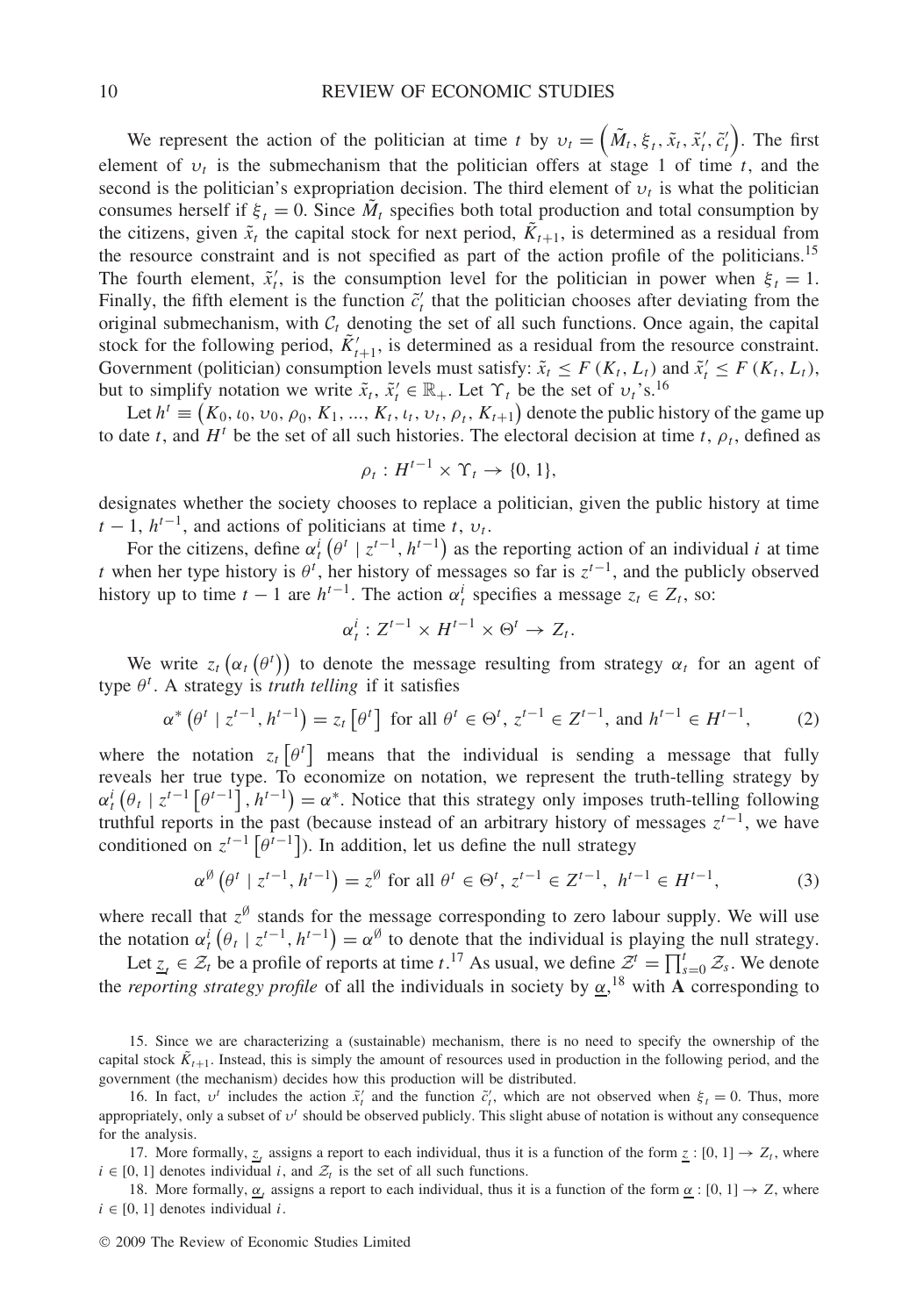the set of all such reporting strategy profiles. We denote the *strategy profile* of all the individuals in society by  $\{\underline{\alpha}, \rho\} \in \mathbf{A} \times \mathcal{R}$ .

#### 2.5. *Definition of equilibrium*

The strategy of the politician in power at time *t* is therefore

$$
\Gamma_t: H^{t-1} \times \mathcal{Z}^{t-1} \to \Upsilon,
$$

that is, it determines  $\tilde{M}_t \in \mathcal{M}_t$ ,  $\xi_t \in \{0, 1\}$ ,  $\tilde{x}_t \in [0, F(K_t, L_t)]$ ,  $\tilde{x}_t' \in [0, F(K_t, L_t)]$  and  $\tilde{c}'_t \in C_t$  as a function of the public history and the entire history of reports by citizens. We denote the strategy profile of the politician by  $\Gamma$  and the set of these strategies by  $\mathcal{G}$ .

*Definition* 1. A (Perfect Bayesian) equilibrium in the game between the politicians and the citizens is given by strategy profiles  $\hat{\Gamma}$  and  $\{\hat{\alpha}, \hat{\rho}\}$  and a belief system *B*, such that  $\hat{\Gamma}$  and  $\{\hat{\alpha}, \hat{\rho}\}$ are sequentially rational, i.e. best responses to each other in all information sets, given  $\beta$ , and whenever possible, the belief system  $\beta$  is derived from Bayesian updating given the strategy profiles  $\hat{\Gamma}$  and  $\{\underline{\alpha}, \rho\}$ . We write the requirement that these strategy profiles are best responses to each other as  $\hat{\Gamma} \succeq_{\{\hat{\underline{\alpha}}, \hat{\rho}\}} \Gamma$  for all  $\Gamma \in \mathcal{G}$  and  $\{\hat{\underline{\alpha}}, \hat{\rho}\} \succeq_{\hat{\Gamma}} \{\underline{\alpha}, \rho\}$  for any  $\{\underline{\alpha}, \rho\} \in \mathbf{A} \times \mathcal{R}$ .

In what follows, there will be no need to explicitly characterize or condition on the belief system B (though this is always in the background). Let us define  $\Gamma_{M,x} = \left[ \left\{ \tilde{M}_t, \xi_t, \tilde{x}_t, \tilde{x}'_t, \tilde{c}'_t \right\}_{t=0}^{\infty} \right]$  as the action profile of the politician induced by strategy  $\Gamma$  given *t*=0 as the action profile of the politician induced by strategy  $\Gamma$  given a social plan *(M,x)*. For a given equilibrium, let us also denote the set of histories that are observed with positive probability along the equilibrium path by  $\tilde{H}^t \subset H^t$ .

*Definition* 2. *M* is a sustainable mechanism if there exists  $x = \{x_t\}_{t=0}^{\infty}$ , a strategy profile  $\{\hat{\underline{\alpha}}, \hat{\rho}\}$  for the citizens and a strategy profile  $\hat{\Gamma}_{M,x} \in \mathcal{G}$  for the government, which constitute an equilibrium and induce an action profile  $\left[\left\{\tilde{M}_t, \xi_t, \tilde{x}_t, \tilde{x}'_t, \tilde{c}'_t\right\}\right]_{t=0}^{\infty}$ *t*=0 for the politicians such that  $\tilde{M}_t = M_t$ ,  $\xi_t = 0$ , and  $\tilde{x}_t = x_t$  for all  $h^t \in \tilde{H}^t$ . In this case, we say that equilibrium strategy profiles  $\hat{\Gamma}_{M,x}$  and  $\{\hat{\underline{\alpha}}, \hat{\rho}\}$  support the sustainable mechanism M.

In essence, this implies that the politician in power does not wish to deviate from the social plan  $(M, x)$  given the strategy profile,  $\{\hat{\underline{\alpha}}, \hat{\rho}\}\$ , of the citizens. The notation  $\hat{\Gamma}_{M,x} \succeq_{\{\hat{\underline{\alpha}}, \hat{\rho}\}} \Gamma$ makes this explicit, stating that given the strategy profile,  $\{\hat{\alpha}, \hat{\rho}\}\$ , of the citizens, the politician weakly prefers this strategy profile to any other strategy profile based on the same implicit agreement.

## 3. TRUTHFUL REVELATION AND SEPARATION OF INCENTIVES

The revelation principle is a powerful tool for the analysis of mechanism design and implementation problems (see, e.g. Mas-Collel, Winston and Green, 1995). Since, in our environment, the politician in power who operates the mechanism cannot commit and has different interests than those of the agents, the simplest version of the revelation principle may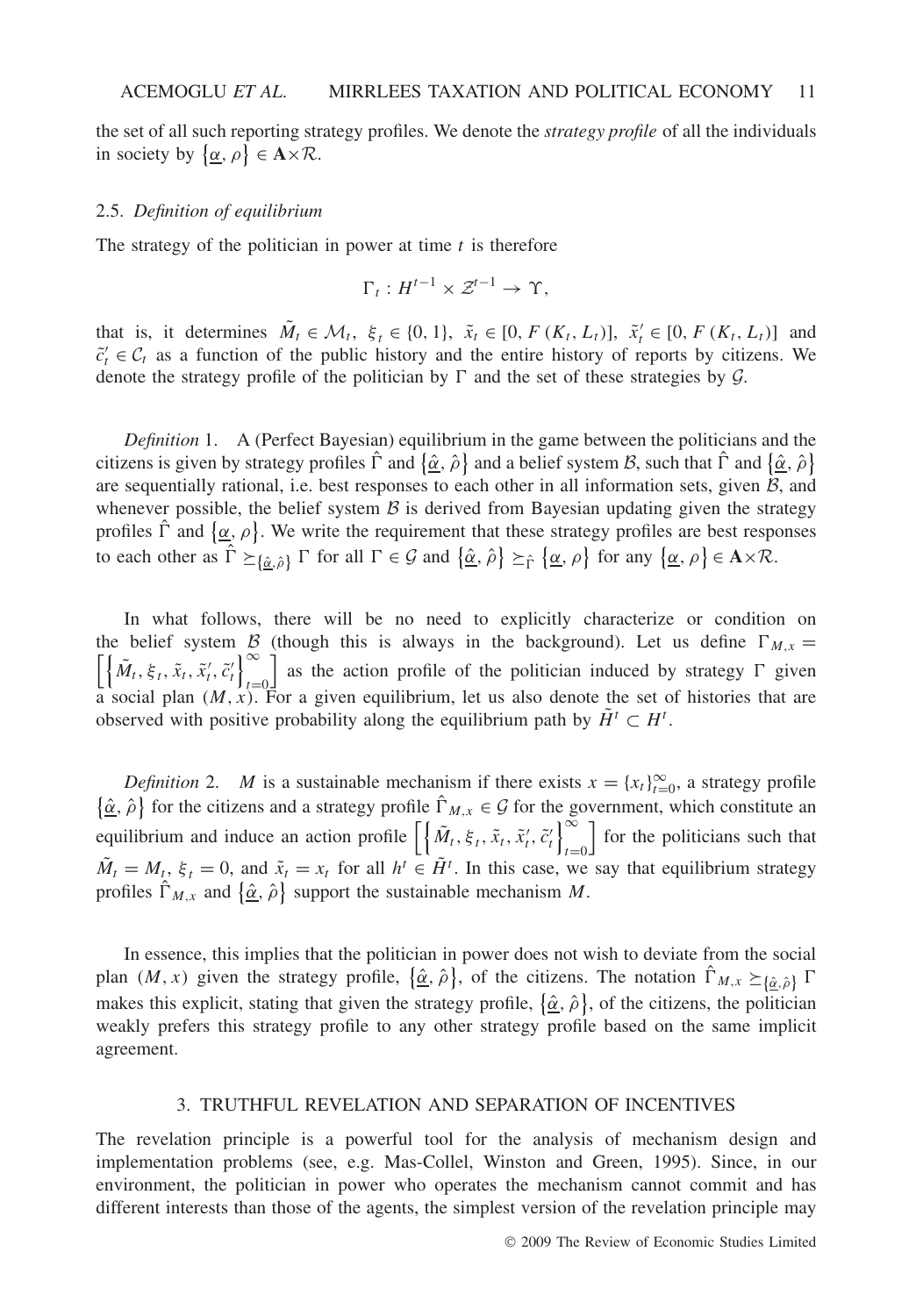not hold. As Roberts' (1984) paper discussed in the Introduction demonstrates, there may exist situations in which no equilibrium would involve individuals reporting their true type.<sup>19</sup>

The key result of this section is that *along the equilibrium path*, a version of the revelation principle will hold (without introducing a fictional mechanism designer and for all positive discount factors). The main difference between our approach and the literature on dynamic mechanism design without commitment (e.g. with the ratchet effect) is the possibility here that the agents can punish the deviating politician (mechanism designer) by replacing him. Such punishments are natural in the context of political economy models, though they are typically not present in other mechanism design problems without commitment. Another important difference is that, as will become clear below, the punishments that can be imposed on deviating politicians will be independent of the history of mechanisms to date. These differences are responsible for truthful revelation along the equilibrium path in our model.

## 3.1. *Truthful revelation along the equilibrium path*

We focus on (Perfect Bayesian) equilibria that maximize utility of the citizens, which we refer to as the *best sustainable mechanism*. As we will see below, as long as the set of sustainable mechanisms (i.e. the constraint set,  $(5)-(7)$ ) is nonempty, this is equivalent to choosing the best sustainable mechanism, given by the following program:

$$
\mathbf{MAX}_{0}: \ \ \max_{\left\{\tilde{c}_{t}(\cdot),\tilde{l}_{t}(\cdot),\tilde{x}_{t},K_{t+1}\right\}_{t=0}^{\infty}}\mathbb{E}\left[\sum_{t=0}^{\infty}\beta^{t}u\left(\tilde{c}_{t}\left(z^{t}\left[\alpha_{t}\left(\theta^{t}\right)\right]\right),\tilde{l}_{t}\left(z^{t}\left[\alpha_{t}\left(\theta^{t}\right)\right]\right)+\theta_{t}^{i}\right)\right]
$$
(4)

subject to an initial capital stock  $K_0$ , the resource constraint,

$$
K_{t+1} = F\left(K_t, \int \tilde{I}_t\left(z^t\left[\alpha_t\left(\theta^t\right)\right]\right) dG^t\left(\theta^t\right)\right) - \int \tilde{c}_t\left(z^t\left[\alpha_t\left(\theta^t\right)\right]\right) dG^t\left(\theta^t\right) - \tilde{x}_t,\tag{5}
$$

a set of incentive compatibility constraints and electoral decisions for individuals,

$$
\{\underline{\alpha}, \rho\} \text{ is a best response to } \Gamma_{M, \tilde{x}}, \tag{6}
$$

and the *sustainability constraint* of the politician in power:

$$
\mathbb{E}\left[\sum_{s=0}^{\infty} \delta^s v\left(\tilde{x}_{t+s}\right)\right] \geq \max_{\tilde{x}'_t, \tilde{K}'_{t+1}, \tilde{c}'_t} \mathbb{E}\left[\left\{v\left(\tilde{x}'_t\right) + \delta v_t^c \left(\tilde{K}'_{t+1}, \tilde{c}'_t \mid \tilde{M}^t\right)\right\}\right],\tag{7}
$$

for all  $t > 0$ .

The last constraint, (7), encompasses all the possible deviations by the politician at date *t*: the left-hand side is what the politician will receive from date *t* onwards by sticking with the implicitly agreed consumption schedule for herself. The right-hand side is the maximum she can receive by deviating. The potential deviations include a deviation at the last stage of the subgame at time *t* to expropriation,  $\xi_t = 1$ , together with a new consumption schedule for individuals,  $\tilde{c}'_t$ ; or  $\xi_t = 0$  and a choice of  $\tilde{x}_t$  different from  $x_t$ ; or the offer of a new submechanism at time  $t + 1$  (encapsulated into the continuation value  $v_t^c$ ). In the case where

<sup>19.</sup> As noted in the Introduction, this statement refers to the case in which messages are sent to the politician in charge of the mechanism. It is possible to construct alternative environments with fictional mechanism designers with full commitment power, so that the revelation principle holds. See Bester and Strausz (2001) and Skreta (2006, 2007) for general versions of the revelation principle.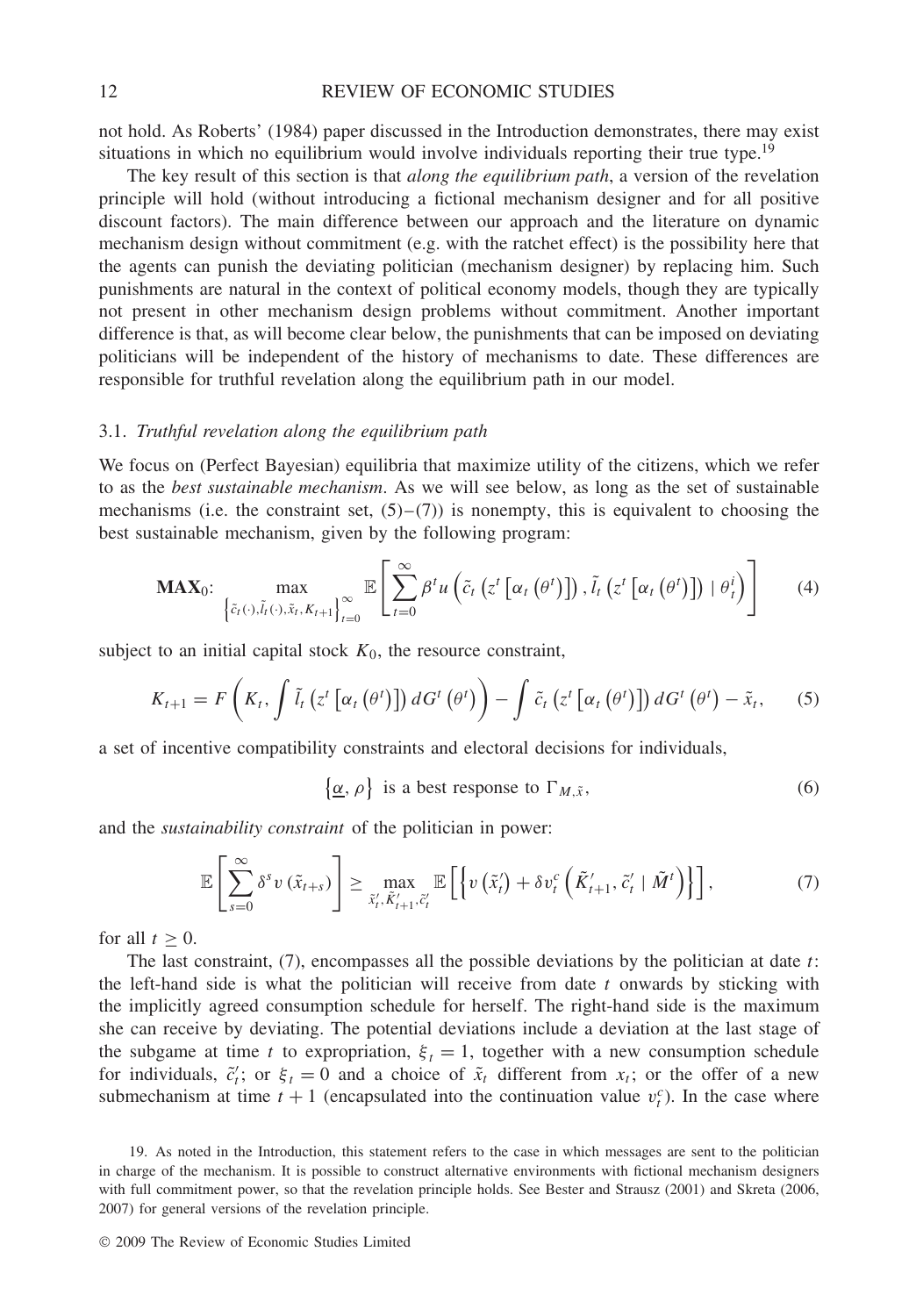$\xi_t = 1$ , the politician chooses  $\tilde{x}'_t$ ,  $\tilde{K}'_{t+1}$ , and  $\tilde{c}'_t$  to maximize her deviation value, which is given by current utility,  $v(\tilde{x}_t)$ , and continuation value, written as  $v_t^c\left(\tilde{K}'_{t+1}, \tilde{c}'_t | \tilde{M}^t\right)$ , to emphasize that this continuation value depends on the entire history of submechanisms (thus on the information about individual types that has been revealed so far) up to time  $t$ ,  $\tilde{M}$ <sup>t</sup>, and on the capital stock from then on,  $\tilde{K}'_{t+1}$ , as well as potentially on  $\tilde{c}'_t$ . If this constraint, (7), is not satisfied, it is either because the politician prefers  $\xi_t = 0$  and some sequence of submechanisms or consumption levels different from  $(M, x)$ , or because the politician prefers  $\xi_t = 1$ . In the former case, we can always change  $(M, x)$  to ensure that (7) is satisfied. The latter, i.e.  $\xi_t = 1$ , cannot be part of the best equilibrium allocation from the viewpoint of the citizens, since it involves government expropriation. Consequently, as long as the constraint set given by  $(5)-(7)$  is nonempty, the best allocation must satisfy (7) and is thus a solution to the program of maximizing (4) subject to  $(5)$ – $(7)$ . Finally, this constraint set is nonempty, since the trivial allocation with zero production and zero consumption for all parties is in the set.

Let us also introduce the notation  $\underline{\alpha} = (\alpha \mid \alpha')$  to denote a strategy profile where all individuals play  $\alpha$  along the equilibrium path and  $\alpha'$  off the equilibrium path. We then have:

**Lemma 1.** *Suppose Assumptions 1–3 hold. In any sustainable mechanism, the condition*

$$
\mathbb{E}\left[\sum_{s=0}^{\infty} \delta^s v\left(x_{t+s}\left(h^{t-1}\right)\right)\right] \geq v\left(F\left(K_t\left(h^{t-1}\right), L_t\left(h^t\right)\right)\right) \text{ for all } h^{t-1} \in \tilde{H}^{t-1},\qquad(8)
$$

*is necessary.*

*Moreover, the allocation of resources in the best sustainable mechanism involves no replacement of the initial politician along the equilibrium path, is identical to the solution of the* maximization problem in  $(\mathbf{MAX}_0)$  with  $v_t^c(\tilde{K}_{t+1}, \tilde{c}'_t | \tilde{M}^t) = 0$  for all  $\tilde{M}^t \in \mathcal{M}^t$ ,  $\tilde{K}_{t+1} \in \mathbb{R}_+$ *and*  $\tilde{c}'_t \in C_t$ , and the sustainability constraint (7) is equivalent to (8).

*Proof.* Let  $\{\tilde{M}, \tilde{x}_t\}_{t=0}^{\infty}$  be *any* sustainable mechanism. Recall, from the definition of  $\tilde{H}^t$ , that if  $h^t \in \tilde{H}^t$ , then  $\{M_s, x_s\} = \{\tilde{M}_s, \tilde{x}_s\}$  for all  $s \leq t$ . Consider the strategy profile  $\rho^{\emptyset}$  for the citizens such that  $\rho^{\emptyset}(h^t) = 0$  if  $h^t \in \tilde{H}^t$  and  $\rho^{\emptyset}(h^t) = 1$  if  $h^t \notin \tilde{H}^t$ . That is, citizens replace the politician unless the politician has always chosen a strategy inducing the allocation  ${\{\tilde{M}_t, \tilde{x}_t\}}_{t=0}^{\infty}$  in all previous periods. It is a best response for the politician to choose  ${\{\tilde{M}_t, \tilde{x}_t\}}_{t=0}^{\infty}$ after history  $h^t \in \tilde{H}^t$  only if

$$
\mathbb{E}\left[\sum_{s=0}^{\infty} \delta^s v\left(\tilde{x}_{t+s}\right)\right] \geq \max_{\tilde{x}'_t, \tilde{K}'_{t+1}, \tilde{c}'_t} \mathbb{E}\left[\left\{v\left(\tilde{x}'_t\right) + \delta v_t^c \left(\tilde{K}'_{t+1}, \tilde{c}'_t \mid \tilde{M}^t\right)\right\}\right]
$$

where  $v_t^c$  ( $\tilde{c}'_t$ ,  $K'_{t+1}$ ) is the politician's continuation value following a deviation to a feasible  $(\tilde{x}'_t, \tilde{c}'_t, K'_{t+1}).$ 

If (8) is violated following some history  $h^t$ , the best deviation for the politician is  $\xi_t = 1$ and  $\tilde{x}'_t = F(\tilde{K}_t, \tilde{L}_t)$ . This deviation payoff is greater than its equilibrium payoff following  $h^t$ , given by the left-hand side of (8). This contradicts sustainability and establishes that (8) is necessary in any sustainable mechanism, completing the proof of the first part of the lemma.

To prove the second part, that (8) is sufficient for the best sustainable mechanism, note that reducing  $v_t^c\left(\tilde{K}'_{t+1}, \tilde{c}'_t | \tilde{M}^t\right)$  is equivalent to relaxing the constraint on problem (4), so is always preferred. Since from Assumption 3,  $v_t^c \ge 0$  (i.e.  $x \ge 0$  and  $v(0) = 0$ ), we only need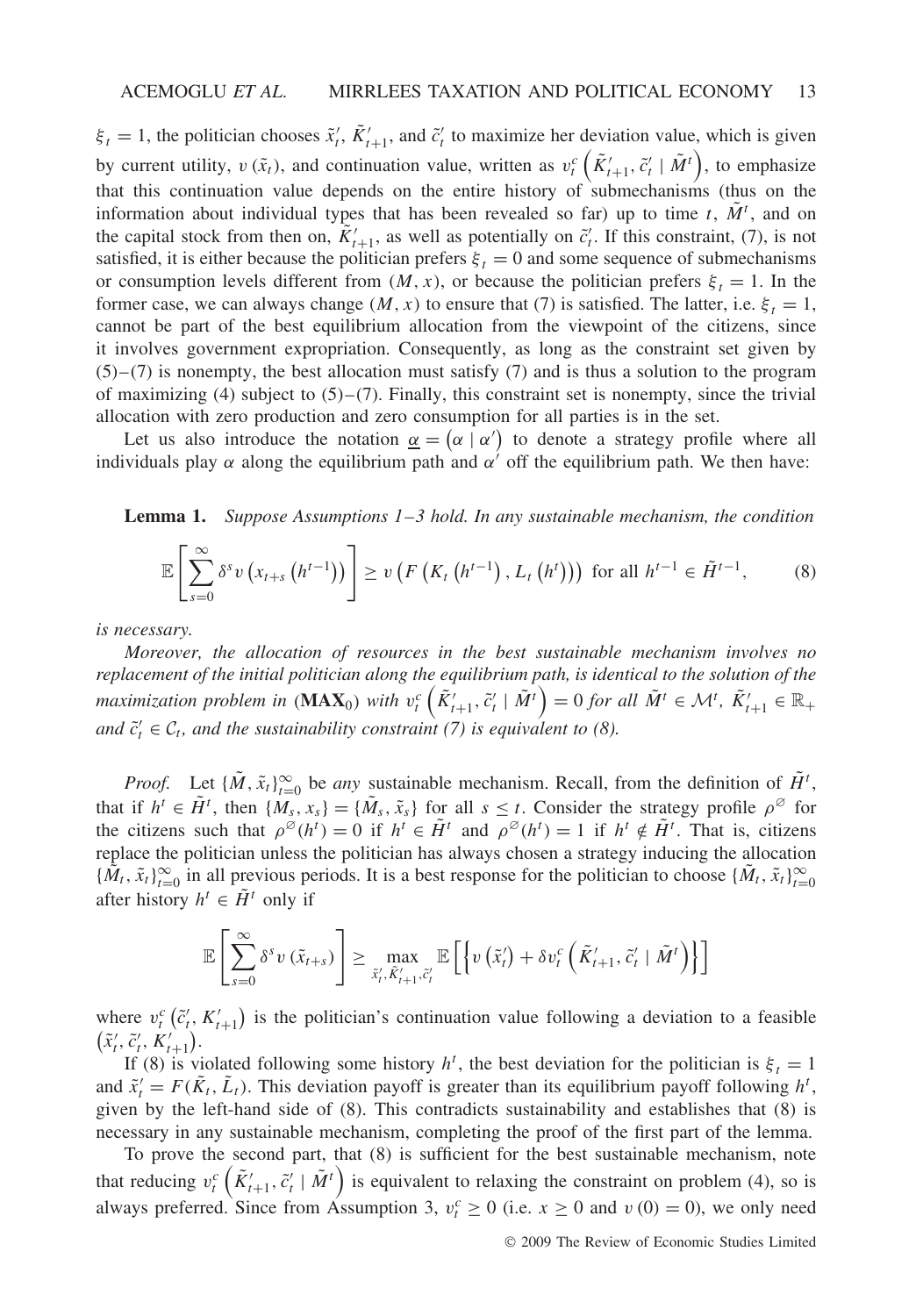to show that  $v_t^c\left(\tilde{K}'_{t+1}, \tilde{c}'_t \mid \tilde{M}^t\right) = 0$  is achievable for all  $\tilde{M}^t \in \mathcal{M}^t$ ,  $\Gamma' \in \mathcal{G}, \ \tilde{K}'_{t+1} \in \mathbb{R}_+$  and  $\tilde{c}'_t \in C_t$ . Under the candidate equilibrium strategy  $\rho^\emptyset$ , which involves replacing the politician when she deviates, the continuation value of the politician is clearly  $v^c = 0$  regardless of the history of play up to this date. This establishes the sufficiency of (8).

Next suppose  $\{\tilde{M}_t, \tilde{x}_t\}_{t=0}^{\infty}$  that is a solution to  $(MAX_0)$  can be supported as a perfect Bayesian equilibrium with replacement of the initial politician. Now consider an alternative allocation  $\{\tilde{M}'_t, \tilde{x}'_t\}_{t=0}^{\infty}$  such that the initial politician is kept in power along the equilibrium path and receives exactly the same consumption sequence as the new politicians would have received after replacement. Since  $\{\tilde{M}_t, \tilde{x}_t\}_{t=0}^\infty$  satisfies (8) for the new politicians at all *t*,  $\{\tilde{M}'_t, \tilde{x}'_t\}_{t=0}^\infty$  satisfies (8) for all *t* for the initial politician. Moreover, since  $\{\tilde{M}_t, \tilde{x}_t\}_{t=0}^\infty$  must involve at least some positive consumption for the new politicians,  $\{\tilde{M}'_t, \tilde{x}'_t\}_{t=0}^{\infty}$  yields a higher  $t = 0$  utility to the initial politician. Thus,  $x_0$  can be reduced and consumption of agents at  $t = 0$  can be increased without violating (8), so  $\{\tilde{M}_t, \tilde{x}_t\}_{t=0}^{\infty}$  cannot be a solution to  $(MAX_0)$ . This proves that there is no replacement of the initial politician along the equilibrium path.

To complete the proof of the second part, we only need to show that citizens' strategy (in particular, the replacement strategy  $\rho^{\emptyset}$  is sequentially rational. This follows by considering the continuation strategy for each politician such that if  $h^t \notin \tilde{H}^t$ , then  $x_s = F(K_s, L_s)$  and  $\xi_s = 1$ ,  $\forall s \ge t$ . This ensures that  $\rho^{\varnothing}$  and  $\underline{\alpha} = \alpha^{\varnothing}$  are a best response for the citizens.

This lemma uses the fact that regardless of the history of submechanisms and the amount of capital stock left for future production, there is an equilibrium continuation play that replacing a politician gives the deviator zero utility from that point onwards (which is analogous to the results in repeated games where the most severe punishments against deviations are optimal, e.g. Abreu, 1988). This continuation play is used as the threat against a politician's deviation from the implicitly agreed social plan. The implication is that, along the best sustainable mechanism, the best deviation for the politician involves  $\xi_t = 1$  and expropriating the whole output,  $\tilde{x}'_t = F(K_t, L_t)$ . This enables us to simplify the sustainability constraints of the politician to (8), which also has the virtue of not depending on the history of submechanisms up to that point.<sup>20</sup> Moreover, the lemma also shows that in any sustainable mechanism  $(8)$  is necessary. We can also note that the substantive conclusions of the lemma, and the results that follow, do not depend on the specific political procedure used for replacing politicians.

**Corollary 1.** *The results of Lemma 1 remain valid if majoritarian elections are used to replace politicians.*

*Proof.* This corollary follows immediately by noting that when all other individuals use a voting strategy that is equivalent to  $\rho^{\emptyset}$  in the proof of Lemma 1, it is a best response for each to do so and this gives the best sustainable mechanism.

Next, we define a *direct (sub)mechanism* as  $M_t^* : \Theta^t \to [0, \overline{l}] \times \mathbb{R}_+$ . In other words, direct mechanisms involve a restricted message space,  $Z_t = \Theta_t$ , where individuals only report their current type. We denote a strategy profile by the politician's inducing direct submechanisms along the equilibrium path by  $\Gamma^*$ .

<sup>20.</sup> This statement refers to the sustainability constraint, (8). The optimal mechanism will clearly make allocations depend on the history of individual messages.

<sup>©</sup> 2009 The Review of Economic Studies Limited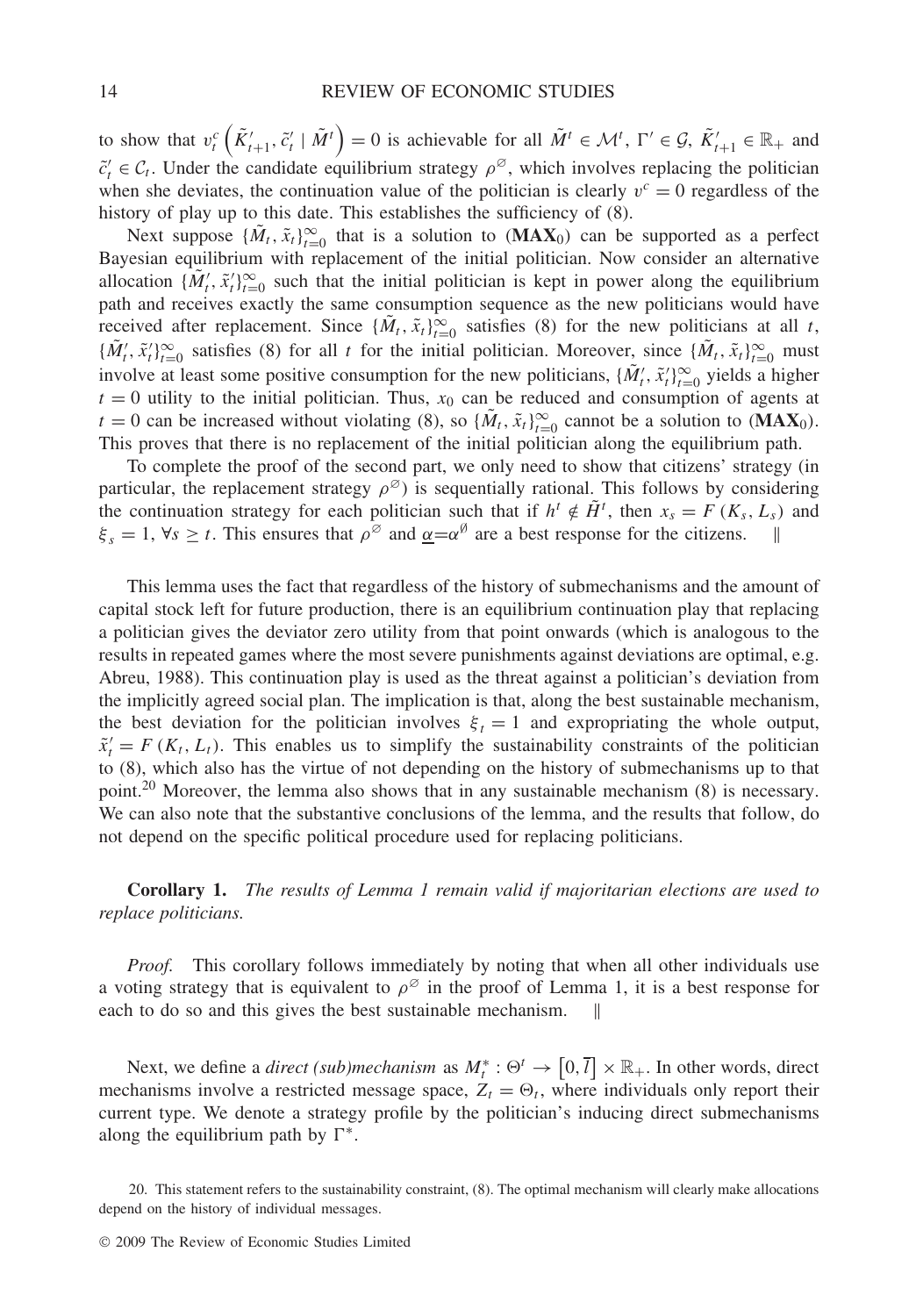*Definition* 3. A strategy profile for the citizens,  $(\alpha^*, \rho^*)$ , is **truthful along the equilibrium path** if, for any  $h^{t-1} \in \tilde{H}^{t-1}$ , we have that  $\alpha_t^i(\theta^t | \theta^{t-1}, h^{t-1}) = \alpha^*$ . We write  $a^* = (a^* | a')$  to denote the reporting component of a truthful strategy profile.

The notation  $\underline{\alpha}^* = (\alpha^* | \alpha')$  emphasizes that individuals play truth-telling along the equilibrium path, but may play some different strategy profile, *α* , off the equilibrium path. Clearly, a truthful strategy against a direct mechanism simply amounts to reporting the true type of the agent. Let us next define  $\underline{c}[\Gamma, \underline{\alpha}], \underline{l}[\Gamma, \underline{\alpha}]$  and  $x[\Gamma, \underline{\alpha}]$  as, respectively, the *equilibrium* consumption and labour supply distributions across individuals (as a function of the history of their reports), and the sequence of government consumption levels resulting from the strategy profiles of the politicians and citizens, such that all of these functions only condition on information available up to time *t* for allocations of time *t*.

**Theorem 1.** *(Truthful Revelation along the Equilibrium Path) Suppose Assumptions* 1–3 hold. Then there is truthful revelation along the equilibrium path. In particular, if  $\Gamma$  and *α, ρ form a combination of strategy profiles and electoral decisions that support a sustainable*  $\alpha$  *mechanism, then there exists another pair of equilibrium strategy profiles*  $\Gamma^*$  *and*  $\{\underline{\alpha}^*, \rho^{\varnothing}\},$ *where*  $\Gamma^*$  *induces direct submechanisms and*  $\underline{\alpha}^* = (\alpha^* | \alpha')$ *, for some*  $\alpha'$ *, induces truth telling along the equilibrium path, and moreover*  $\underline{c}[\Gamma, \underline{\alpha}] = \underline{c}[\Gamma^*, \underline{\alpha}^*], [\Gamma, \underline{\alpha}] = \underline{l}[\Gamma^*, \underline{\alpha}^*],$  and  $x\left[\Gamma,\underline{\alpha}\right] = x\left[\Gamma^*,\underline{\alpha}^*\right].$ 

*Proof.* Take equilibrium strategy profiles  $\Gamma$  and  $\{\alpha, \rho\}$  that support a sustainable mechanism. Then by definition  $\xi_t = 0$  for all *t* (cf. Definition 2), and from Lemma 1, (8) is satisfied. Let the best response of type  $\theta^t$  at time *t* according to  $\alpha$  be to announce  $z_{t,\Gamma}\left(\theta^t, h^{t-1}\right)$  given a history of reports  $z_{\Gamma}^{t-1}\left(\theta^{t-1}, h^{t-2}\right)$  and public history  $h^{t-1}$ . Let  $z_{\Gamma}^{t}(\theta^{t}, h^{t-1}) = (z_{\Gamma}^{t-1}(\theta^{t-1}, h^{t-2}), z_{t,\Gamma}(\theta^{t}, h^{t-1})).$ 

Denote the expected utility of this individual under this mechanism given history *ht*<sup>−</sup><sup>1</sup> by  $\tilde{u}$   $[z_{\Gamma}^{t}(\theta^{t}, h^{t-1}) | \theta^{t}, \Gamma, h^{t-1}]$ . By definition of  $z_{\Gamma}^{t}(\theta^{t}, h^{t-1})$  being a best response, we have

$$
\tilde{u}\left[z_{\Gamma}^{t}\left(\theta^{t}, h^{t-1}\right) \mid \theta^{t}, \Gamma, h^{t-1}\right] \geq \tilde{u}\left[\tilde{z}_{\Gamma}^{t}\left(\theta^{t}, h^{t-1}\right) \mid \theta^{t}, \Gamma, h^{t-1}\right]
$$
\n
$$
\text{for all } \tilde{z}_{\Gamma}^{t}\left(\theta^{t}, h^{t-1}\right) \in Z^{t} \text{ and } h^{t-1} \in H^{t-1}.
$$

Now consider the alternative strategy profile for the politician <sup>∗</sup>, which induces the action profile  $\left[\left\{\tilde{M}_t, \xi_t, \tilde{x}_t, \tilde{x}'_t, \tilde{c}'_t\right\}\right]_{t=0}^{\infty}$ *t*=0 such that  $\xi_t = 0$  for all *t*,  $\tilde{M}_t = M_t^*$  (where  $M_t^*$  is a direct submechanism) and  $\mathcal{L}\left[\Gamma^*, \alpha^*\right] = \mathcal{L}\left[\Gamma, \alpha\right], \mathcal{L}\left[\Gamma^*, \alpha^*\right] = \mathcal{L}\left[\Gamma, \alpha\right],$  and  $x\left[\Gamma^*, \alpha^*\right] = x\left[\Gamma, \alpha\right]$  (for any equilibrium path history  $h^{t-1} \in \tilde{H}^{t-1}$ ). Therefore, by construction,

$$
\tilde{u}\left[\theta^t, h^{t-1} \mid \theta^t, \Gamma^*, h^{t-1}\right] = \tilde{u}\left[z_{\Gamma}^t\left(\theta^t, h^{t-1}\right) \mid \theta^t, \Gamma, h^{t-1}\right] \\
\geq \tilde{u}\left[\tilde{z}_{\Gamma}^t\left(\theta^t, h^{t-1}\right) \mid \theta^t, \Gamma, h^{t-1}\right] = \tilde{u}\left[\hat{\theta}^t, h^{t-1} \mid \theta^t, \Gamma^*, h^{t-1}\right]
$$
\n(9)

for all  $\hat{\theta}^t \in \Theta^t$  and all  $h^{t-1} \in \tilde{H}^{t-1}$ . Now consider the strategy  $\{\underline{\alpha}^*, \rho^{\emptyset}\}\$  for the citizens, where  $a^* = (a^* | a^{\emptyset})$ ,  $a^{\emptyset}$  is defined in (3) and  $\rho^{\emptyset}$  is the replacement strategy defined in the proof of Lemma 1 (which involves replacing the politician following any deviation). Equation (9) then implies that  $\{\alpha^*, \rho^{\emptyset}\}\$ is a best response along the equilibrium path (for  $h^{t-1} \in \tilde{H}^{t-1}$ ) for the agents against the mechanism *M*<sup>∗</sup> and politician strategy profile <sup>∗</sup>. Moreover, by construction,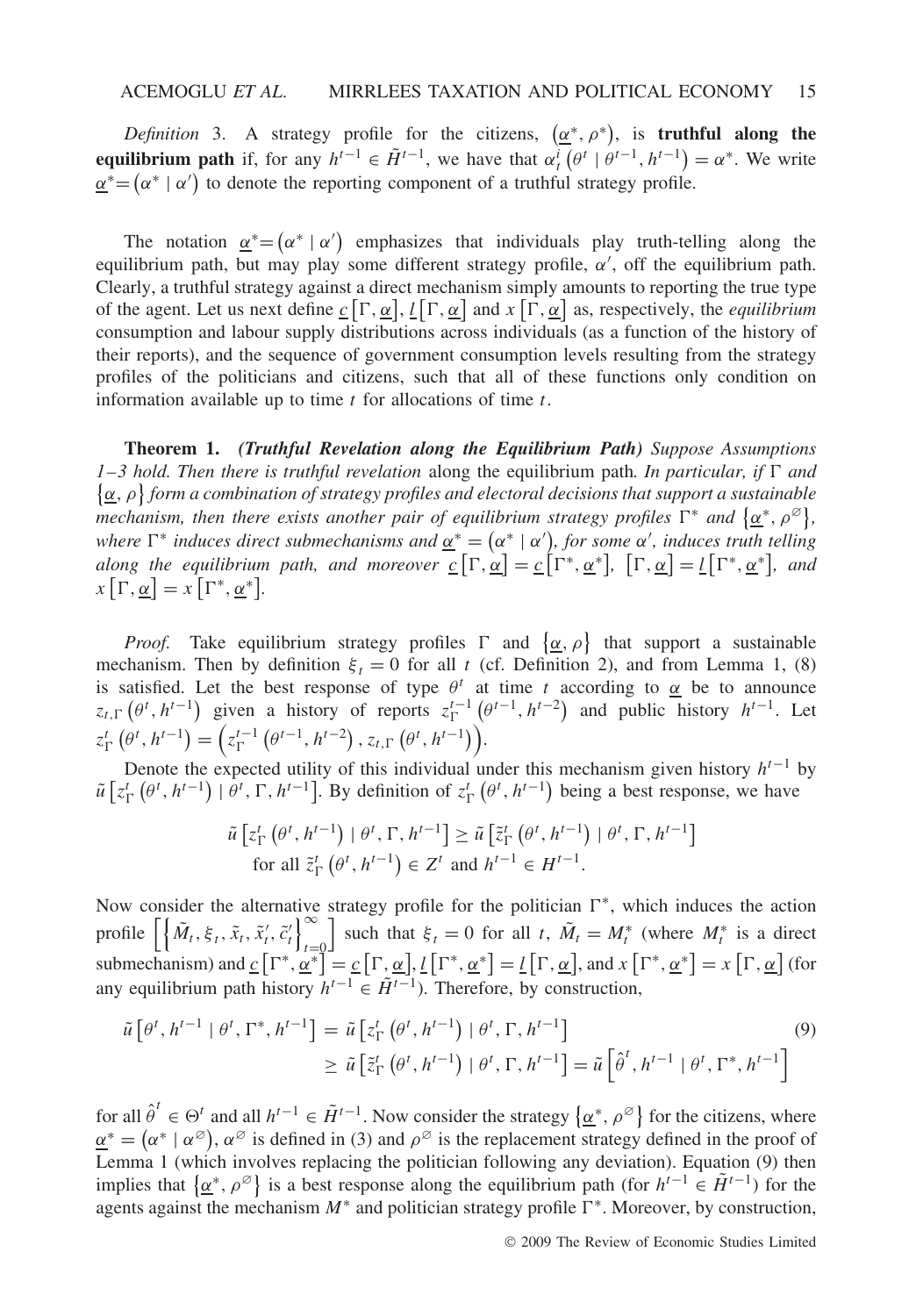the resulting equilibrium path allocation when individuals play  $\underline{\alpha}^* = (\alpha^* \mid \alpha^{\emptyset})$  against  $\Gamma^*$  is the same as when they play  $\alpha$  against  $\Gamma$ , and the replacement strategy  $\rho^{\emptyset}$  ensures that the deviation of the politician under  $(\Gamma^*, {\alpha^*, \rho^{\varnothing}})$  is no higher than under  $(\Gamma, {\alpha, \rho})$ . Then since  $\Gamma$  is sustainable,  $\Gamma \succeq_{\{\underline{\alpha}, \rho\}} \Gamma'$  for all  $\Gamma' \in \mathcal{G}$ . Therefore,  $\Gamma^* \succeq_{\{\underline{\alpha^*}, \rho^{\emptyset}\}} \Gamma'$  for all  $\Gamma' \in \mathcal{G}$  or that (8) is satisfied, thus establishing that  $(\Gamma^*, {\alpha^*, \rho^{\varnothing}})$  is an equilibrium.

The most important implication of this theorem is that for the rest of the analysis, we can restrict attention to truth-telling (direct) mechanisms on the side of the agents.

The intuition for Theorem 1 is related to the fact that along the equilibrium path there is effective commitment by the ruler. The proof also exploits this observation and constructs truthful reports that give the same equilibrium utility to the ruler. Off the equilibrium path, one can use the same punishment strategies as those used in the game without direct revelation. Therefore, the sustainability constraint is satisfied.

Two observations are worth making at this point. First, truthful revelation along the equilibrium path and the politician's decision to pursue the implicitly agreed social plan are important to distinguish from truth telling and commitment that are present in the standard mechanism design problems. In these problems, there exist mechanisms that induce truth telling along all paths and there is unconditional commitment (i.e. again along all paths). In contrast, in our environment, there is no commitment *off the equilibrium path*, where the politician can exploit the information he has gathered or expropriate part of the output. Relatedly, off the equilibrium path, non-truthful reporting by the individuals is both present and also important to ensure sustainability. However, along the equilibrium path induced by a sustainable mechanism, the politician prefers not to deviate from the implicitly agreed social plan, and given this equilibrium behaviour, individuals can report their types without the fear that this information or their labour supply will be misused. Second, the results in Theorem 1 are not related to "folk theorem" type results. In particular, Theorem 1 is not a limiting result and applies for all discount factors.

The reason why, despite the lack of commitment, a version of the revelation principle applies is twofold. *First*, the setup where the politician has a deviation within the same period ensures that its continuation payoff after deviation is independent of the information revealed along the equilibrium path. If the continuation value of the politician depended on such information, ensuring truthful reporting would become more difficult. Note that deviation within the period, following production, is a natural assumption in our setup, since the politician has the power to make transfers after production is realized, and thus there is no reason for him not to deviate and take a greater fraction of these resources for himself than specified in the mechanism if such a deviation is beneficial. *Second*, in our model individuals can use punishment strategies involving replacing the politician. The punishment strategies of citizens support a sustainable mechanism, making it the best response for the politician in power to pursue the implicitly agreed social plan  $(M, x)$ . Given this sustainability, there is effective commitment on the side of the politician *along the equilibrium path*.

Theorem 1, like the rest of our analysis, focuses on perfect Bayesian equilibria. One could also impose additional refinements, such as *renegotiation-proofness*. It can be shown that the main results in this paper (except those in Section 5) hold without any modification if we focus on renegotiation-proof equilibria. In other words, truthful revelation in Theorem 1 and the best sustainable mechanisms characterized in Theorems 2, 3, and 4, and Proposition 2 can be supported as renegotiation-proof equilibria. The argument is similar to that developed in Acemoglu, Golosov and Tsyvinski *(*2008*a)* for an economy without incomplete information. The main idea is that citizens can punish a politician who deviates from the social plan by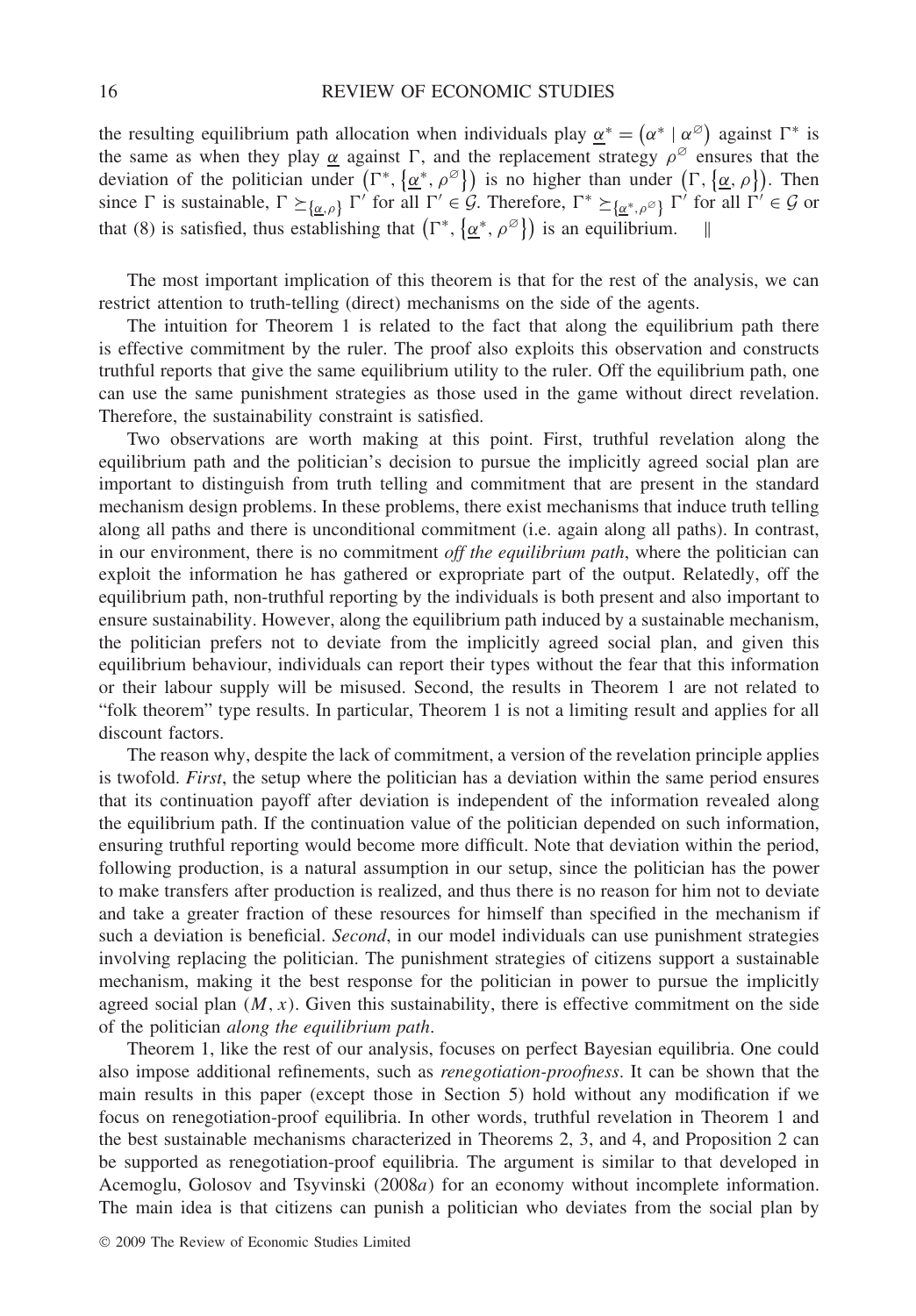replacing him and following an equilibrium along the relevant Pareto frontier thereafter (thus there is no reason for punishments that are harmful for the citizens themselves). We do not provide the details here to economize on space.

#### 3.2. *The best sustainable mechanism*

Theorem 1 enables us to focus on direct mechanisms and truth-telling strategy *α*<sup>∗</sup> by all individuals. This implies that the best sustainable mechanism can be achieved by individuals simply reporting their types. Recall that at every date, there is an invariant distribution of *θ* denoted by  $G(\theta)$ . This implies that  $\theta^t$  has an invariant distribution, which is simply the *t*-fold version of  $G(\theta)$ ,  $G^t(\theta)$  (since there is a continuum of individuals, each history  $\theta^t$ occurs infinitely often).21 Given this construction, we can write total labour supply as  $L_t = \int_{\Theta^t} l_t(\theta^t) dG^t(\theta^t)$ , and total consumption as  $C_t = \int_{\Theta^t} c_t(\theta^t) dG^t(\theta^t)$ .<sup>22</sup> Moreover, since Theorem 1 establishes that any sustainable mechanism is equivalent to a direct mechanism with truth telling on the side of the agents, we obtain the main result of this section, which will be used throughout the rest of the paper:

**Theorem 2.** *Suppose Assumptions 1–3 hold. Then, the best sustainable mechanism is a solution to the following maximization program:*

$$
\mathbf{MAX}_{1} : \mathbf{U}^{SM} = \max_{\{c_{t}(\cdot), l_{t}(\cdot), K_{t+1}, x_{t}\}_{t=0}^{\infty}} \mathbb{E}\left[\sum_{t=0}^{\infty} \beta^{t} u\left(c_{t}\left(\theta^{i,t}\right), l_{t}\left(\theta^{i,t}\right) \mid \theta_{t}^{i}\right)\right]
$$
(10)

*subject to some initial condition*  $K_0 > 0$ *, the resource constraint* 

$$
K_{t+1} = F(K_t, L_t) - C_t - x_t, \tag{11}
$$

*a set of incentive compatibility constraints for individuals,*

$$
\mathbb{E}\left[\sum_{s=0}^{\infty}\beta^{s}u\left(c_{t+s}\left(\theta^{i,t+s}\right),l_{t+s}\left(\theta^{i,t+s}\right)\mid\theta_{t+s}^{i}\right)\middle|\theta^{i,t}\right]
$$
\n
$$
\geq \mathbb{E}\left[\sum_{s=0}^{\infty}\beta^{s}u\left(c_{t+s}\left(\hat{\theta}^{i,t+s}\right),l_{t+s}\left(\hat{\theta}^{i,t+s}\right)\mid\theta_{t+s}^{i}\right)\middle|\theta^{i,t}\right],\tag{12}
$$

*and*

$$
\mathbb{E}\left[\sum_{s=0}^{\infty}\beta^{s}u\left(c_{t+s}\left(\theta^{i,t+s}\right),l_{t+s}\left(\theta^{i,t+s}\right)\mid\theta_{t+s}^{i}\right)\middle|\theta^{i,t}\right]\geq\mathbb{E}\left[\sum_{s=0}^{\infty}\beta^{s}u\left(0,0\mid\theta_{t+s}^{i}\right)\middle|\theta^{i,t}\right]
$$
(13)

*for all t, all*  $\theta^{i,t} \in \Theta^t$  *and all possible sequences of*  $\left\{\hat{\theta}_t^i\right\}$  $\left\{\begin{matrix} i \\ t+s \end{matrix}\right\}_{s=0}^{\infty}$ *s*=0 *, and the sustainability constraint of the politician*

$$
\mathbb{E}\left[\sum_{s=0}^{\infty} \delta^s v\left(x_{t+s}\right)\right] \geq v\left(F\left(K_t, L_t\right)\right),\tag{14}
$$

*for all t.*

21. More formally, given the continuum of agents, we can apply a law of large numbers type argument, and each history  $\theta^t$  will have positive measure. See, for example, Uhlig (1996).

22. From now on, we suppress the "'s to simplify notation and simply use  $c_t$ ,  $l_t$  and  $x_t$ . Note also that  $\int_{\Theta^t}$  here denotes Lebesgue integrals, and in what follows, we will suppress the range of integration,  $\Theta^t$ .

© 2009 The Review of Economic Studies Limited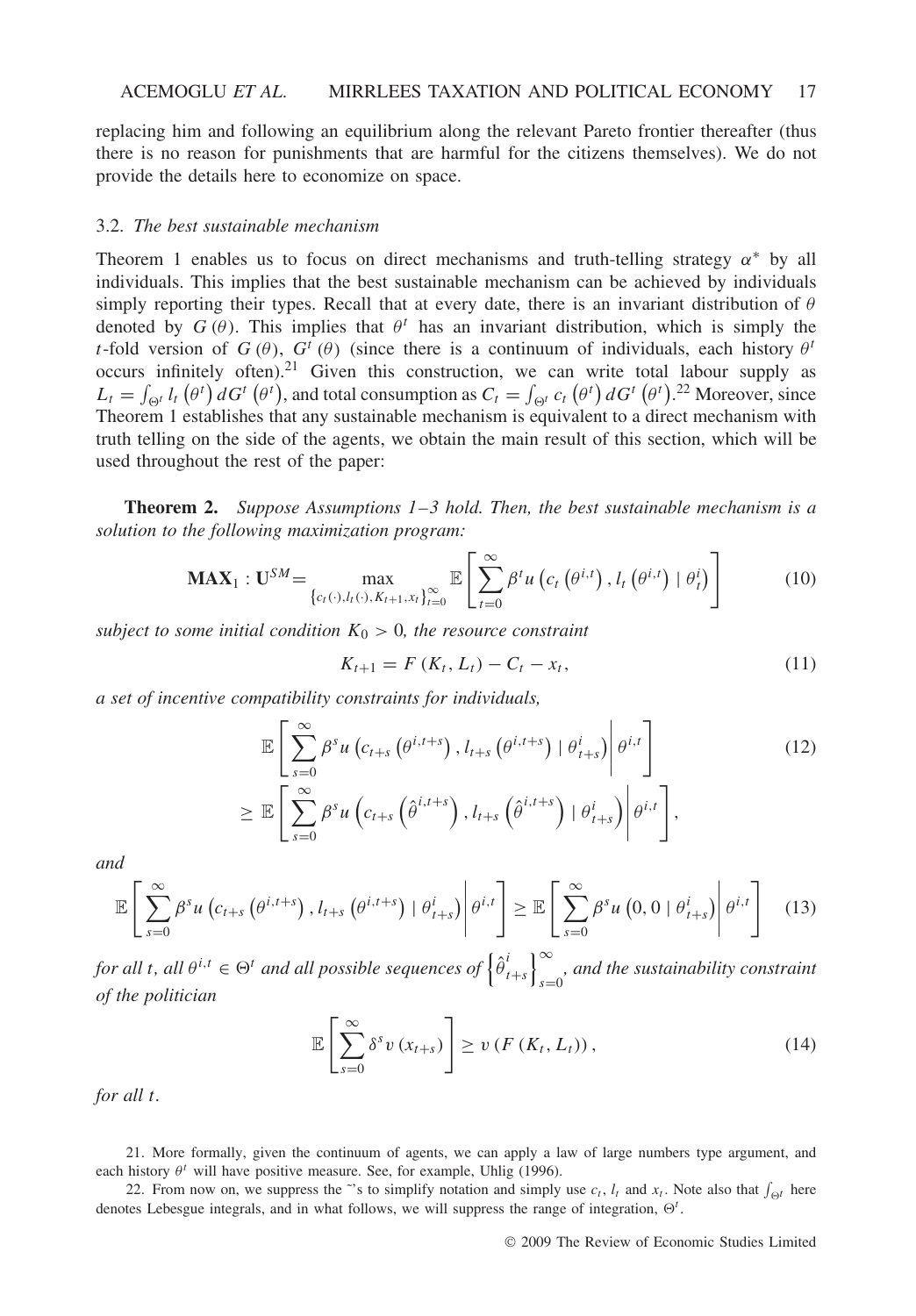*Proof.* The proof of this theorem follows from Lemma 1 and Theorem 1. Suppose there exists an equilibrium  $(\Gamma^{**}, {\alpha^{**}, \rho})$ , that maximizes (10). By the argument in the text,  $(\Gamma^{**}, {\alpha^{**}, \rho})$  will not feature  $\xi_t = 1$  for any *t*. Therefore,  $(\Gamma^{**}, {\alpha^{**}, \rho})$  features a sequence of submechanisms  $\left\{\hat{M}_t\right\}^{\infty}$  $\sum_{t=0}^{\infty}$ , consumption levels for the politician,  $\{\hat{x}_t\}_{t=0}^{\infty}$  and  $\xi_t = 0$  for all *t*. Setting  $(M, x) = \left(\begin{matrix} \sqrt{m_t} \\ m_t \end{matrix}\right)_{t=0}^{\infty}$  $\sum_{t=0}^{\infty}$ ,  $\{\hat{x}_t\}_{t=0}^{\infty}$ ) implies that  $(\Gamma^{**}, {\alpha^{**}, \rho})$  supports a sustainable mechanism. Then, use Theorem 1 to find  $(\Gamma^*, {\alpha^*, \rho^\varnothing})$  corresponding to a sustainable direct mechanism. This direct mechanism has to satisfy the resource constraint, (11), the incentive compatibility constraints of individuals at all dates, which instead of (6) can be replaced by (12) and (13) since  $\Gamma^*$  induces direct mechanisms and at any date individuals can decide not to supply any labour, after which the mechanism would optimally allocate zero consumption to such individuals in perpertuity. Finally, from Lemma 1, the constraint (14) ensures that  $\Gamma^*$  is a best response to citizens' strategies,  $\{\underline{\alpha}^*, \rho^{\emptyset}\}.$ 

The role of Theorem 1 in this formulation is clear: it enables us to write the program for the best sustainable mechanism as a direct mechanism with truth-telling reports along the equilibrium path, thus reducing the larger set of incentive compatibility constraints of individuals to (12), which require truth telling, and to (13), which ensures that no individual "disobeys" the mechanism, thus supplying and consuming zero from then on.<sup>23</sup>

## 3.3. *Separation of private and public incentives*

We next show the second main result of the paper, that our analysis of the dynamic Mirrlees economy with self-interested politicians is simplified by separating the provision of incentives to individuals from the provision of incentives to politicians.

Let us first define the *dynamic Mirrlees program* (with full-commitment, benevolent government, and exogenous government expenditures). Imagine the economy needs to finance an exogenous government expenditure  $X_t \geq 0$  at time *t*. Then the dynamic Mirrlees program of maximizing the time  $t = 0$  (*ex ante*) utility of a representative agent, can be written as (e.g. Golosov, Kocherlakota and Tsyvinski, 2003; Kocherlakota, 2005):

$$
\max_{\{c_t(\cdot), l_t(\cdot), K_{t+1}\}_{t=0}^{\infty}} \mathbb{E}\left[\sum_{t=0}^{\infty} \beta^t u\left(c_t\left(\theta^{i,t}\right), l_t\left(\theta^{i,t}\right) \mid \theta_t^i\right)\right]
$$
(15)

subject to the incentive compatibility constraints, (12), and  $C_t + X_t + K_{t+1} \leq F(K_t, L_t)$ .

Next, we add the feasibility constraint that  ${X_t}_{t=0}^{\infty}$  should be such that

$$
\{C_t, L_t\}_{t=0}^{\infty} \in \Lambda^{\infty},
$$

where

$$
\Lambda^{\infty} = \{ \{C_t, L_t \}_{t=0}^{\infty} \text{ such that } \exists \left\{ c_t \left( \theta^t \right), l_t \left( \theta^t \right) \right\}_{t=0}^{\infty} \text{ satisfying (12) and (13)}.
$$
 (16)

In other words,  $\{C_t, L_t\}_{t=0}^{\infty} \in \Lambda^{\infty}$  implies that there exists incentive compatible and feasible  $\{c_t(\theta^t), l_t(\theta^t)\}_{t=0}^{\infty}$ . This set is important to define, since, given certain government expenditure

23. The equations in (12) focus on the incentive compatibility constraints that apply along the equilibrium path (expectations on both sides of the constraints are taken conditional on  $\theta^{i,t}$ ). This is without any loss of generality, since (12) needs to hold for any sequence of reports  $\left\{\hat{\theta}_{t+s}^i\right\}_{s=1}^{\infty}$  $s=0$ , thus any potential deviation from time  $t=0$  is covered by this set of constraints.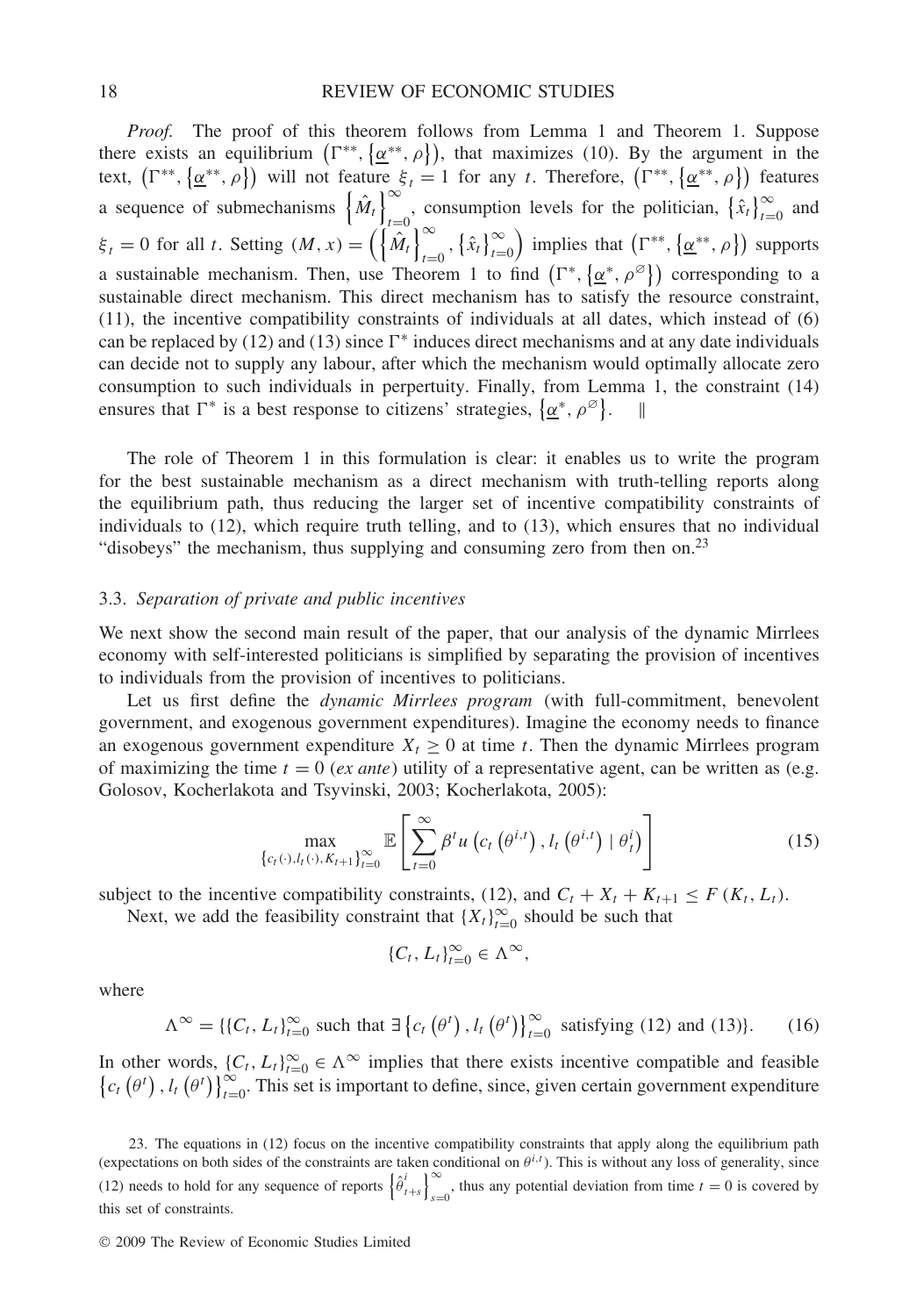sequences,  $\{X_t\}_{t=0}^{\infty}$ 's, the constraint set of this Mirrlees maximization problem can be empty (e.g. if  $C_t = 0$  and  $L_t > 0$ , the incentive compatibility constraints of individuals cannot be satisfied).

For a sequence  $\{C_t, L_t\}_{t=0}^{\infty} \in \Lambda^{\infty}$ , we can define the *quasi-Mirrlees program* as

$$
\mathcal{U}(\{C_t, L_t\}_{t=0}^{\infty}) \equiv \max_{\{c_t(\cdot), l_t(\cdot)\}_{t=0}^{\infty}} \mathbb{E}\left[\sum_{t=0}^{\infty} \beta^t u\left(c_t\left(\theta^{i,t}\right), l_t\left(\theta^{i,t}\right) \mid \theta_t^i\right)\right]
$$
(17)

subject to the incentive compatibility constraints, (12), and two additional constraints

$$
\int c_t \left(\theta^t\right) dG^t \left(\theta^t\right) \le C_t,
$$
\n(18)

and

$$
\int l_t(\theta^t) dG^t(\theta^t) \ge L_t.
$$
\n(19)

This program takes the sequence  $\{C_t, L_t\}_{t=0}^{\infty} \in \Lambda^{\infty}$  as given and maximizes *ex ante* utility of an agent subject to incentive constraints and two additional constraints. The first, (18), requires the sum of consumption levels across agents for all report histories to be no greater than some number  $C_t$ , while the second, (19), requires the sum of labour supplies to be no less than some amount *L<sub>t</sub>*. The functional  $\mathcal{U}((C_t, L_t)_{t=0}^{\infty})$  defines the maximum *ex ante* (*t* = 0) utility of an agent in this economy for a given sequence  $\{C_t, L_t\}_{t=0}^{\infty}$  and can be interpreted as the *indirect utility function* of the individuals (from the viewpoint of time  $t = 0$ ). In Appendix B, we show that the functional  $\mathcal{U}((C_t, L_t)_{t=0}^{\infty})$  is well-defined, nondecreasing in  $C_t$ , nonincreasing in  $L_t$ , concave, and differentiable (as long as we allow for randomizations). In the text, we will make use of these properties of  $\mathcal{U}(\{C_t, L_t\}_{t=0}^{\infty})$  to characterize the best sustainable mechanism.

Returning to the dynamic Mirrlees program, for a given sequence of government expenditures  ${X_t}_{t=0}^{\infty}$ , this can be written as:

$$
\max_{\{C_t, L_t, K_{t+1}\}_{t=0}^{\infty}} \mathcal{U}(\{C_t, L_t\}_{t=0}^{\infty})
$$
\n(20)

subject to an initial level of capital stock  $K_0 > 0$  and to

$$
C_t + X_t + K_{t+1} \le F(K_t, L_t), \text{ and } \{C_t, L_t\}_{t=0}^{\infty} \in \Lambda^{\infty}.
$$
 (21)

This derivation implies that we can represent the standard dynamic Mirrlees program as a solution to a two-step maximization problem, in which the first step is the quasi-Mirrlees formulation, yielding the functional  $U({C_t, L_t}_{t=0}^\infty)$ , and the second step is the maximization of  $U({C_t, L_t}_{t=0}^\infty)$  over sequences  ${C_t, L_t, K_{t+1}}$  subject to a resource constraint and to feasibility.

This representation is particularly useful because it highlights the parallel between the dynamic Mirrlees program and the best sustainable mechanism. In particular, the maximization problem characterizing the best sustainable mechanism, (10), can be written as one of maximizing the indicted utility function subject to constraints:

$$
\max_{\{C_t, L_t, x_t, K_t\}_{t=0}^{\infty}} \mathcal{U}(\{C_t, L_t\}_{t=0}^{\infty})
$$
\n(22)

subject to

$$
C_t + x_t + K_{t+1} \le F(K_t, L_t) \text{ and } \{C_t, L_t\}_{t=0}^{\infty} \in \Lambda^{\infty},
$$
\n(23)

© 2009 The Review of Economic Studies Limited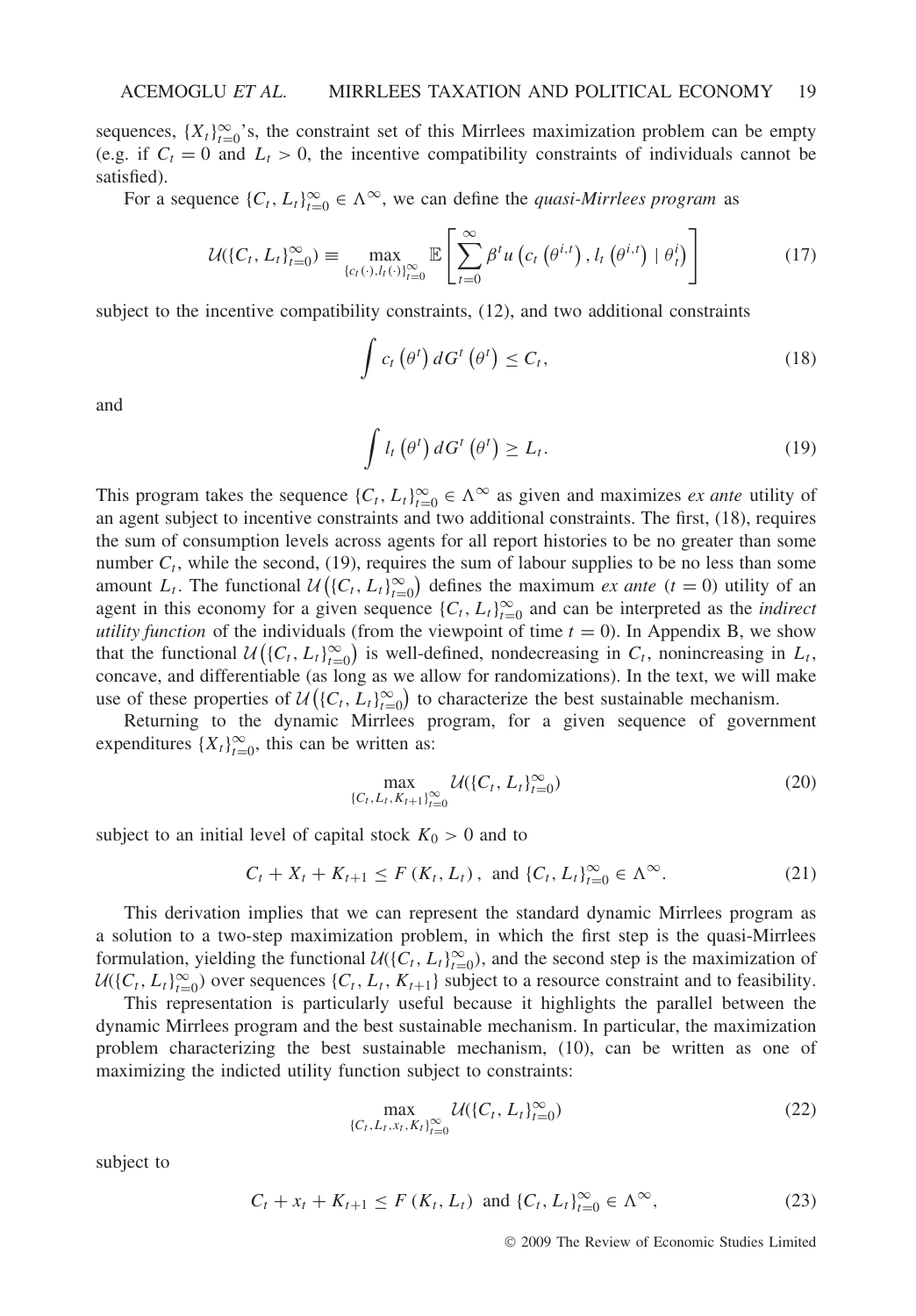and also subject to (14). The only difference between the dynamic Mirrlees program in  $(20)$ – $(21)$  and the best sustainable mechanism in  $(22)$ – $(23)$ – $(14)$  is the presence of the sustainability constraint for the politician in power, (14), which also makes  $\{x_t\}_{t=0}^{\infty}$  and endogenously chosen sequence instead of the exogenously given  $\{X_t\}_{t=0}^{\infty}$ . This formulation establishes the following theorem.

**Theorem 3.** *(Separation of Private and Public Incentives) Suppose Assumptions 1–3 hold. Then, the best sustainable mechanism solves a quasi-Mirrlees program for some sequence*  ${C_t, L_t}_{t=0}^{\infty} \in \Lambda^{\infty}.$ 

*Proof.* This follows immediately from rewriting (10)–(14) from Theorem 2 as a two-step maximization program, and expressing (11) as  $x_t = F(K_t, L_t) - C_t - K_{t+1}$ .

The allocation induced by the best sustainable mechanism is therefore a solution to a problem that maximizes the *ex ante* utility of the citizens as given in (15), but must also choose levels of aggregate consumption and labour supply consistent with the sustainability constraint of the politician in power. It is important to point out the limitations of this theorem. First, it relies on our version of the revelation principle, Theorem 1. Second, it exploits the complete separation between the consumptions of the ruler and the citizens. For this reason, Theorem 3 will no longer hold in the more general environments discussed in Section 5, where the ruler cares about the utility of the citizens. In that section, we develop an alternative approach to provide extensions of our main results to these more general environments.

An important implication of Theorem 3 is that when it holds, political economy considerations do not fundamentally alter the optimal taxation problem; instead, they modify the aggregate constraints in this dynamic maximization problem. From a technical point of view, this theorem implies that we can separate the analysis of the political economy of dynamic taxation into two parts. (1) We first solve the problem of providing incentives to individuals given aggregate levels of consumption and labour supply. (2) We then provide incentives to politicians by choosing aggregate variables and the level of rents.

Accordingly, the best sustainable mechanism will be *undistorted* when it can achieve the same allocation as that of a full dynamic Mirrlees economy with the same sequence of  ${x_t}_{t=0}^{\infty}$ (which naturally involves no marginal distortions in addition to those implied by Mirrleesean optimal taxation).

## 4. BEST SUSTAINABLE MECHANISMS

We now use Theorems 1–3 to characterize the behaviour of the sequences  $\{C_t, L_t, K_t\}_{t=0}^{\infty}$  (and  ${x_t}_{t=0}^{\infty}$  and aggregate distortions under the best sustainable mechanism.

#### 4.1. *Aggregate distortions*

Theorem 3 enables us to represent the differences between the dynamic Mirrlees program and the best sustainable mechanism purely in terms of *aggregate distortions*, corresponding to what the sequences  $\{C_t, L_t\}_{t=0}^{\infty} \in \Lambda^{\infty}$  are (and how they differ from the solution to the dynamic Mirrlees program in (20)–(21)). Appendix B shows that  $U(\{C_t, L_t\}_{t=0}^{\infty})$  is differentiable in the sequences  $\{C_t, L_t\}_{t=0}^{\infty} \in \Lambda^{\infty}$ . We can therefore consider variations in sequences  $\{C_t, L_t\}_{t=0}^{\infty}$ where only one element,  $C_s$  or  $L_s$  for some specific *s* is varied (with all  $C_t$ ,  $L_t$  for  $t \neq s$  held constant). We denote the derivative of U with respect to such variations by  $U_{C_s}(\{C_t, L_t\}_{t=0}^{\infty})$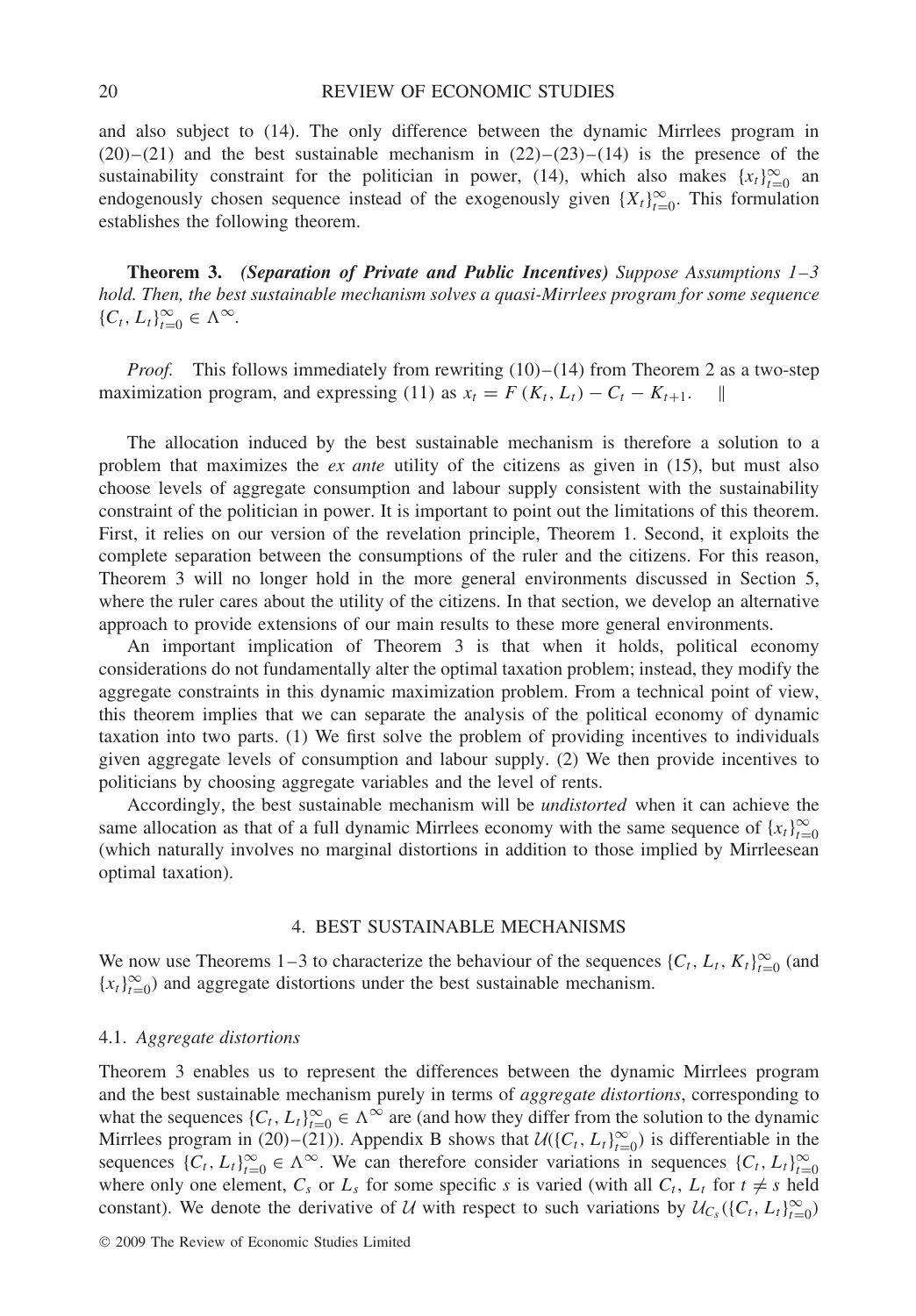and  $\mathcal{U}_{L_s}$  ({ $C_t$ ,  $L_t$ } $_{t=0}^{\infty}$ ) or simply by  $\mathcal{U}_{C_s}$  and  $\mathcal{U}_{L_s}$ . We also denote the partial derivatives of the production function with respect to labour and capital at time *s* by  $F_{L_s}$  and  $F_{K_s}$ .

*Definition* 4. We say that the sequence  $\{C_t, L_t, K_{t+1}, x_t\}_{t=0}^{\infty}$  induced by the best sustainable mechanism  $\Gamma^*$  is **undistorted** at *t'* if  $\left\{\hat{C}_t, \hat{L}_t, \hat{K}_{t+1}\right\}^{\infty}$  $t=0$  is a solution to (20) subject to (21) with  $\{X_t\}_{t=0}^{\infty} = \{x_t\}_{t=0}^{\infty}$  and  $C_{t'} = \hat{C}_{t'}$ ,  $\hat{L}_{t'} = L_{t'}$ ,  $\hat{K}_{t'+1} = K_{t'+1}$ . We say that  $\{C_t, L_t, K_{t+1}, x_t\}_{t=0}^{\infty}$  is **asymptotically undistorted** if it is undistorted as  $t \to \infty$ .

This definition states that an undistorted allocation is exactly the allocation that would result in the standard dynamic Mirrlees problem where, in addition to restriction across agents, the government also has to finance an exogenously given sequence of public good expenditures  ${X_t}_{t=0}^{\infty}$ . If an allocation is *undistorted* and  ${C_t, L_t}_{t=0}^{\infty} \in \text{Int}\Lambda^{\infty}$ , then

$$
\mathcal{U}_{C_t} \cdot F_{L_t} = -\mathcal{U}_{L_t} \tag{24}
$$

$$
F_{K_{t+1}} \cdot \mathcal{U}_{C_{t+1}} = \mathcal{U}_{C_t}.\tag{25}
$$

at time *t* (or as  $t \to \infty$ ). Here, the first condition states that the marginal cost of effort at time *t* given the utility function  $U({C_t, L_t}_{t=0}^\infty)$  is equal to the increase in output from the additional effort times the marginal utility of additional consumption. The second one requires the cost of a decline in the utility by saving one more unit to be equal to the increase in output in the next period times the marginal utility of consumption then. Once again, these are aggregate conditions since they are defined in terms of the utility functional  $U({C_t, L_t}_{t=0}^\infty)$ , which represents the *ex ante* maximal utility of an individual subject to incentive constraints.

Moreover, if a steady state exists and the conditions in (24) and (25) hold as  $t \to \infty$ , then it is also clear that  $\{C_t, L_t, K_{t+1}, x_t\}_{t\to\infty}$  must be undistorted. We then say that there are no asymptotic aggregate distortions on capital accumulation (or no aggregate capital taxation) if  $F_{K_{t+1}} \cdot U_{C_{t+1}} = U_{C_t}$  and no aggregate distortions on labour supply if  $U_{C_t} \cdot F_{L_t} = -U_{L_t}$  as  $t \to \infty$ . By implication, an allocation  $\{C_t, L_t, K_{t+1}, x_t\}_{t=0}^{\infty}$  features *labour distortions* at time *t* if (24) is not satisfied at *t*. We refer to these as *downward labour distortions* if the left-hand side of (24) is strictly greater than the right-hand side. If (25) is not satisfied, then there are *intertemporal distortions* at time *t*, and if the left-hand side of (25) is strictly less than the right-hand side, then there are *downward intertemporal distortions*. Downward distortions imply that there is less labour supply and less capital accumulation than in an undistorted allocation.

Proposition 3 below clarifies the connection between aggregate labour distortions and nonlinear labour income taxation. It should be noted, however, that there is no such connection between aggregate intertemporal distortions and capital taxes in general. In particular, lack of intertemporal distortions does not necessarily imply that the intertemporal decisions of individual agents will be undistorted. In particular, since these distortions are expressed in terms of the indirect utility function  $U({C_t, L_t}_{t=0}^\infty)$  and there are additional individual-level incentive compatibility constraints, there is no general guarantee that the intertemporal rate of substitution of each agent will coincide with those implied by the indirect utility function. In Section 4.4, we provide two canonical economies where the behaviour of individual-level distortions can be determined explicitly.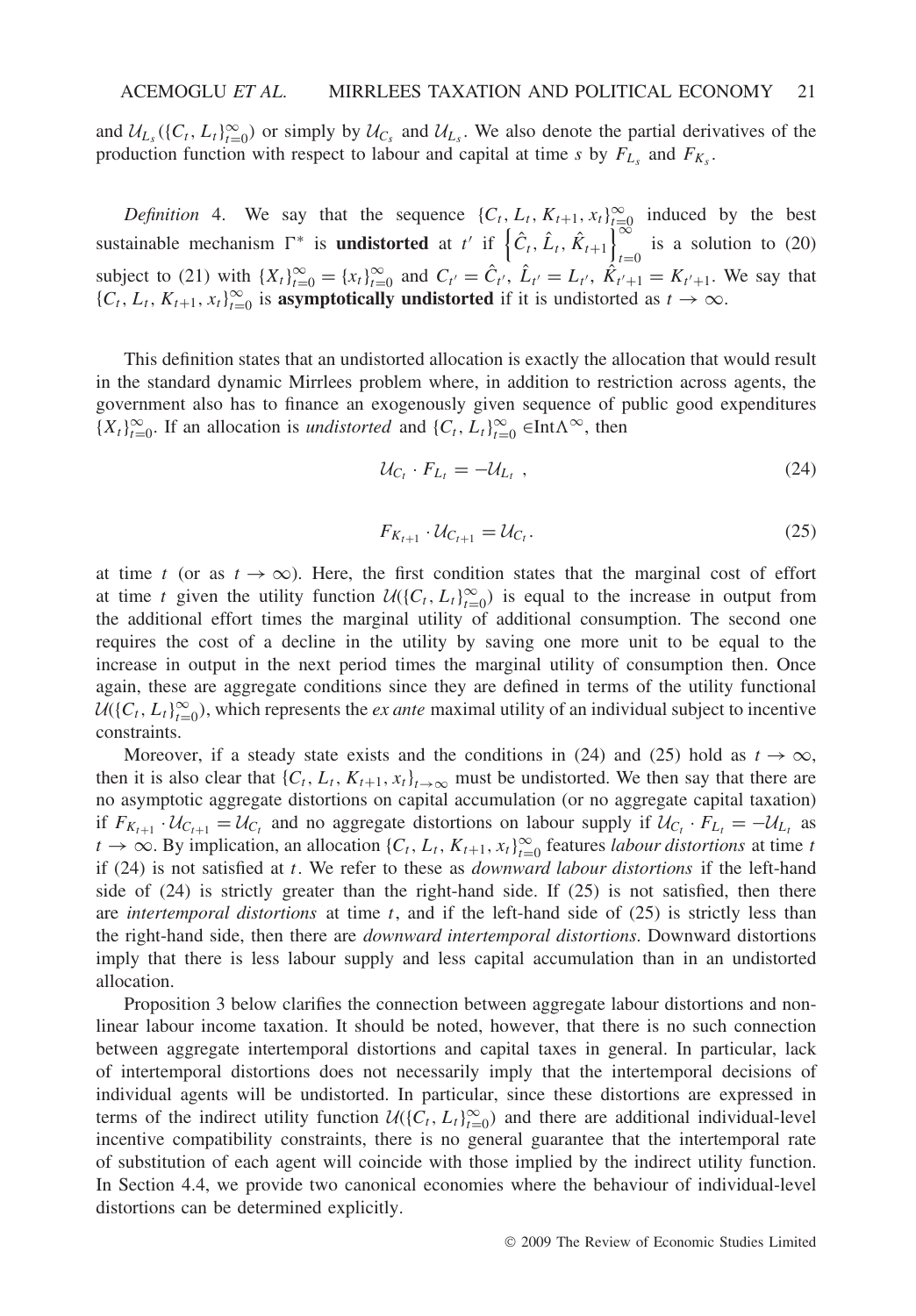#### 4.2. *The best sustainable mechanism*

**Theorem 4.** *(Best Sustainable Mechanism) Consider the optimal dynamic Mirrlees economy with self-interested politicians described above. Suppose that Assumptions 1–3 hold and there exists*  $\{C_t, L_t\}_{t=0}^{\infty} \in Int\Lambda^{\infty}$  (with  $L_t > 0$ ) for some *t. Then, in the best sustainable mechanism:* 

- *1. there are downward labour distortions at some t <* ∞ *and downward intertemporal distortions at*  $t - 1$  *(provided that*  $t > 1$ *). Let the best sustainable mechanism induce a sequence of consumption, labour supply and capital levels*  $\{C_t, L_t, K_{t+1}\}_{t=0}^{\infty}$ *. Suppose a steady state exists such that as*  $t \to \infty$ *,*  ${C_t, L_t, K_{t+1}}_{t=0}^{\infty} \rightarrow (C^*, L^*, K^*)$ , where  $(C^*, L^*)$  is interior. Moreover, let  $\varphi \equiv \inf\{\varrho \in \mathbb{C}\}$  $(0, 1]: \text{plim}_{t\to\infty} \varrho^{-t} \mathcal{U}_{C_t}^* = 0$ , where  $\varphi < 1$ . Then:
- *2. if ϕ* = *δ, then there are no asymptotic aggregate distortions on capital accumulation and labour supply.*
- *3. if ϕ>δ, then aggregate distortions on capital accumulation and labour supply do not disappear even asymptotically.*

*Proof.* The proof of this theorem is related to that of Theorem 2 in Acemoglu, Golosov and Tsyvinski *(*2008*a)*. But it requires a different mathematical argument. The details are presented in Appendix B, where we first show that, when randomizations are introduced,  $\mathcal{U}(\{C_t, L_t\}_{t=0}^{\infty})$ is a well-defined, continuous, concave, and differentiable functional. We then provide a nonrecursive optimization problem that characterizes the best sustainable mechanism and study the properties of the limit of the solution to this problem as  $t \to \infty$ .

The first part of the theorem states that the sustainability constraint of the politician, (14), necessarily introduces a distortion. Intuitively, this additional (aggregate) distortion arises because, as output increases, the sustainability constraint (14) requires that more rents be given to the politicians in power. These additional rents increase the effective cost of production. The best sustainable mechanism creates distortions so as to reduce the level of output and thus the rents that have to be paid to the politician. Intuitively, starting from an undistorted allocation, a small reduction in labour supply and capital causes a second-order loss in output, but a first-order decline in the amount of rents that need to be paid to the politician. Consequently, some amount of distortion reducing labour supply and capital is optimal from the viewpoint of the citizens.

Part 2 states that as long as an interior steady state exists and  $U_{C_t}^*$  declines sufficiently rapidly (which is related to the rate of discounting by the citizens, see below), the multiplier of the sustainability constraint goes to zero. This result is important as it implies that in the long run there will be "efficient" provision of rents to politicians, with the necessary tax revenues raised without distortions. Intuitively, current incentives to the politician are provided by both consumption in the current period,  $x_t$ , and by consumption in the future. Future consumption by the politician not only relaxes the sustainability constraint in the future but does so in all prior periods as well. Thus, all else equal, optimal incentives for the politician should be backloaded. Backloading ensures that the sustainability constraint will not bind in the long run and thus distortions will vanish.

Notice that the results in this theorem compare  $\delta$  to  $\varphi$ . Here  $\varphi$  is the rate at which the *ex ante* marginal utility of consumption  $U_{C_t}^*$  is declining in the steady state and cannot be excessively derived in terms of primitives without further assumptions.<sup>24</sup> Clearly, in the case

<sup>24.</sup> This is a common problem in dynamic incentive problems and is due to the intertemporal nature of the incentive constraints. Nevertheless, the numerical computation of  $\varphi$  in most applications is straightforward; see, for example, Golosov, Tsyvinski and Werning (2006) and Albanesi and Sleet (2005).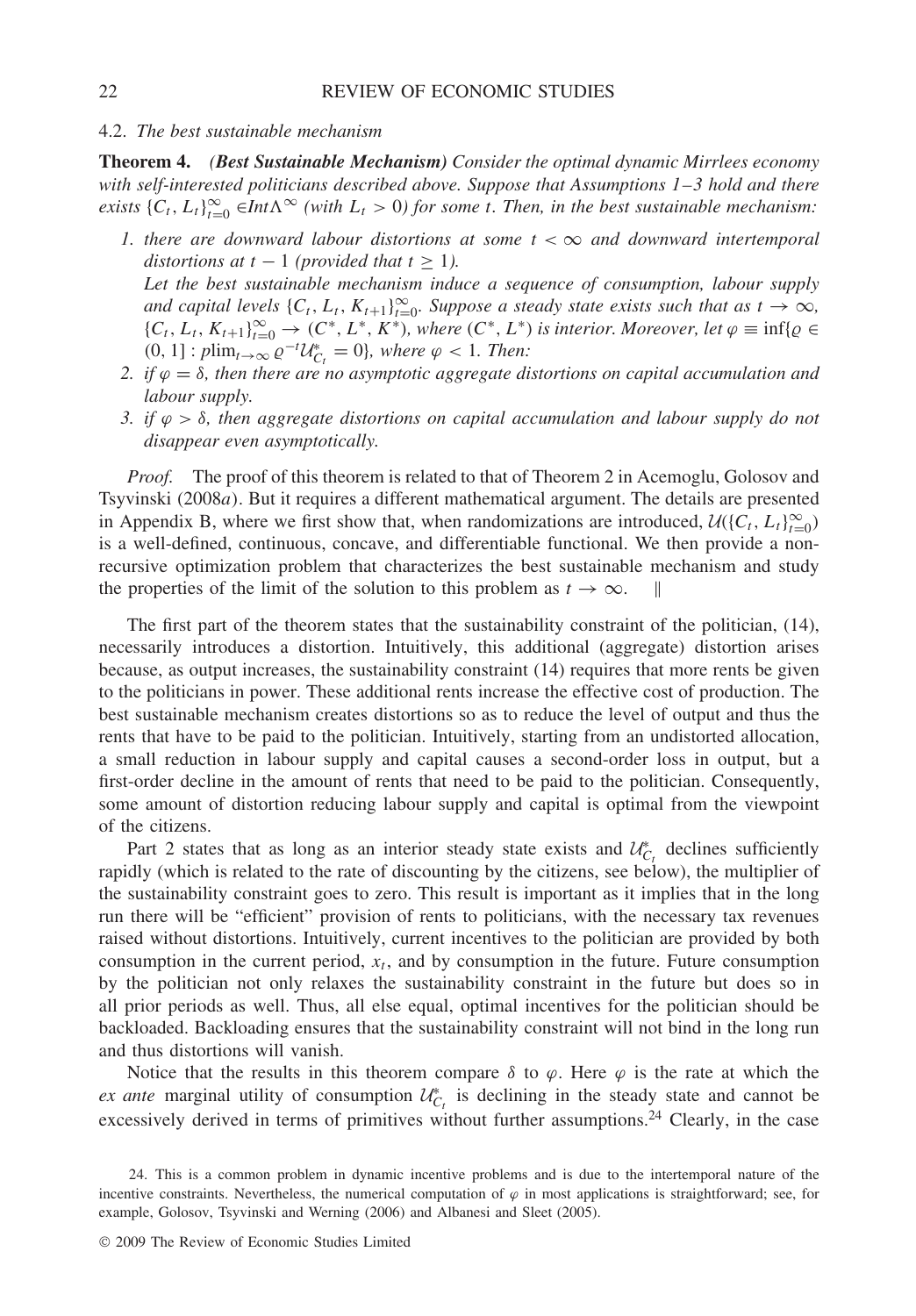where  $U({C_t, L_t})_{t=0}^{\infty}$  is time separable, the rate at which  $U_{C_t}^*$  declines is exactly equal to *β*. We will show next that in two important cases this will indeed be the case. In the more general case of the present section,  $\varphi$  is the *fundamental discount factor* of the citizens, since it measures how one unit of resources at time *t* compares with one unit of resources at time *t* + 1. Additionally, we will show in the next section that without any dynamic incentive linkages, e.g. with constant types, this fundamental discount factor coincides with *β*, though in general it may be different from *β*. Therefore, the case of  $\varphi = \delta$  indeed corresponds to a situation in which the politician is as patient as the citizens.<sup>25</sup>

Part 3, on the other hand, states that if the discount factor of the politician  $\delta$  is sufficiently low compared to the fundamental discount factor  $\varphi$ , then aggregate distortions will not disappear, even asymptotically. The significance of this result is that it also implies *positive aggregate capital taxes* in contrast to the existing literature on dynamic fiscal policy. Since in many realistic political economy models politicians are—or act as—more short-sighted than the citizens, this part of the theorem implies that in a number of important cases political economy considerations will lead to additional distortions that will not disappear even asymptotically.

## 4.3. *Application 1: constant types*

Theorem 4 characterizes the behaviour of the distortions introduced by political economy and commitment problems and their asymptotic behaviour. But the results are in terms of the fundamental discount factor  $\varphi$  obtained from the indirect utility function  $\mathcal{U}(\{C_t, L_t\}_{t=0}^{\infty})$ . In this and the next subsection, we strengthen the results of Theorem 4 and derive results in terms of the discount factor of the citizens *β*. In this subsection, we focus on economies with *constant types*, where  $\theta_t^i = \theta_{t+1}^i$  for all *i* and *t*, that is, economies in which individual types are realized in the first date and remain constant thereafter. This is the assumption that is used in much of the literature on dynamic mechanisms without commitment (e.g. Roberts, 1984; Freixas, Guesnerie and Tirole, 1985; Bisin and Rampini, 2005).

With constant types, truthful reporting along the equilibrium path (cf. Theorem 1) implies that individual incentive compatibility constraints, (12) and (13), can now be written as

$$
\sum_{t=0}^{\infty} \beta^t u(c_t(\theta), l_t(\theta) | \theta) \ge \sum_{t=0}^{\infty} \beta^t u(c_t(\hat{\theta}), l_t(\hat{\theta}) | \theta), \text{ and}
$$
\n
$$
\sum_{s=0}^{\infty} \beta^s u(c_{t+s}(\theta_{t+s}), l_{t+s}(\theta_{t+s}) | \theta_t) \ge \frac{1}{1-\beta} u(0, 0 | \theta_t) \text{ (for each } t)
$$
\n(26)

for all  $\hat{\theta} \in \Theta$  and  $\theta \in \Theta$  (with a slight abuse of notation). Since types are known at all dates, the only reason why aggregates  $L_t$  and  $C_t$  will vary in this case is because of changes in the rents paid to the politician in power,  $x_t$ . In this case, we have the following result.

**Proposition 1.** *(Best Sustainable Mechanisms with Constant Types) Consider the optimal dynamic Mirrlees economy with self-interested politicians described above. Assume that types are constant, that is,*  $\theta_t^i = \theta_{t+1}^i$  *for all*  $i \in I$  *and*  $t = 0, 1, ...$  *Suppose moreover that* 

<sup>25.</sup> In Part 2 of this theorem, we limit attention to the case in which  $\varphi = \delta$ , since when  $\varphi < \delta$  we will not converge to an interior steady state. Proposition 2 in the next section explicitly deals with non-interior steady states. Proposition 2 also provides primitive conditions under which we will have  $\varphi = \delta$ , thus illustrating that this condition is not "knife-edge".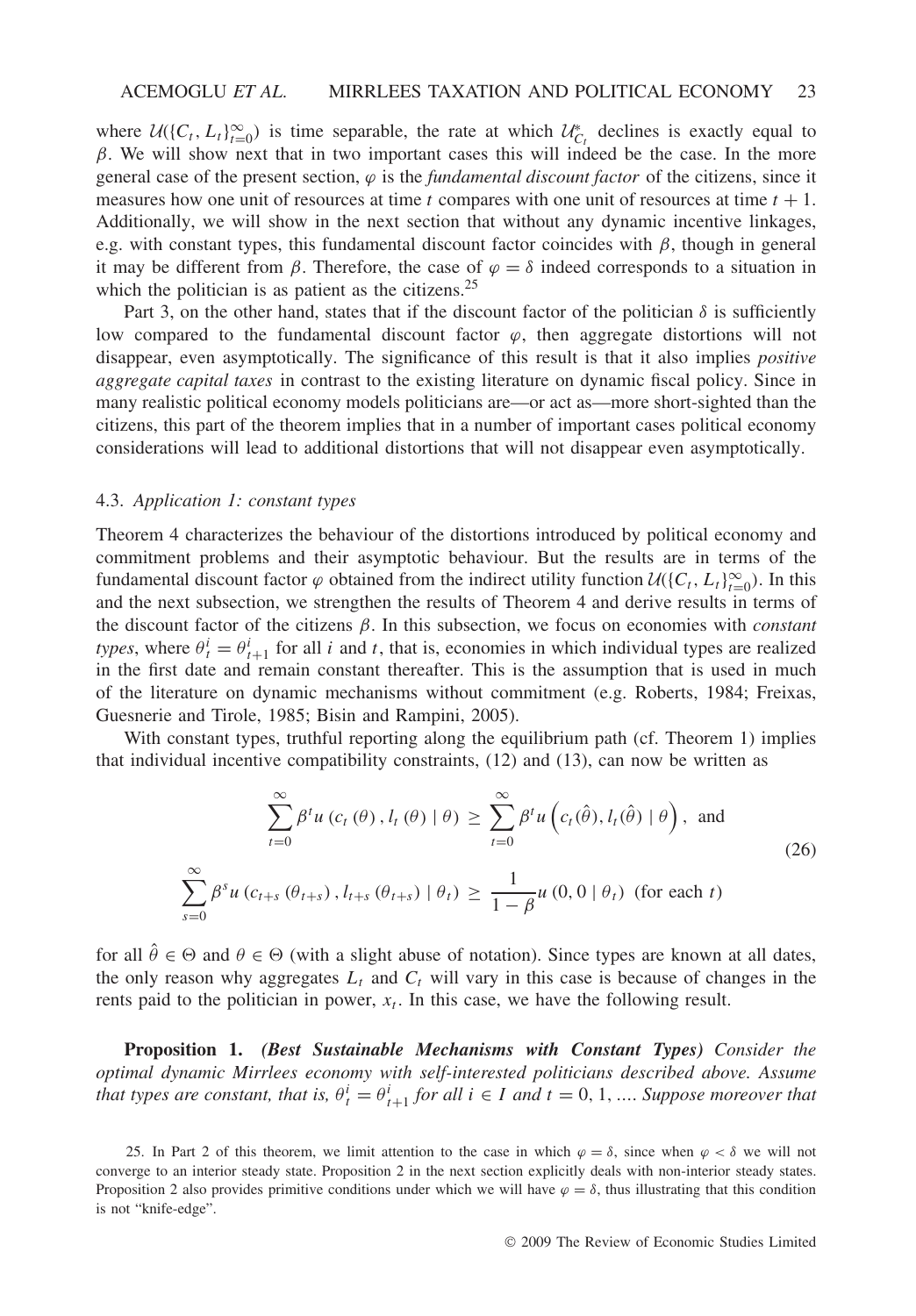*Assumptions 1–3 hold and there exists*  $\{C_t, L_t\}_{t=0}^{\infty} \in Int\Lambda^{\infty}$  *(with*  $L_t > 0$ *) for some t. Then, in the best sustainable mechanism,*  $\varphi = \beta$ *.* 

*Proof.* See Appendix A. ||

This result means that we can directly apply Theorem 4 to establish the characterization of the best sustainable mechanism for this case. There are downward labour distortions at some  $t < \infty$  and downward intertemporal distortions at  $t - 1$  (provided that  $t \ge 1$ ). Suppose an interior steady state. If  $\beta = \delta$ , then there are no asymptotic aggregate distortions on capital accumulation and labour supply. If  $\beta > \delta$ , then aggregate distortions on capital accumulation and labour supply do not disappear even asymptotically.

#### 4.4. *Application 2: private histories*

In this subsection, we focus on economies with *private histories*, where individual histories will not be observed by the politicians (so in this case allocations can only be conditioned on current reports). This restriction enables us to focus on the main interplay between private and public incentives, without introducing the substantial complications that arise when individuals are given complex dynamic incentives. We show that in this case we again have  $\varphi = \beta$  and in addition, we provide a tighter characterization of the behaviour of distortions.

Let us simplify the exposition and the notation by assuming that within each period, there is an aggregate invariant distribution of types, denoted by *G*, and also by removing capital, so that the aggregate production function of the economy is

$$
Y_t = L_t,\tag{27}
$$

where  $K_0 = 0$  and  $L_t$  denotes the aggregate labour supply at time *t*. These simplifications are without any significant consequences for our analysis.

Private histories imply that in admissible mechanisms, allocations must depend only on agents' current report. In such an environment, the incentive compatibility constraints for agents can be separated across time periods, and written as

$$
u\left(c_{t}\left(\theta_{t}\right),l_{t}\left(\theta_{t}\right)\mid\theta_{t}\right)\geq u\left(c_{t}\left(\hat{\theta}_{t}\right),l_{t}\left(\hat{\theta}_{t}\right)\mid\theta_{t}\right) \text{ and } \geq u\left(0,0\mid\theta_{t}\right) \tag{28}
$$

for all  $\hat{\theta}_t \in \Theta$  and  $\theta_t \in \Theta$ , and for all *t*.

The best sustainable mechanism with private histories therefore maximizes (10) subject to (14), (28) and the resource constraint

$$
C_t + x_t \le L_t. \tag{29}
$$

Returning to the quasi-Mirrlees program defined above, it is straightforward to see that with private histories, the optimal allocations of  $(c_t, l_t)$  depend only on the aggregate variables in the same period,  $C_t$  and  $L_t$ , and are independent of any  $C_s$ ,  $L_s$  with  $s \neq t$ . This implies that  $U(\lbrace C_t, L_t \rbrace_{t=0}^{\infty})$  is time separable, i.e.  $U(\lbrace C_t, L_t \rbrace_{t=0}^{\infty}) = \mathbb{E} \sum_{t=0}^{\infty} \beta^t U(C_t, L_t)$  for some realvalued differentiable function  $U : \mathbb{R}^2_+ \to \mathbb{R}$ . The results for  $\mathcal{U}(\{C_t, L_t\}_{t=0}^\infty)$  in Appendix B immediately imply that  $U(C, L)$  is also well defined, concave, and differentiable.

The incentive compatibility constraints for individuals in (28) play a similar role to (16) in our formulation above. In particular, we can define a static set of feasible aggregate consumption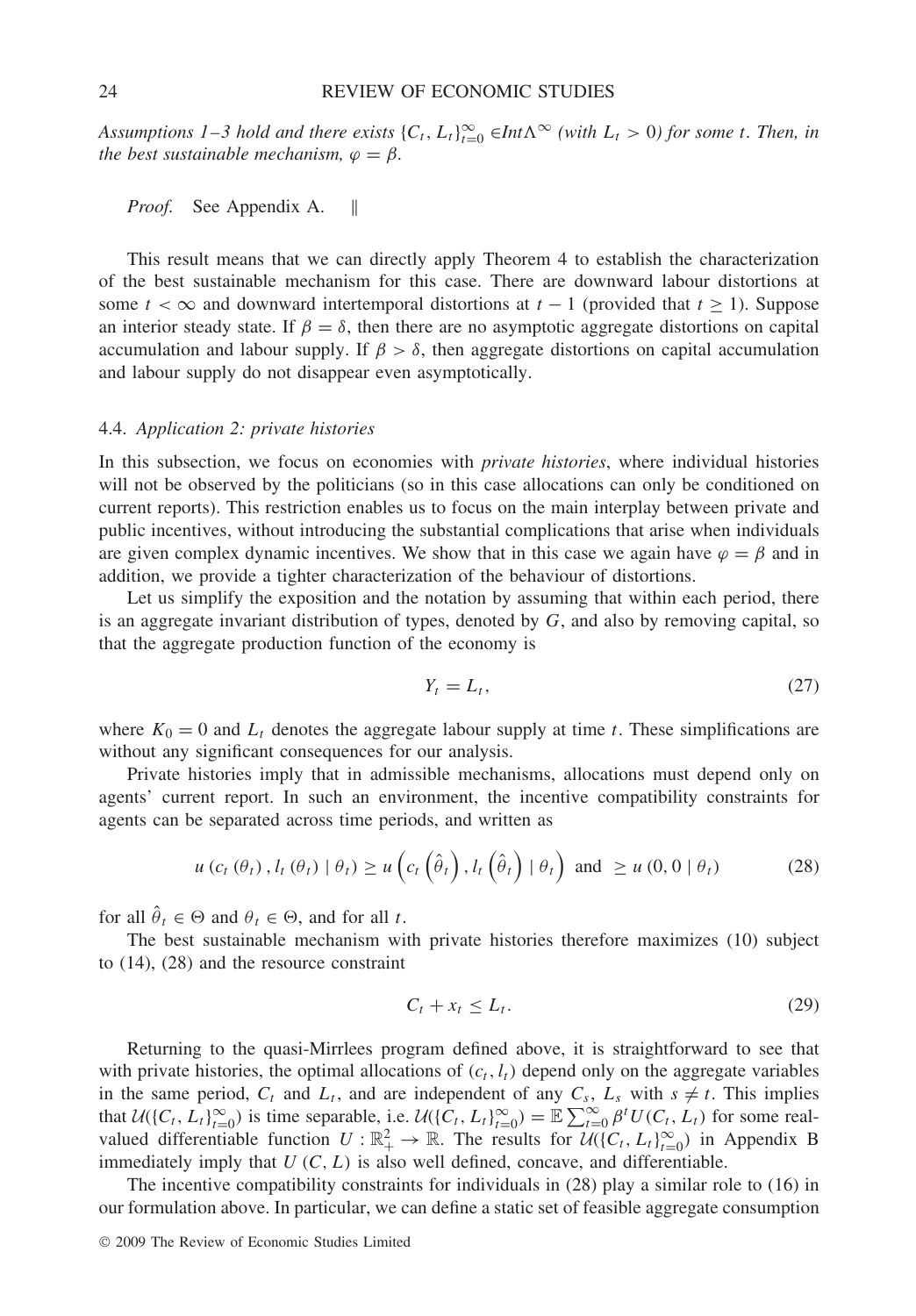and labour supply levels,

$$
\Lambda = \{ (C, L) \text{ such that } \exists \{c(\theta), l(\theta)\} \text{ satisfying (28) and}
$$
  

$$
C = \int c(\theta) dG(\theta), \text{ and } L = \int l(\theta) dG(\theta).
$$
 (30)

The program for the best sustainable mechanism,  $(22)$ – $(23)$ , can now be written as:

$$
\max_{\{C_t, L_t, x_t\}_{t=0}^{\infty}} \sum_{t=0}^{\infty} \beta^t U(C_t, L_t)
$$
\n(31)

subject to the resource constraint, (29), (30), and the sustainability constraint,

$$
w_t \equiv \mathbb{E}\left[\sum_{s=0}^{\infty} \delta^s v(x_{t+s})\right] \ge v(L_t),\tag{32}
$$

for all *t*, where *wt* denotes the present value of utilities delivered to the politician at time *t*.

Finally, we also adopt the following sustainability assumption, which will be used in establishing convergence to a steady state and in Part 2 of the next proposition (in particular, when the utility provided to a politician reaches the boundary of the set of feasible values). Let  $\overline{w} \equiv \max_{(C,L)\in\Lambda} v(L-C)/(1-\delta)$ .

**Assumption 4.** *(sustainability) There exists*  $(\overline{C}, \overline{L}) \in \arg \max_{(C, L) \in \Lambda} v (L - C) / (1 - \delta)$ *,* such that  $v\left(\overline{L} - \overline{C}\right) / (1 - \delta) > v\left(\overline{L}\right)$ .

Intuitively, this assumption ensures that the highest discounted utility that can be given to the politician is sufficient to satisfy the sustainability constraint (32). Clearly this assumption is satisfied when the politician's discount factor,  $\delta$ , is sufficiently large.

The concept of the aggregate distortion is also simpler in this setup. When  $(C, L) \in \text{Int}\Lambda$ , the solution to the dynamic (full-commitment) Mirrlees program  $(20)$ – $(21)$  satisfies:

$$
U_C(C, L) = -U_L(C, L), \t\t(33)
$$

where  $U_C$  and  $U_L$  are the partial derivatives of  $U(C, L)$  with respect to  $C$  and  $L$ . We refer to a *downward labour distortion* if the left-hand side of (33) is strictly greater than the right-hand side.

The main result of this section is the following proposition:

**Proposition 2.** *(Best Sustainable Mechanisms with Private Histories) Consider the economy with no capital and with private histories. Suppose also that Assumptions 1, 3, and 4 hold.*

- *1. At t* = 0*, there is an aggregate distortion.*
- 2. Suppose that  $β ≤ δ$ . Let  $Γ^*$  be the best sustainable mechanism inducing a sequence of *values*  $\{w_t\}_{t=0}^{\infty}$ . Then  $\{w_t\}_{t=0}^{\infty}$  is a non-decreasing sequence in the sense that  $w_{t+1} \geq w_t$ *for all t. Moreover, a steady state exists in that*  ${w_t}_{t=0}^{\infty}$  *converges (almost surely) to some*  $w^* \in [0, \overline{w}]$  and  $\{C_t, L_t, x_t\}_{t=0}^{\infty}$  *converges (almost surely) to some*  $(C^*, L^*, x^*)$ *, which is asymptotically undistorted.*
- *3. If β>δ, then aggregate distortions do not disappear even asymptotically.*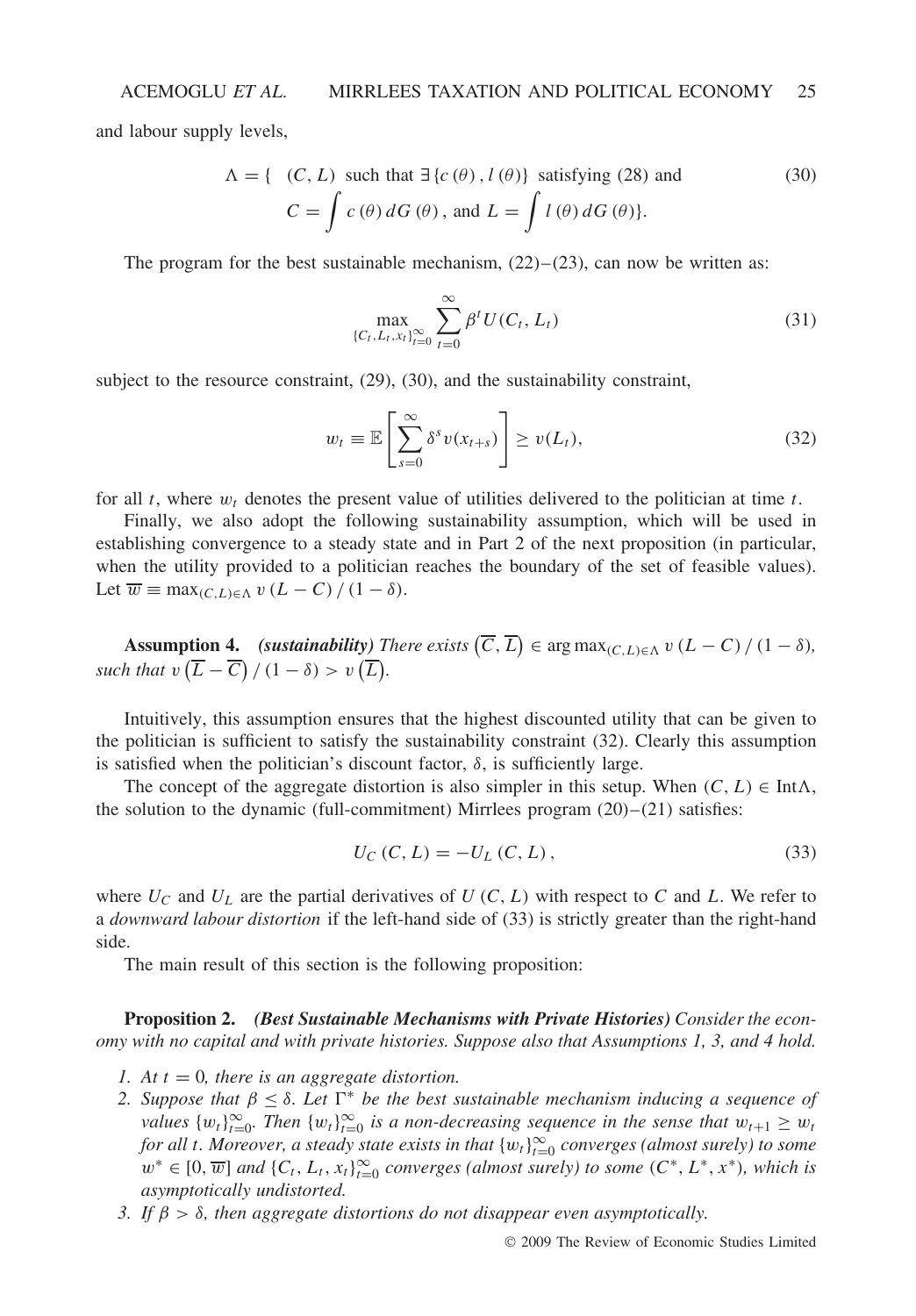*Proof.* Most of the results in this proposition follow as corollaries of the corresponding results in Theorem 4. The three additional results are that there are distortions at the initial date,  $t = 0$ , rather than at some possible future date; that  $\{w_t\}_{t=0}^{\infty}$  is a non-decreasing; and that when  $\delta \leq \beta$  a steady state necessarily exists. All three of these results follow from Theorem 1 and 2 in Acemoglu, Golosov and Tsyvinski *(*2008*a)*, and we do not repeat these proofs to economize on space.

Proposition 2 provides a tighter characterization of the best sustainable equilibrium when histories are private. It also enables us to see the role of the relative discount factors of the politicians and the citizens more clearly.

More specifically, Part 1 of Proposition 2 establishes that there is distortion in period 0, rather at some period  $t \geq 0$ . It is possible to compare the discount factor of the politician  $\delta$  to the discount factor of the agent as function  $U(C, L)$  is separable across time. We show that a sequence of values delivered to politicians,  ${w_t}_{t=0}^{\infty}$  is non-decreasing providing an easily interpretable notion of backloading of incentives for politicians. The theorem also does not require existence of the interior steady state. Assumption 4 guarantees that if the boundary  $\overline{w}$ is reached the allocation will be undistorted. Finally, Part 2 of the Proposition extends results for the case of politicians being more patient than agents.

#### 4.5. *Interpretation of distortions*

We can also use the economies with private histories or with constant types to clarify the meaning of aggregate distortions. To do this in the cleanest possible fashion, let us focus on the economy with private histories (the results are identical with constant types).

Given the single crossing property (from Assumption 1), the set of incentive compatibility constraints with private histories, (28), can be reduced to a set of incentive compatibility constraints only for neighbouring types. Since there are  $N + 1$  types in  $\Theta$ , this implies that (28) is equivalent to *N* incentive compatibility constraints. This then enables us to establish the following proposition, which illustrates the relationship between aggregate distortions and individual income taxes:

**Proposition 3.** *Suppose Assumption 1 holds and suppose that the best sustainable mechanism does not involve randomization. Consider a sequence of*  $\{C_t, L_t\}_{t=0}^{\infty}$ . Then: *1. the marginal labour tax rate on the highest type of agent,*  $\theta_N$ , at time *t* is given by  $\tau_{N,t} = 1 + U_L(C_t, L_t) / U_C(C_t, L_t)$ *.* 

2. if  $\{C_t, L_t\}_{t=0}^{\infty}$  is undistorted at *t*, the labour supply decision of the highest type of agent is *undistorted, i.e.*  $u_c$   $(c_t \left(\theta_N\right), l_t \left(\theta_N\right) | \theta_N) = -u_l \left(c_t \left(\theta_N\right), l_t \left(\theta_N\right) | \theta_N\right)$ .

*Proof.* The single crossing property in Assumption 1 implies that we only need to check incentive compatibility constraints for neighbouring types. Let  $u_c$  and  $u_l$  be the partial derivatives of *u* (which exist by Assumption 1). Since there is no randomization, we have

$$
u_c (c_t (\theta_N), l_t (\theta_N) | \theta_N) (1 + \lambda_{Nt}) = v_{Ct},
$$
  

$$
u_l (c_t (\theta_N), l_t (\theta_N) | \theta_N) (1 + \lambda_{Nt}) = -v_{Lt},
$$

where  $\lambda_{Nt}$  is the multiplier on incentive compatibility constraint between types  $\theta_N$  and  $\theta_{N-1}$ at time *t*,  $v_{Ct}$  is the multiplier on (18) at *t*, and  $v_{Lt}$  is the multiplier on (19) at *t*. By the differentiability of *U*  $(C, L)$  and the definition of Lagrange multipliers,  $v_{Ct} = U_C(C_t, L_t)$  and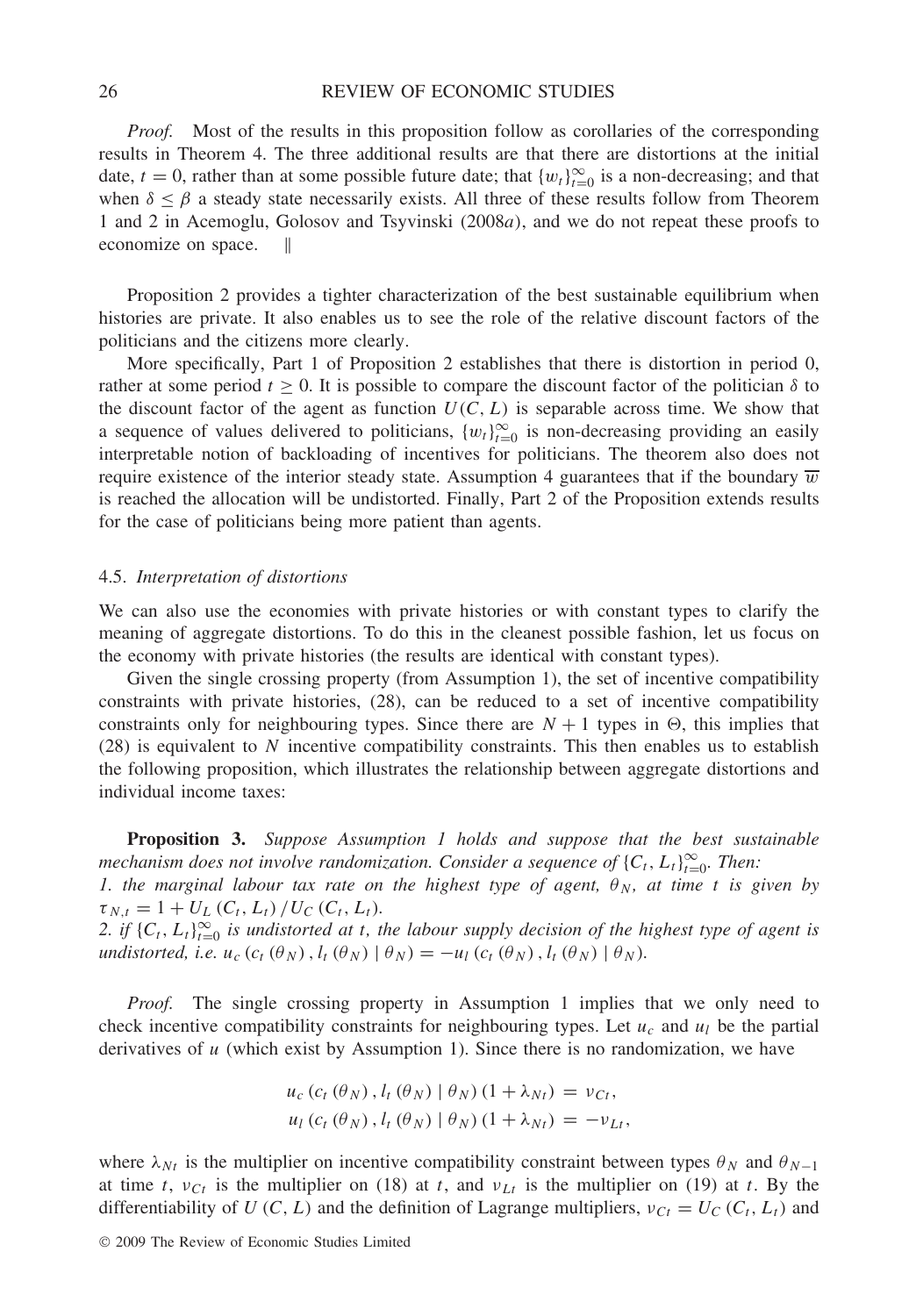$v_{Lt} = -U_L(C_t, L_t)$ . Combining these equations, we have

$$
-\frac{u_1(c_t(\theta_N), l_t(\theta_N))(\theta_N)}{u_c(c_t(\theta_N), l_t(\theta_N))(\theta_N)} \equiv (1-\tau_{N,t}) = -\frac{U_L(c_t, L_t)}{U_C(c_t, L_t)},
$$

where the first equality defines  $\tau_{N,t}$ , and the second equality establishes the first part of the lemma. The second result follows immediately from setting  $U_L(C_t, L_t) = -U_C(C_t, L_t)$  from the definition of an undistorted sequence, in particular, equation (33).

This proposition therefore further clarifies the meaning of the aggregate distortions, which have been our focus so far, and shows that they are naturally linked to the marginal labour taxes in the standard Mirrlees problem. In particular, if in the standard Mirrlees problem the marginal income tax on the highest type should be equal to zero, then the added distortion is exactly equal to the tax that will be imposed on the highest type under the best sustainable mechanism.

## 5. BENEVOLENT GOVERNMENTS AND *EX POST* POLITICAL CONFLICT

Our analysis so far has provided a general approach and various characterization results for the analysis of the structure of taxation in a dynamic economy subject to political economy constraints. This analysis was predicated on a number of assumptions. In particular, the politician in power was assumed to be entirely self-interested, there was no political economy conflict among the citizens (the only political economy interaction being between the citizens and the politician), various assumptions were imposed on possible deviations of the politician, and we focused on perfect Bayesian equilibria. These assumptions enabled us to obtain a tractable characterization of the dynamic non-linear taxation problem. In particular, Theorem 1 established truthful revelation, and Theorem 3 showed a strong separation between the provision of private and public incentives. In this section, we consider environments with partially benevolent governments and *ex post* political conflict among the citizens. In these extended environments, Theorem 3 no longer applies. We therefore develop an alternative (though related) mathematical approach, which enables us to generalize the main insights. We end by emphasizing various theoretical limits to our results.

## 5.1. *Benevolent government*

An important question is whether the results presented so far are informative about (generalize to) environments where politicians or the government are partially benevolent. These environments include those considered by Roberts (1984), Freixas, Guesnerie and Tirole (1985), or Bisin and Rampini (2005), where the government is benevolent, but "time inconsistent", i.e. unable to commit to a full dynamic mechanism.

Benevolent government can be modelled by considering a more general utility function for the government of the form:

$$
\sum_{s=0}^{\infty} \delta^s \left[ (1-a) v (x_{t+s}) + a \left( \mathbb{E}_{t+s} \int u (c_{t+s}, l_{t+s} | \theta^{t+s}) dG^{t+s} (\theta^{t+s}) \right) \right], \tag{34}
$$

where the second term is the average (expected) utility of the citizens at time  $t + s$ , and  $0 < a < 1$ . Therefore, this utility function is arbitrarily close to that of a purely self-interested government when  $a \to 0$ . Below we provide a generalization of our results to an environment, for which the benevolent government with utility function (34) is a special case. These results show that, under an additional technical assumption, essentially all of the results derived so far apply in this case.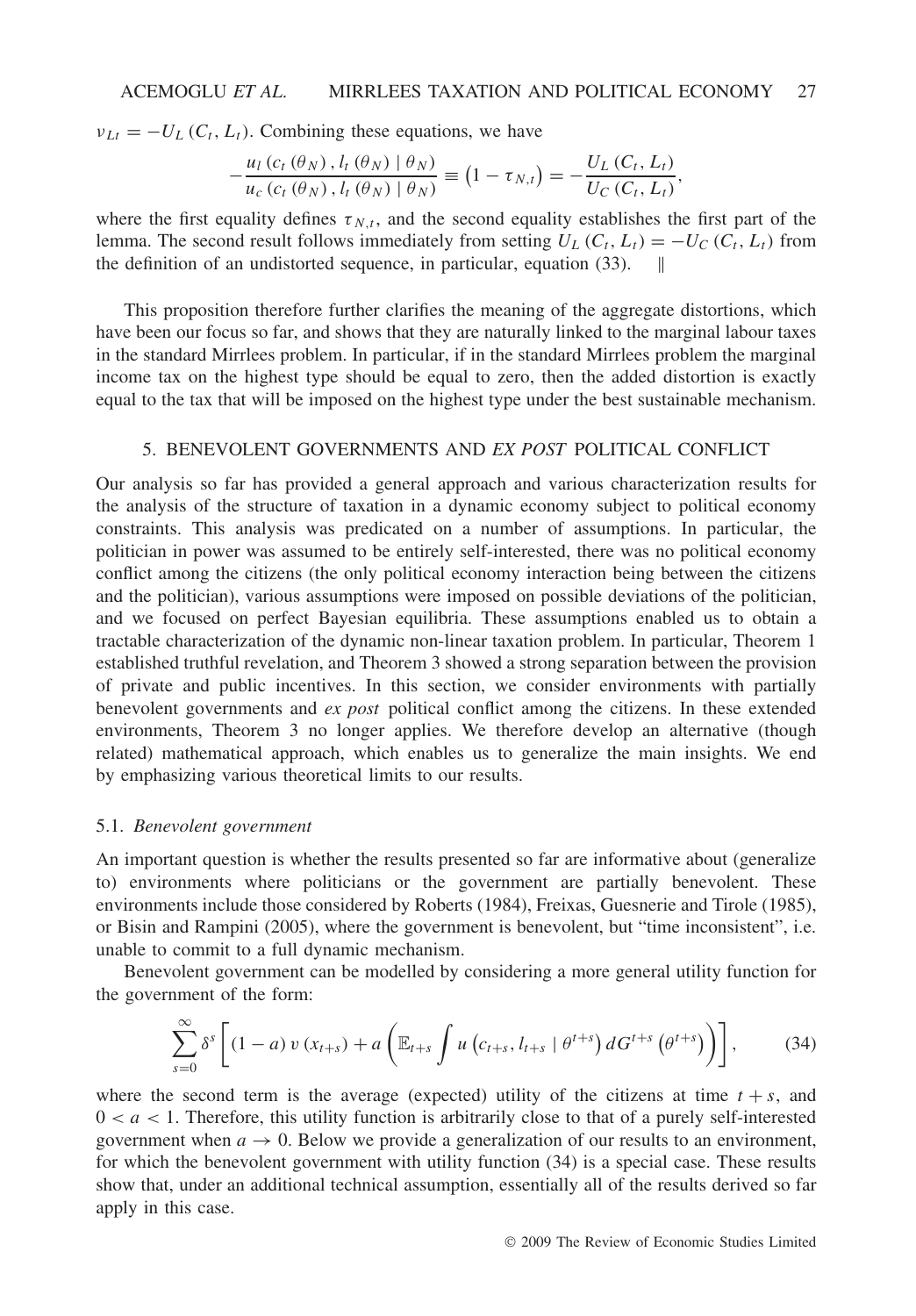#### 5.2. *Ex post political conflict*

The results provided so far only allowed for conflict between the politician and the citizens as a whole. In many societies, political economy conflicts are more multifaceted, involving both a conflict of interest between the politician and the citizens and redistributive conflict among the citizens. We now outline how such *ex post* conflict can be incorporated into our model, and in the next subsection we provide general results that apply in these cases.

The main insight that enables us to model *ex post* conflict is that many models of redistributive conflict lead to equilibria that are isomorphic to the maximization of a weighted social welfare function. These include: (1) benchmark models of lobbying, where different lobbies compete by offering payment schedules to politicians to obtain redistributive policies in their favour (e.g. Grossman and Helpman, 1994); (2) models of probabilistic voting, in which individuals vote over redistributive policies and also receive idiosyncratic and common taste shocks affecting their voting decisions (e.g. Lindbeck and Weibull, 1987); (3) models with party capture.26 For example, in the benchmark lobbying model of Grossman and Helpman (1994), which builds on Becker's (1983) insights, equilibria maximize a weighted average of the utilities of different individuals in the society, with those who are part of organized lobbies that can offer contributions to politicians receiving greater weights.

Alternatively, the following result on probabilistic voting models is presented in Acemoglu (2007). Consider a society consisting of *N* individuals, each with a utility function  $u^{i}(p)$ defined over some policy vector *p*. Suppose that there is electoral competition between two parties that care about their share of votes, and individuals vote according to the utility from the policies offered by the two parties and also a stochastic variable  $\varepsilon_i$  that determines their relative preference for one of the parties. If each  $\varepsilon_i$  has a smooth distribution  $F^i_{\varepsilon}$ , then any pure-strategy equilibrium of the probabilistic voting model will give the same allocation as the maximization of  $\sum_{i=1}^{N} \phi^{i} u^{i}$  (*p*) for some sequence of strictly positive numbers  $\phi^{i}$ .<sup>27</sup>

Intuitively, *ex post* conflict creates incentives for politicians to shift resources across individuals or groups until the electoral or monetary return to the politician from providing resources to different groups is equalized. This leads to the maximization of a weighted average of their utilities. In the context of a dynamic model such as ours, this would mean maximizing a weighted average of the continuation utilities of all individuals (which are themselves functions of their realized histories up to that date). Therefore, we can consider the following general maximization problem for the government

$$
\sum_{s=0}^{\infty} \delta^s \left[ (1-a) v(x_{t+s}) + a \left( \mathbb{E}_{t+s} \int u \left( c_{t+s}, l_{t+s} \mid \theta^{t+s} \right) d\tilde{G}^{t+s} \left( \theta^{t+s} \right) \right) \right], \tag{35}
$$

which is similar to (34) except that the integration in the second term is with respect to some arbitrary distribution  $\tilde{G}$  rather than *G*. We assume throughout that  $\tilde{G}^t$  (for each *t*) is a probability measure (which is just a normalization, since  $v$  can be changed accordingly) and that  $\tilde{G}^t$  and  $G^t$  (for each *t*) are absolutely continuous with respect to each other (so that all realized histories of types receive positive weight under the  $\tilde{G}$ 's as well as the  $G$ 's). This utility function incorporates both the weighted average of the utilities of the citizens (representing

<sup>26.</sup> See the discussion of these three sets of models in Acemoglu and Robinson (2007, Appendix) and in Acemoglu (2007). The lobbying and probabilistic voting models are also extensively discussed in Persson and Tabellini (2000).

<sup>27.</sup> However, guaranteeing that a pure-strategy equilibrium exists is harder. Furthermore, if each *F<sup>i</sup> <sup>ε</sup>* is symmetric (treating the two parties symmetrically), then  $\phi^i = F^i_\varepsilon(0)$  for each *i*.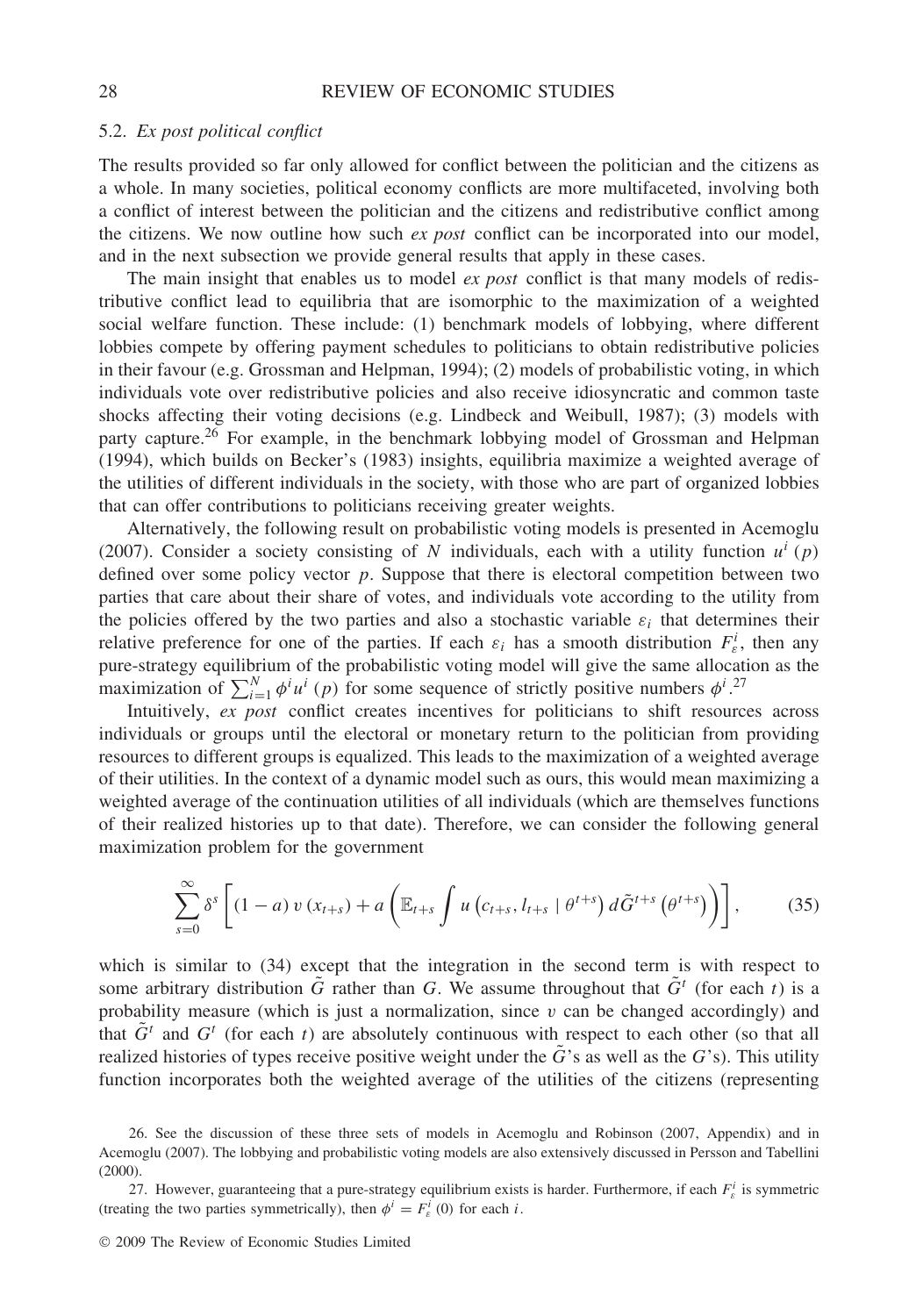*ex post* conflict) and the utility of the politician in power, given by the term with  $v(x)$ , corresponding to the self-interested motives of those controlling the government.<sup>28</sup>

In the next subsection, we show that when the government in power maximizes (35) and the appropriate punishments are instituted, analogues of the main theorems presented so far continue to hold. Since the utility function of the partially benevolent government is a special case of (35), this analysis also generalizes our results to societies with partially benevolent politicians and governments.

## 5.3. *General results*

To derive the general results with government utility given by (35), we change the political game. In particular, we no longer allow citizens to vote the current government out of office (thus their strategy simply corresponds to  $\alpha$  rather than  $\{\alpha, \rho\}$  as before). Instead, the same government is always in power. Despite this, all of the main results so far continue to hold, because citizens have another effective punishment against the government, to produce zero. In particular, if the government deviates from the prescribed policy (or from the implicitly agreed social plan), individuals can exercise their freedom of labour supply and produce zero output thereafter.29 It can be verified that all of the results so far hold under this alternative game form (see Acemoglu, Golosov and Tsyvinski, 2006). The advantage of this alternative game form is that it naturally adapts to the case of a partially benevolent government. In addition, we also need to strengthen Assumption 1 and assume separable utility, which is a standard assumption in most analyses of dynamic taxation (e.g. Golosov, Kocherlakota and Tsyvinski, 2003; Kocherlakota, 2005; Farhi and Werning, 2008).

**Assumption 1'**. *(separable utility)*  $u(c, l | \theta) = u(c) - \chi(l | \theta)$ *, where*  $u : \mathbb{R}_+ \to \mathbb{R}$  *is continuously differentiable, strictly increasing and concave, and*  $\chi$  ( $\cdot$  | $\theta$ ) *is continuously differentiable, strictly increasing and convex for all*  $\theta \in \Theta$ , and satisfies  $\chi(0 | \theta) = 0$  *for all*  $\theta \in \Theta$ . Moreover, the derivative  $\chi'(l | \theta)$  is decreasing in  $\theta$  for all *l* and  $\theta$ .

The next theorem shows that Theorem 1 and Proposition 2 continue to hold in this more general environment.

**Theorem 5.** *(Truthful Revelation) Suppose that government utility is given by (35) and that Assumptions 1 , 2 and 3 hold. Then for any combination of strategy profiles and α that support a sustainable mechanism, there exists another pair of equilibrium strategy profiles*  $\Gamma^*$  $\alpha^* = (\alpha^* \mid \alpha')$  *for some*  $\alpha'$  *such that*  $\Gamma^*$  *induces direct submechanisms,*  $\underline{\alpha^*}$  *induces truth telling along the equilibrium path, and*  $\underline{c}[\Gamma, \underline{\alpha}] = \underline{c}[\Gamma^*, \underline{\alpha}^*], \underline{l}[\Gamma, \underline{\alpha}] = \underline{l}[\Gamma^*, \underline{\alpha}^*]$  *and*  $x \left[ \Gamma, \underline{\alpha} \right] = x \left[ \Gamma^*, \underline{\alpha}^* \right]$ . Moreover, the best sustainable mechanism is a solution to maximizing

28. The recent paper by Farhi and Werning (2008) also uses a social welfare function representation in order to study the political economy of non-linear taxation. They focus on an unweighted average of the utilities of all agents and motivate this with probabilistic voting. Their results rely on the specific structure of the social welfare function and do not feature self-interest of politicians. On the other hand, Farhi and Werning's results correspond to the case with  $a = 1$ , which is not covered by our theorems, and more importantly, they provide a tight and elegant characterization of the degree of progressivity of taxes, which is not possible given the level of generality here.

29. With these punishments strategies, equilibria are no longer renegotiation-proof. Nevertheless, it is possible to extend the game considered here, so that even though politicians are partially benevolent, there is still replacement of politicians (and a politician who is replaced still cares about the average utility of the citizens), and obtain similar results. We do not introduce this somewhat more involved game form to economize of space.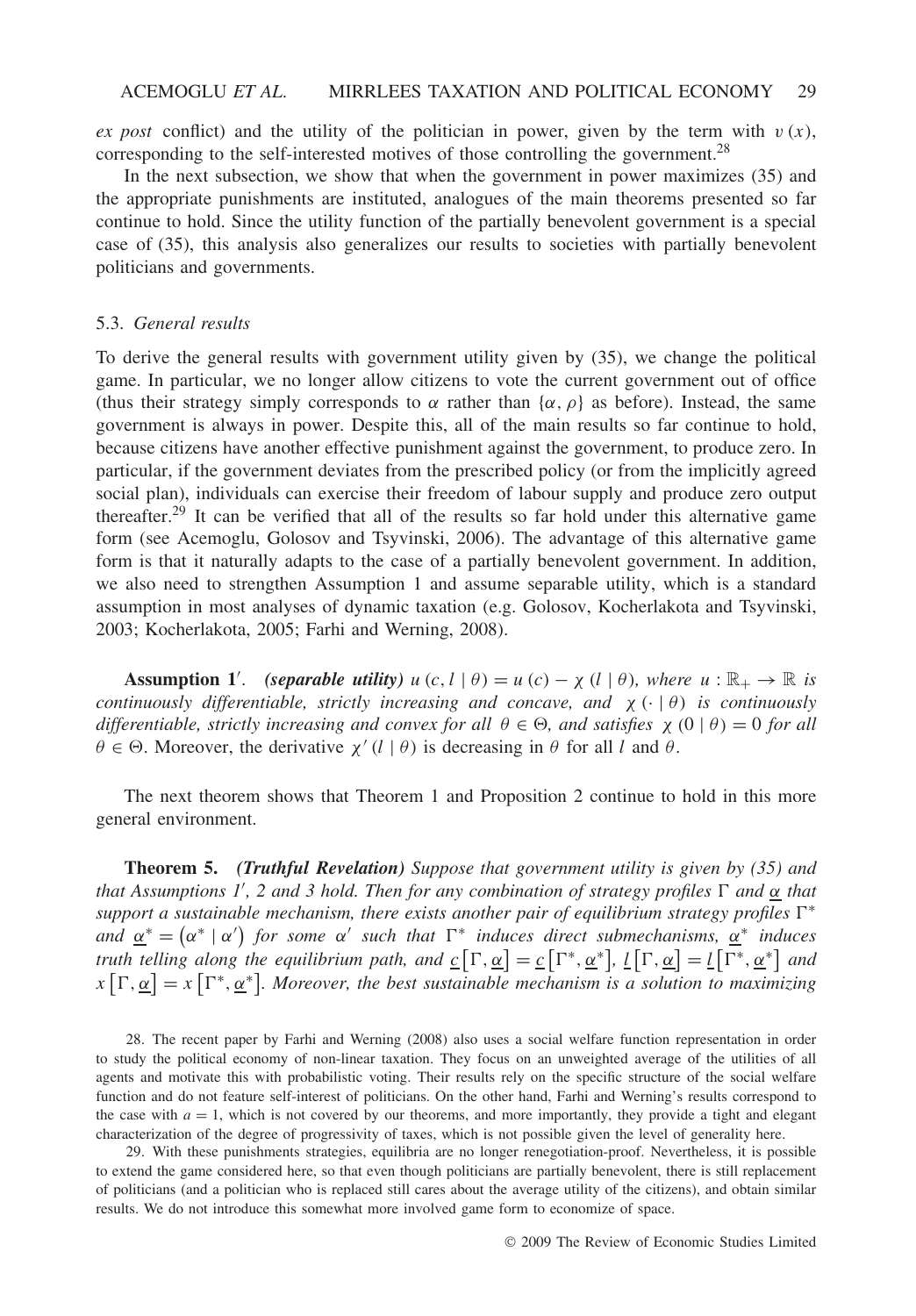*(10) subject to (11), (12) and the government sustainability constraint:*

$$
\sum_{s=0}^{\infty} \delta^{s} \left[ (1-a) v (x_{t+s}) + a \left( \mathbb{E}_{t+s} \int \left[ u \left( c \left( \theta^{t+s} \right) \right) - \chi \left( l \left( \theta^{t+s} \right) \right] \theta_{t+s} \right) \right] d\tilde{G}^{t+s} \left( \theta^{t+s} \right) \right]
$$
\n
$$
\geq \max_{\tilde{x}'_t + \int \tilde{c}'_t(\theta^t) dG^t(\theta^t) \leq F(K_t, L_t)} (1-a) v (\tilde{x}'_t) + a \int \left[ u \left( \tilde{c}' \left( \theta^t \right) \right) - \chi \left( l \left( \theta^t \right) \right] \theta_t \right] d\tilde{G}^t \left( \theta^t \right)
$$
\n(36)

*for all t.*

*Proof.* See Appendix A. ||

The difference in the proof with the previous environment is that instead of replacing politicians, now agents use the null strategy following the deviation by a politician. In particular, imagine that the government has undertaken a deviation in which it has used some of its past information in order to improve the *ex post* allocation of resources. This could clearly be desirable given the utility function of the government in (35), but as illustrated with the Roberts' (1984) example, it may have very negative consequences *ex ante*. Therefore, the best sustainable mechanism will have to discourage such deviations. To do this, imagine a punishment strategy, in which following any type of deviation, all individuals supply zero labour. To establish Theorem 5, all we need to show is that such punishment strategies are sequentially rational. When all other agents choose zero labour supply, following any deviation to positive labour supply, the government would consume some of the increase in output itself, and would redistribute the rest equally among all agents given the separable utility function assumed in Assumption 1 . Since there is a very large number of citizens, this implies the deviating individual will receive no additional consumption from supplying positive labour, and thus it is sequentially rational for all citizens to supply zero labour following a deviation by the government.

This theorem therefore shows that revelation principle applies to the case where the government maximizes (35), though under the additional assumption of Assumption 1 . The next example shows why this assumption is necessary.

**Example 1.** To avoid issues of deviation among continuum of agents, let us consider a finite economy with *n* agents for this example, where *n* is large (exactly the same example can be constructed in an economy with a continuum of agents). There are two types of agents,  $\theta \in \{0, 1\}$ , with  $\theta = 0$  corresponding to a disabled type, who can only supply  $l = 0$ , and has utility *u*  $(c, \cdot | \theta = 0) = u(c)$ , while the utility of type  $\theta = 1$  is  $u(c, l | \theta = 1) = u(c - \chi_1(l)),$ with *χ*<sup>1</sup> *(*·*)* strictly increasing in *l.* Furthermore, suppose that aggregate output is linear in labour and that the government is fully benevolent, i.e.  $a = 1$  in terms of the utility function in (35). Now imagine the economy has entered the punishment phase where each citizen is supposed to supply  $l = 0$  and consume  $c = 0$ . Consider a deviation by an agent, *i'*, of type  $\theta = 1$  to  $l' > 0$  such that  $\chi_1(l') < 1$ . Following this deviation, the benevolent planner will distribute consumption (output  $l' > 0$ ) to maximize its own utility, which involves maximizing average utility of the citizens, thus equating the marginal utility of consumption across agents, i.e.

$$
u'(c_i) = u'\left(c_{i'} - \chi_1(l')\right) \text{ for all } i \neq i'
$$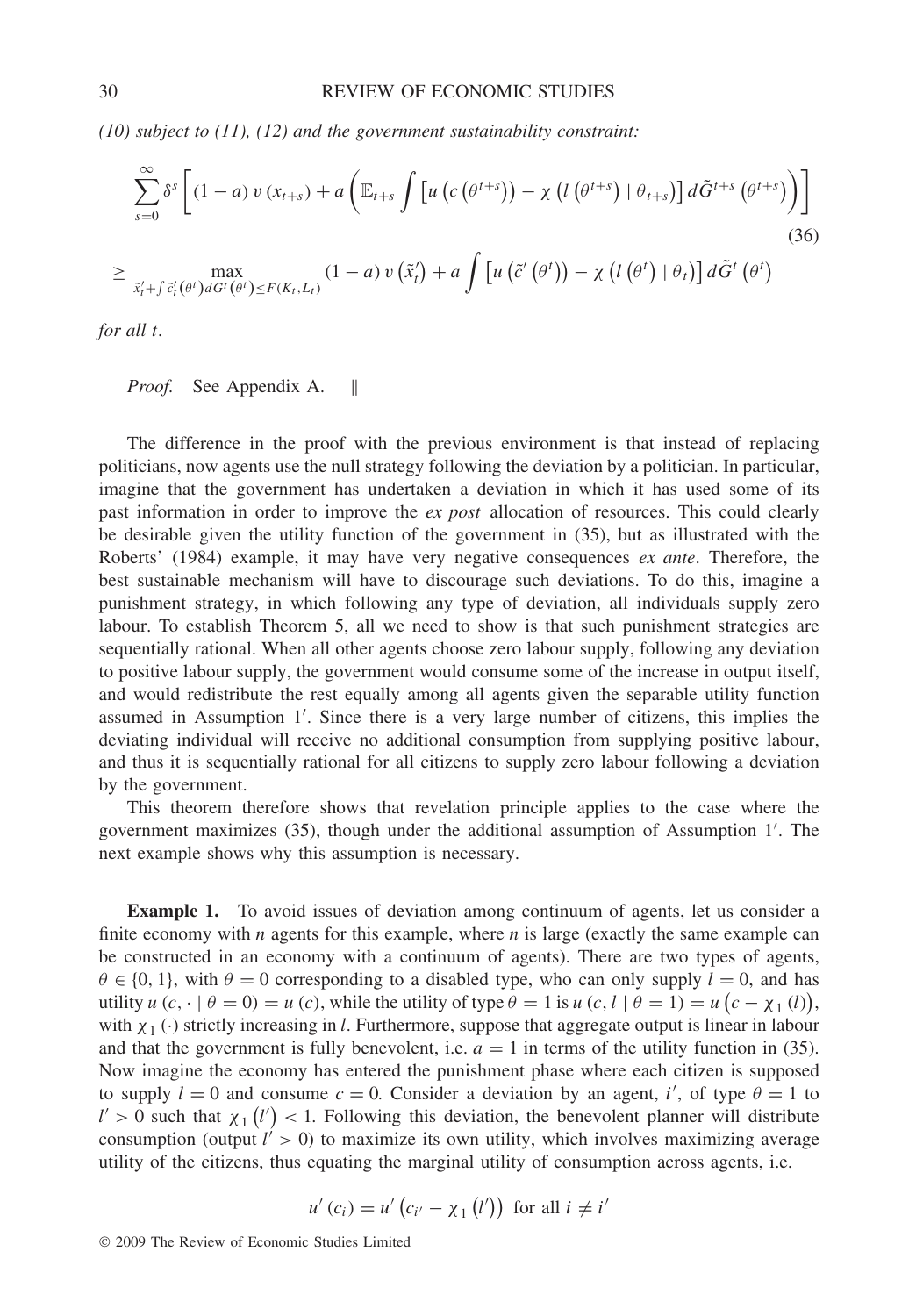thus,  $c_i = c_i + \chi_1(l')$  for all  $i \neq i'$ . The resource constraint is  $(n-1)c_i + c_{i'} = l'$ thus,  $c_i = c_i + \chi_1(l')$  for all  $i \neq i'$ . The resource constraint is  $(n-1)c_i + c_{i'} = l'$ , or  $c_i = (l' - \chi_1(l'))/n$  and  $c_{i'} = (l' - \chi_1(l'))/n + \chi_1(l')$ . The resulting utility of individual *i*' is

$$
u\left(\left(l'-\chi_1\left(l'\right)\right)/n\right)>u\left(0\right),\,
$$

for any *n,* thus giving him greater utility than supplying zero labour. This proves that the punishment phase where each citizen is supposed to supply zero labour is not sequentially rational and thus cannot be part of a (Perfect Bayesian) equilibrium with this utility function.

The next theorem provides a characterization of the structure of distortions and their asymptotic behaviour for the case of constant types and under the assumption that the politician and the citizens have the same discount factor, i.e.,  $\beta = \delta$ . We start with this environment, since constant types constitute the most commonly-studied case and enable us to obtain the main results in a succinct fashion. Theorem 7 below generalizes the results of this theorem to non-constant types.

Suppose that there are  $N + 1$  types, i.e.,  $\Theta = {\theta_0, \theta_1, ..., \theta_N}$ , ranked in ascending order of skills, and with respective probabilities  $\{\pi_0, \pi_1, \dots, \pi_N\}$ . To prove the next theorem, we will impose the following technical assumption, which is the analogue of Assumption 4 for this environment. In particular, this assumption ensures that a limiting allocation without distortions is feasible. More specifically, let us define:

$$
W(K_0) = \max_{\{K_{t+1}, x_t, \{c_t(\theta_i), l_t(\theta_i)\}_{i=0}^N\}} \sum_{t=0}^{\infty} \delta^t \left\{ (1-a) v(x_t) + a \left( \sum_{i=0}^N \pi'_i [u(c_t(\theta_i)) - \chi(l_t(\theta_i) | \theta_i)] \right) \right\}
$$

subject to the resource constraint  $x_t + K_{t+1} + \sum_{i=0}^{N} \pi_i c_i (\theta_i) \leq F\left(K_t, \sum_{i=1}^{N} \pi_i l_i (\theta_i)\right)$  (for each *t*) and the freedom of labour supply constraint  $\sum_{s=0}^{\infty} \beta^{t+s} [u(c_{t+s}(\theta_i)) - \chi(l_{t+s}(\theta_i))]$  $(\theta_i)$ ]  $\geq$  [*u* (0) − *χ* (0 |  $\theta_i$ )] */* (1 −  $\beta$ ) (for each *t*), and starting with initial capital stock *K*<sub>0</sub>. Therefore,  $W(K_0)$  is the maximum utility that the government can reach starting with capital stock  $K_0$  and subject only to the freedom of labour supply of the agents (and of course the resource constraint). Let the implied labour supply of type  $\theta_i$  in the current period in the solution of this maximization be denoted by  $l^*(\theta_i, K_0)$ . Finally, let us also define

$$
V\left(K, \{l(\theta_i)\}_{i=0}^N\right) \equiv \max_{\left\{\tilde{x}', \{\tilde{c}'(\theta_i)\}_{i=0}^N\right\}} (1-a) v\left(\tilde{x}'\right) + a \left(\int \left[u\left(\tilde{c}'(\theta_i)\right) - \chi\left(l\left(\theta_i\right) \mid \theta_i\right)\right] d\tilde{G}(\theta_i)\right)
$$
\n(37)

subject to  $\tilde{x}' + \sum_{i=0}^{N} \pi_i \tilde{c}'(\theta_i) \le F\left(K, \sum_{i=0}^{N} l(\theta_i)\right)$  as the deviation utility of the government starting with capital stock *K* and after labour supply decisions  $\{l(\theta_i)\}\$  have been made. This expression uses the fact that the government gives weights  $G(\theta_i)$  to the different types and incorporates the result of Theorem 4 that after a deviation by the government there will be zero labour supply in all future dates. Then the analogue of Assumption 4 is:

**Assumption 5.** *(generalized sustainability) For any K >* 0*,*

$$
W(K) \geq V\left(K, \left\{l^*(\theta_i, K)\right\}_{i=0}^N\right).
$$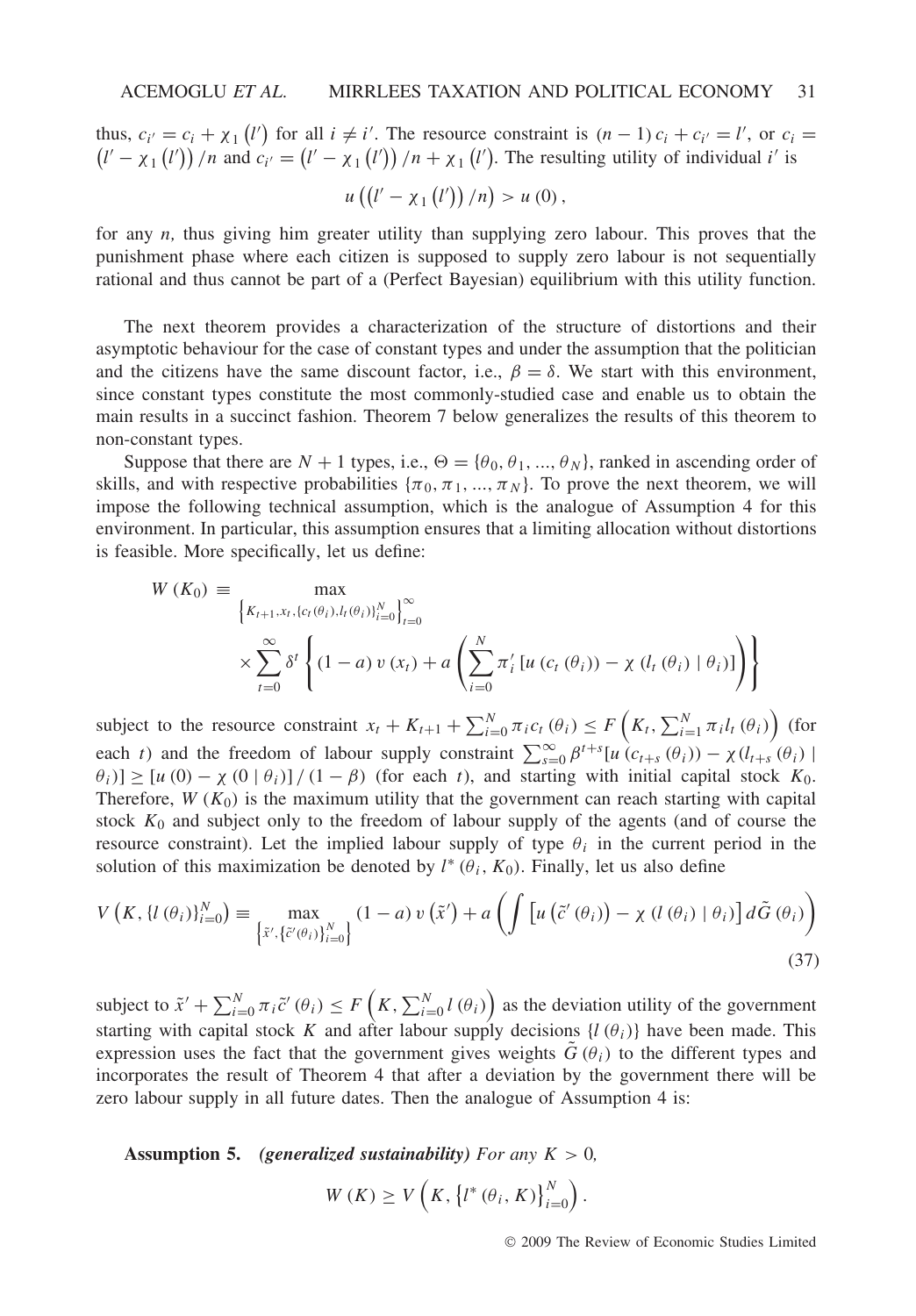Intuitively, Assumption A states that if, starting with some positive capital stock, all future allocations are chosen to maximize the utility of the government, then the sustainability constraint of the government is slack. Under this assumption, we prove the following result establishing that when types are constant and  $\beta = \delta$ , distortions disappear in the long run.

**Theorem 6.** *(Best Sustainable Mechanism with Constant Types) Suppose that government utility is given by (35) with*  $a \in (0, 1)$  *and that Assumptions 1', 2, 3 and 5 hold. Furthermore, assume that there are constant types and*  $\beta = \delta$ *. Then, asymptotically there are no aggregate distortions on labour supply and capital accumulation.*

*Proof.* See Appendix A. ||

This theorem implies that in an economy with constant types, aggregate distortions disappear regardless of the degree of benevolence of the government and also regardless of the exact weights that the government puts on the utilities of different citizens. Consequently, this result applies to both situations in which the government is benevolent and also to situations in which there is *ex post* political economy conflict among the citizens. Theorem 6 therefore shows that in an important benchmark economy with fully persistent types and either *ex post* conflict or partially benevolent governments, there will be no aggregate capital taxes and no further taxes on labour beyond those implied by a full-commitment Mirrlees economy.<sup>30</sup> In the case where  $a \to 1$ , the government is arbitrarily close to the fully benevolent case, and the theorem contrasts with the results in Roberts (1984), where in a very similar environment, the equilibrium always involved extreme distortions. Once again, the main source of the difference is the infinite-horizon nature of our economy, which allows us to construct equilibria in which the government will be punished if it exploits the information it gathers via the earlier submechanisms.

We next present a generalization of Theorem 6, which parallels our general result, Theorem 4. This theorem illustrates the importance of the discount factor of the politicians in the environment with that partially benevolent government, though, now, the fundamental discount factor to which the discount factor of the politicians is being compared to is a more complicated object than  $\varphi$  defined in Theorem 4, making the result somewhat weaker.

For this theorem, let  $\{\mu_t^*\}_{t=0}^\infty$  denote the multipliers associated with the sustainability constraints of the government and let  $\mathcal{U}(\{C_t, L_t\}_{t=0}^{\infty}; \{\mu_t^*\}_{t=0}^{\infty})$  denote the indirect utility functional, which now has to be conditioned on this sequence of multipliers as well. As in Theorem 4, let  $\varphi \equiv \inf \{ \varrho \in [0, 1] : \text{plim}_{t \to \infty} \varrho^{-t} \mathcal{U}_{C_t}^* \left( \{ C_t, L_t \}_{t=0}^{\infty}; \{ \mu_t^* \}_{t=0}^{\infty} \right) = 0 \}$  (which is now a function of the sequence  $\{\mu_t^*\}$  as well as  $\{C_t^*, L_t^*\}$ . Let us also define  $\Lambda^\infty$  analogously to (16).

**Theorem 7.** *(Best Sustainable Mechanism: General Case) Suppose that government utility is given by (35) with*  $a \in (0, 1)$ *, that Assumptions 1', 2 and 3 hold, and that there exists*  ${C_t, L_t}_{t=0}^{\infty} \in Int\Lambda^{\infty}$  *(with*  $L_t > 0$ *) for some t. Then, in the best sustainable mechanism:* 

*1. there are downward labour distortions at some*  $t < \infty$  *and downward intertemporal distortions at*  $t - 1$  *(provided that*  $t \geq 1$ *);* 

30. The assumption that  $au'(0) \neq (1 - a) v'(0)$  rules out a special case in which our method of proof does not work (though other more complicated approaches may work even without this assumption).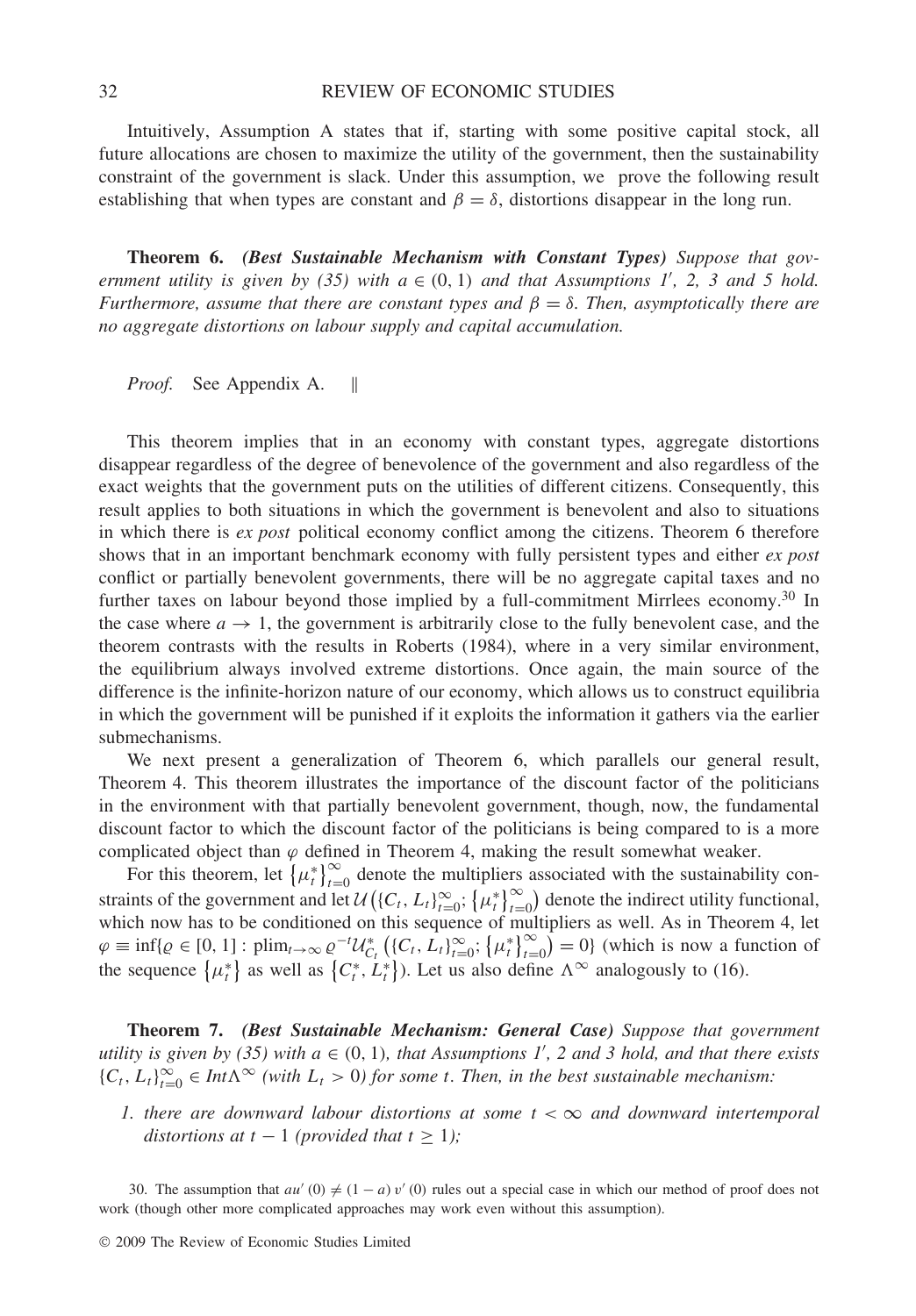*Let the best sustainable mechanism induce a sequence of consumption, labour supply and capital levels*  $\{C_t, L_t, K_{t+1}\}_{t=0}^{\infty}$ . Suppose a steady state exists such that as  $t \to \infty$ ,  ${C_t, L_t, K_{t+1}}_{t=0}^{\infty} \rightarrow (C^*, L^*, K^*)$ , where  $(C^*, L^*)$  is interior. Then:

- *2. if ϕ* = *δ, then there are no asymptotic aggregate distortions on capital accumulation and labour supply;*
- *3. if ϕ>δ, then aggregate distortions on capital accumulation and labour supply do not disappear even asymptotically.*

*Proof.* See Appendix A. ||

This theorem therefore shows that the fundamental results from Theorem 4 generalize to the case with a partially benevolent government and with potential *ex post* political economy conflict. Since the fundamental discount factor,  $\varphi$ , is now an even more complicated object and certainly not easy to compute, the results in this theorem are weaker than those in Theorem 4. Nevertheless, Theorem 6 showed that even with this more general formulation, sharper results can be obtained when types are constant.

## 5.4. *Theoretical limits to separation of private and public incentives*

In this subsection, we discuss various theoretical limits to our main characterization results, in particular, to Theorems 1 and 3.

**5.4.1. Markovian strategies.** Several recent studies focus on Markov equilibria of dynamic political economy games (Hassler *et al.*, 2005; Battaglini and Coate, 2008). In contrast to these approaches, the results in this paper use trigger strategies (for example, in deriving Theorems 1 and 3). These results do not generalize when attention is restricted to Markovian strategies. A simple example of how the results change radically even when we restrict attention to stationary strategies (which is a superset of Markovian strategies) is illustrated in the "representative agent" version used in Acemoglu, Golosov and Tsyvinski (2008*a*, Proposition 2). We do not repeat these results here to save space. Nevertheless, it can also be noted that all of the results in this paper can be supported as "quasi-Markovian equilibria", where the set of state variables is augmented by a single non-payoff-relevant variable, which denotes whether the government has deviated from its promises. Citizens vote the government out or use other punishments if there has been such a deviation. Note however that this type of quasi-Markovian equilibrium is considerably more complex than Markov perfect equilibria, and in particular would be nonstationary.

**5.4.2. Different deviations.** Our results have also assumed a specific form for the (best) deviation by the government. In particular, the politician in power can deviate to capture all of the output produced within the period. This feature is not important *per se*. For example, we can generalize the results to an environment where the government can only freely use a fraction *η* ≤ 1 of the total output of the economy. In this case, the level of *η* could be related to the institutional controls on government or politician behaviour. In this case, the constraint on the government following a deviation would be  $\tilde{K}'_{t+1}(h^t) = \eta F(K_t, L_t) - \tilde{x}'_t - \int_{i \in I} \tilde{c}'_t(z^{i,t}) dt$ , with the remaining  $1 - \eta$  fraction of the output getting destroyed. Nevertheless, other types of plausible deviations by the politician would not be sufficient to establish the key separation result, Theorem 3. The essential feature of this theorem is that politicians' deviation payoffs depend only on aggregates. For example, if, instead of  $x_t = F(K_t, L_t)$ , the maximum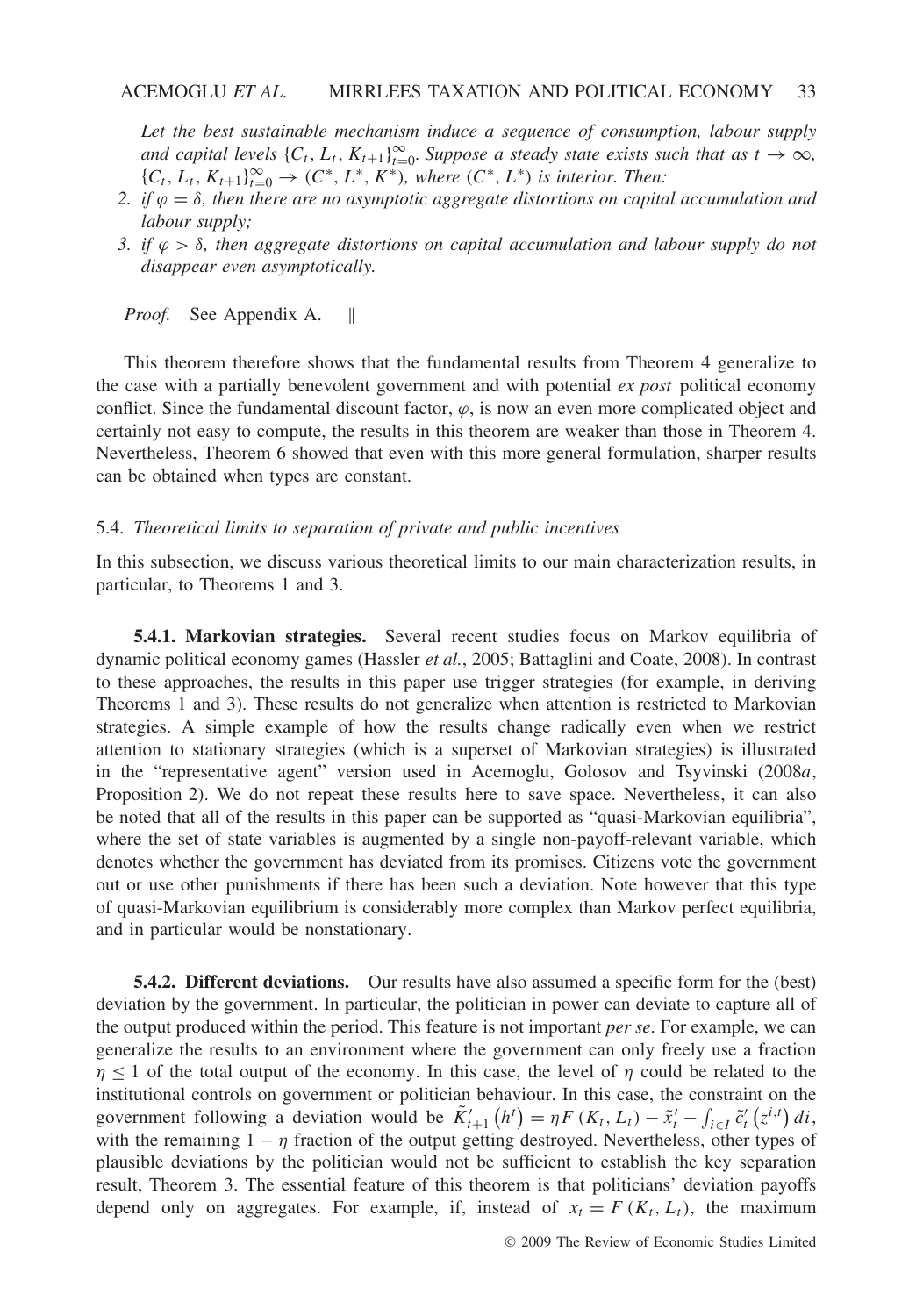## 34 REVIEW OF ECONOMIC STUDIES

consumption for the politician were a non-linear function of the entire distribution of labour supplies,  $[l_{i,t}]_{i \in I}$ , Theorem 3 would not necessarily hold. In essence, the separation of private and public incentives in Theorem 3 requires that the best deviation utility of the politician (or the government) should be independent of the distribution of resources (including labour supply) among the citizens. While this is true in our environment and would be true in a number of other situations, there are also various important dynamic resource allocation problems in which it may not hold.

## 6. CONCLUSIONS

In this paper, we took a first step towards a political-economic analysis of dynamic and nonlinear taxation. Political economy considerations become particularly important in the context of non-linear taxation, which involves a significant amount of information and enforcement power being concentrated in the hands of the government and policymakers. Unless these policymakers can commit to the entire future path of taxes, the structure of taxation must not only provide incentives to individuals, but also respect political economy constraints—that is, it should provide the appropriate incentives to policymakers. Despite the complex set of issues that arise in balancing private and public incentives, it is possible to develop a relatively tractable framework for the analysis of how political economy constraints affect the structure of taxation.

To achieve this objective, we focused on the best sustainable equilibrium, i.e. the best equilibrium that satisfies the incentive compatibility constraints of politicians. We showed how *sustainable mechanisms*, where the politician in power is given incentives not to misuse resources and information, can be constructed in the infinite-horizon economy we study. An important result of our analysis is the *revelation principle along the equilibrium path*, which shows that truth-telling mechanisms can be used despite the commitment problems and the different interests of the government (politicians) and the citizens. Using this tool, we provided a characterization of the best sustainable mechanism. Political economy considerations introduce additional constraints on the optimal taxation problem, but these constraints are intuitive and relatively simple to characterize. In particular, we showed that the provision of incentives to politicians can be separated from the provision of incentives and insurance to agents. Political economy constraints, instead, take the form of additional constraints on aggregate consumption and labour supply in the economy. These constraints then lead to new (political economy) distortions and change the structure of taxation.

Using this approach, we provided a systematic characterization of these distortions and their evolution over time. We showed that when politicians are as patient as, or more patient than, citizens, aggregate capital and labour distortions disappear in the long run. The politician in power still receives rents, but these rents are provided without additional distortions. This result therefore implies that the insights from Mirrlees' classical analysis and from the more recent dynamic taxation literature may generalize to certain environments featuring political economy constraints and commitment problems. However, we also show that when politicians are less patient than the citizens, aggregate distortions remain positive even asymptotically. In this case, in contrast to the classical results in optimal taxation, there will be positive distortions and positive aggregate capital taxes even in the long run. To the extent that smaller discount factors for politicians than for the citizens are a reasonable approximation to reality, our results also suggest a possible explanation for understanding distortionary long run taxes on labour and capital.

We also showed how our results generalize to certain other environments, in particular, to situations in which there may be *ex post* political economy conflict among the citizens and also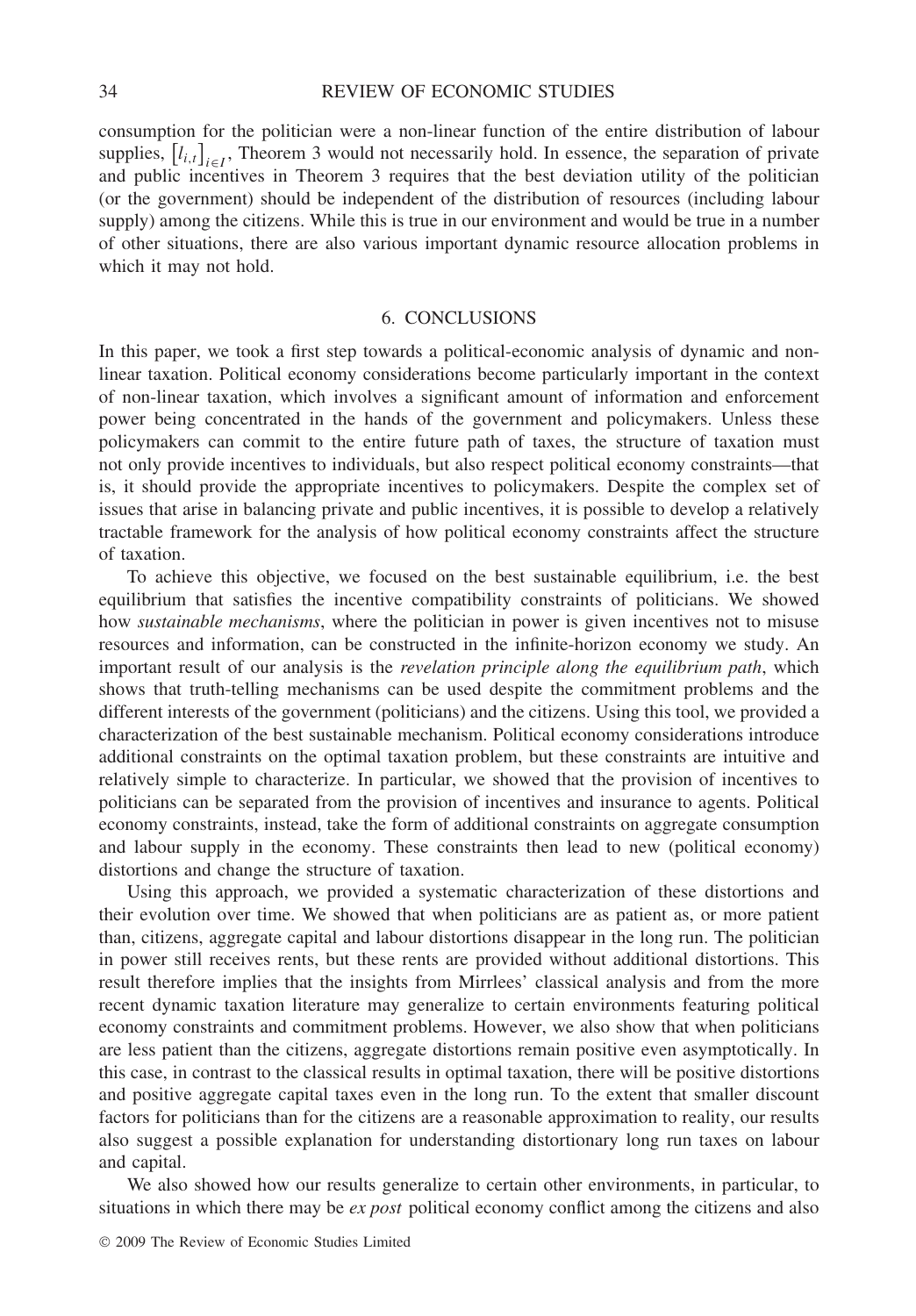to environments with partially benevolent governments. A dynamic political economy analysis of other policies, including regulation, contract enforcement, and other forms of redistribution, is an important and fruitful area for future research.

## APPENDIX A. PROOFS

*Proof of Proposition 1*

*Proof.* By Theorem 3, the best sustainable mechanism also solves in the problem of maximizing (17) subject to incentive compatibility constraints (26) as well as (18) and (19) (for a given sequence  $\{C_t, L_t\}_{t=0}^{\infty}$ ). We now write this quasi-Mirrlees program explicitly taking into account randomizations. To simplify exposition, we focus on randomizations across individuals and ignore randomizations across different levels of *xt*'s. Applying Caratheodory's Theorem (e.g. Proposition 1.3.1 in Bertsekas, Nedic and Ozdaglar, 2003, pp. 37–38) to the problem of providing a certain level of utility to each type at a given date, it is sufficient to focus on a finite number of consumption levels for each type  $\theta \in \Theta$  at each date. Let the set of these finite consumption levels for type  $\theta$  at time *t* be  $M_t(\theta)$ . Denote these consumption levels for each  $m(\theta) \in M_t(\theta)$  by  $c_t^{m(\theta)}(\theta)$  for  $\theta \in \Theta$  and time *t*, and denote the probability that this consumption level will be given to an individual who has announced his type as  $\theta$  by  $q_t^{m(\theta)}(\theta)$ . Finally, let us denote the probability that an individual will be of type *θ* by *π (θ)*. Then the quasi-Mirrlees program can be written as

$$
\mathcal{U}\left(\left\{C_{t}, L_{t}\right\}_{t=0}^{\infty}\right) \equiv \max_{\left\{c_{t}^{m(\theta)}, l_{t}^{m(\theta)}\right\}_{t,m(\theta)\in M_{t}(\theta),\theta\in\Theta}} \sum_{\theta\in\Theta} \pi(\theta) \sum_{t=0}^{\infty} \beta^{t} \sum_{m(\theta)\in M_{t}(\theta)} \left[q_{t}^{m(\theta)}(\theta) u\left(c_{t}^{m(\theta)}(\theta), l_{t}^{m(\theta)}(\theta) \mid \theta\right)\right]
$$

subject to the incentive compatibility constraints (equivalent to (26)), which take the form

$$
\sum_{t=0}^{\infty} \beta^{t} \sum_{m(\theta) \in M_{t}(\theta)} \left[ q_{t}^{m(\theta)}(\theta) u \left( c_{t}^{m(\theta)}(\theta), l_{t}^{m(\theta)}(\theta) | \theta \right) \right] \geq \sum_{t=0}^{\infty} \beta^{t} \sum_{m(\theta) \in M_{t}(\theta)} \left[ q_{t}^{m(\theta)}(\theta) u \left( c_{t}^{m(\theta)}(\hat{\theta}), l_{t}^{m(\theta)}(\hat{\theta}) | \theta \right) \right]
$$

$$
\sum_{s=0}^{\infty} \beta^{s} \pi(\theta) \left[ q_{t+s}^{m(\theta)}(\theta) u \left( c_{t+s}^{m(\theta)}(\theta), l_{t+s}^{m(\theta)}(\theta) | \theta \right) \right] \geq \frac{1}{1-\beta} u(0, 0 | \theta) \text{ (for each } t)
$$
(37)

for all  $\theta \in \Theta$  and  $\widehat{\theta} \in \Theta$ , and versions of (18) and (19), which take the form

$$
\sum_{\theta \in \Theta} \sum_{m(\theta) \in M_t(\theta)} \pi(\theta) q_t^{m(\theta)}(\theta) c_t^{m(\theta)}(\theta) \le C_t
$$
\n
$$
\sum_{\theta \in \Theta} \sum_{m(\theta) \in M_t(\theta)} \pi(\theta) q_t^{m(\theta)}(\theta) l_t^{m(\theta)}(\theta) \ge L_t
$$
\n(38)

for all *t*. Denote the multiplier of (38) by  $\lambda_t$ . Then, the differentiability of  $\mathcal{U}(\{C_t, L_t\}_{t=0}^{\infty})$  implies that  $U_{C_t}$  ({ $C_t$ ,  $L_t$ } $_{t=0}^{\infty}$ ) =  $\lambda_t$ . Let the multipliers for the incentive compatibility constraints be denoted by *η* ( $\theta$ ,  $\hat{\theta}$ ). There will exist a type  $\theta^*$ , typically the highest type  $\theta_N$ , such that  $\eta(\theta, \theta^*) = 0$  for all  $\theta \in \Theta$ . Single crossing property (Assumption 1) implies that (37) does not bind for such *θ*∗*.* Then the first-order conditions with respect to consumption allocations in the quasi-Mirrlees program imply

$$
\beta^{t} u_{c} \left( c_{t}^{m(\theta^{*})} \left( \theta^{*} \right), l_{t}^{m(\theta^{*})} \left( \theta^{*} \right) \mid \theta^{*} \right) \left[ 1 + \frac{\sum_{\theta \neq \theta^{*}} \eta \left( \theta^{*}, \theta \right)}{\pi \left( \theta^{*} \right)} \right] = \lambda_{t}.
$$
\n(39)

Note that  $1 + \sum_{\theta \neq \theta^*} \eta(\theta^*, \theta) / \pi(\theta^*)$  here is a constant independent of time and we denote it by  $\overline{\eta}$ . Since the (stochastic) sequences  $\{c_t(\theta)\}_{t=0}^{\infty}$  and  $\{l_t(\theta)\}_{t=0}^{\infty}$  are bounded by feasibility and *u* is continuously differentiable,  $\left\{ u_c \left( c_t^{m(\theta)}(\theta), l_t^{m(\theta)}(\theta) | \theta \right) \right\}_{t=0}^{\infty}$  is a bounded stochastic sequence. Fix a sequence  $\{m_t(\theta^*)\}$  such that  $m_t(\theta^*) \in M_t(\theta^*)$  for all t and  $\limsup_{t \to \infty} \frac{q^{m_t}(\theta^*)}{q^{n_t}} > 0$  (such a sequence clearly exists). Then, every subsequence of  $\left\{u_c\left(c_t^{m_t}(\theta^*)\left(\theta^*\right), t_t^{m_t}(\theta^*)\left(\theta^*\right) + \theta^*\right)\right\}_{\theta^*}$  is bounded, and in particular, is bounded, and in particular,  $\limsup_{t\to\infty} u_c\left(c_t^{m_t(\theta^*)}(\theta^*) , l_t^{m_t(\theta^*)}(\theta^*) | \theta^*\right)$  $=\overline{u_c^*}$ . This implies that  $\limsup_{t\to\infty}\overline{\beta^{-t}}\lambda_t = \overline{u_c^*}\overline{\eta}$ . Therefore,  $\varphi \equiv \inf\{\varrho \in (0,1]: \text{plim}_{t\to\infty}\varrho^{-t}\mathcal{U}_{C_t}^* = 0\} = \beta$ , establishing lishing that  $\varphi = \beta$ . This completes the proof of the proposition.  $\parallel$ 

© 2009 The Review of Economic Studies Limited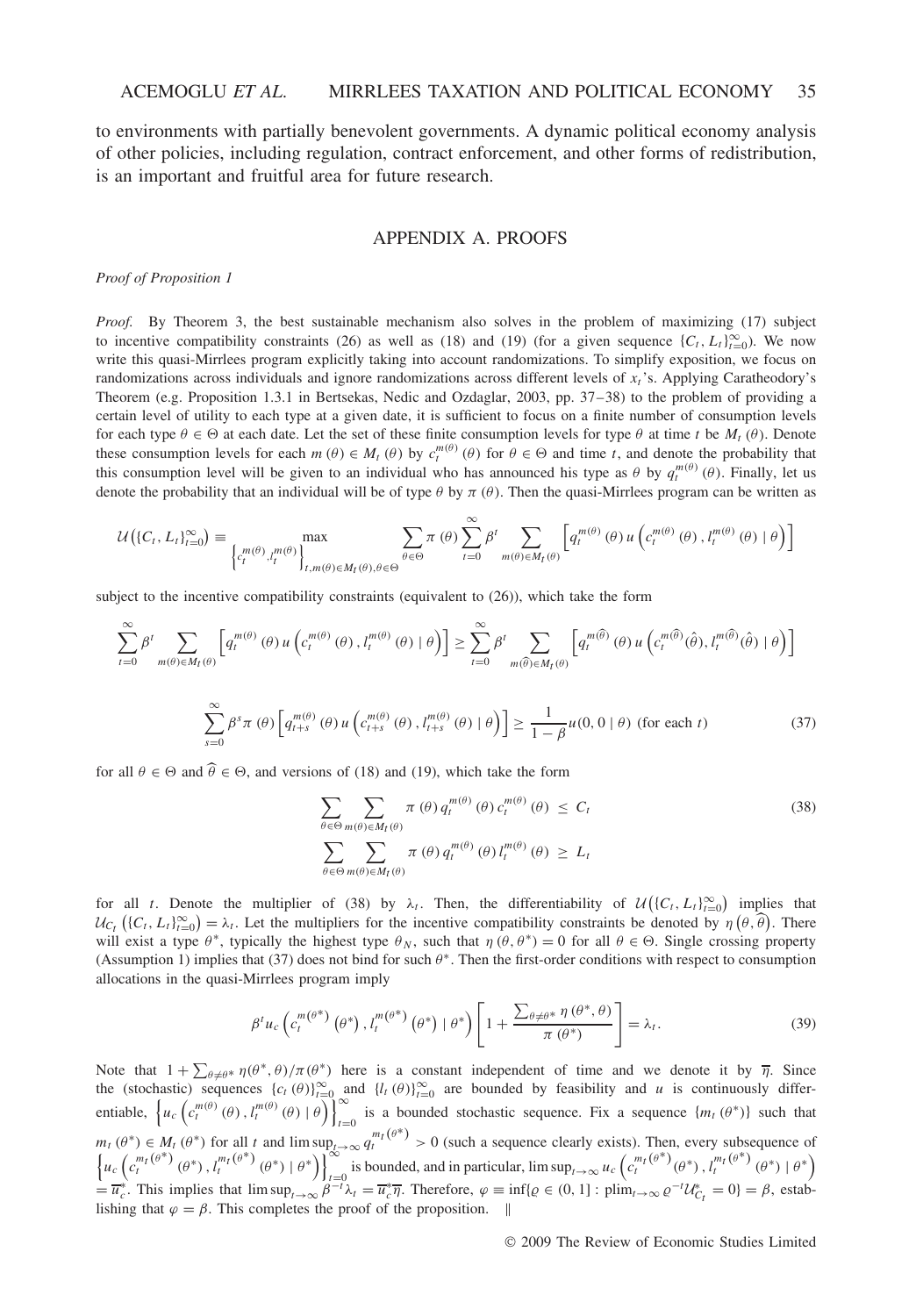#### *Proof of Theorem 5*

The proof of this theorem follows the structure of the proofs of Lemma 1, Theorem 1, and Proposition 2. The main difference here is that instead of replacing the politician, citizens play a null strategy of supplying zero labour.

*Proof.* Let  $\tilde{c}_t$  [*c*] be the mapping that allocates a consumption level of  $c \in [0, F(K_t, L_t)]$  to each individuals regardless of past and current reports (and the remainder to government consumption). As before, let  $h^{t-1} \in \tilde{H}^{t-1}$ if  $x_{t-s}(h^{t-s}) = \tilde{x}_{t-s}(h^{t-s})$  and  $M_{t-s} = \tilde{M}_{t-s}$  for all  $s > 0$ . Then the following strategy combination would ensure  $v_i^c(\tilde{K}'_{t+1}, \tilde{c}'_t | M') = 0$  for all t: (1) for the citizens,  $\underline{\alpha} = (\tilde{\alpha} \mid \alpha^{\emptyset})$  for some  $\tilde{\alpha}$ , which means that for each citizen i and for all t, we have that if  $h^{t-1} \in \tilde{H}^{t-1}$ , then  $\alpha_t^i = \tilde{\alpha}$ , and if  $h^{t-1} \notin \tilde{H}^{t-1}$ , then  $\alpha_t^i = \alpha^{\emptyset}$ ; (2) for the politician,  $\Gamma$ , such that if  $h^{t-1} \in \tilde{H}^{t-1}$ , then  $\Gamma$  involves  $\tilde{x}_t = x_t$ ,  $\tilde{M}_t = M_t$ , and  $\xi_t = 0$ ; and if  $h^{t-1} \notin \tilde{H}^{t-1}$ , then it involves  $\xi_t = 1$ ,  $\tilde{x}'_t = F(K_t, L_t) - c^*$ , and  $\tilde{c}'_t = \tilde{c}_t [c^*]$ , where

$$
c^* \in \arg\max_c (1-a) v (F(K_t, L_t) - c) + au (c).
$$

A difference from the proof with Lemma 1 is that we need to show that there exists a sequentially rational continuation play in which all agents supply zero labour. Suppose that the government has announced a submechanism  $\tilde{M}_t$  at time *t* and has capital stock  $K_t$ , and  $\alpha^i_{t+s} = \alpha^\emptyset$  for all  $i \in [0, 1]$  and for all  $s \ge 0$ . We first show that a deviation by an individual, *i'* with type  $\theta_i^{i'} \neq \theta_0$  to some other strategy that involves supplying positive labour is not profitable (we think of an individual with positive measure  $\varepsilon$  deviating, and take the limit  $\varepsilon \to 0$ , since there is a continuum of agents). Without the deviation, *i'* obtains utility *u* (0) /  $(1 - \beta)$  (since from Assumption 1',  $\chi$  (0)  $\theta$ ) = 0 for all  $\theta \in \Theta$ and there will be no labour supply for any type in the continuation game). Now imagine a deviation to a message that corresponds to positive labour supply, say *l'*, with  $\chi\left(l' \mid \theta_i^{i'}\right) > \chi\left(0 \mid \theta_i^{i'}\right) = 0$  by definition. This will generate output  $F(K_t, \varepsilon l')$ , since all other agents are supplying zero labour. Now imagine the behaviour of the government at the last stage of the game, conditional on  $\alpha_{t+s}^i = \alpha^\emptyset$  for all  $i \in [0, 1]$  and for all  $s \ge 1$ . Then the sequentially rational strategy of the government is to maximize (35) with  $K_{t+1} = 0$ , since there will be no production in future periods. Consequently, the utility-maximizing program of the government following the deviation is:

$$
\max_{\tilde{x}'_t, \tilde{c}'_t} (1-a) v(\tilde{x}'_t) + a \left( \int \left[ u(\tilde{c}'_t(z^t(\alpha_t(\theta^t)))) - \chi (l_t(z^t(\alpha_t(\theta^t))) | \theta_t) \right] d\tilde{G}^t(\theta^t) \right),
$$

subject to  $\tilde{x}'_t + \int \tilde{c}'_t (\mathcal{z}^t (\alpha_t (\theta^t))) dG' (\theta^t) \leq F(K_t, \varepsilon t'),$  where recall that  $\mathcal{z}^t (\alpha_t (\theta^t))$  is the history of reports up to time *t* by an individual of type *θ<sup>t</sup>* given strategy profile *α*. In view of Assumption 1 , this expression is concave in *c* for any strategy profile  $\alpha$ , so the optimal policy for the government is to choose  $\tilde{c}_t$  [ $c^*$ ] as specified above, which involves redistributing what it does not consume itself equally across agents, i.e.  $\tilde{c}'_t(\tilde{z}^t(\alpha_t(\theta^t))) = c^*$  for all  $z^t(\alpha_t(\theta^t)) \in Z^t$ . However, as  $\varepsilon \to 0$ ,  $c^* \to 0$ , and thus the deviation payoff of i' is  $u(0) - \chi(\theta^t) +$  $\beta\left(u\left(0\right)-\chi\left(0\mid\theta^{i'}\right)\right)/(1-\beta) < \left(u\left(0\right)-\chi\left(0\mid\theta^{i'}\right)\right)/(1-\beta)$ , showing that a continuation strategy profile where all agents supply zero labour is sequentially rational.

Now consider two different types of deviations by the government. First, imagine the government offers  $\tilde{M}_t \neq M_t$ , i.e. a different mechanism at the beginning of time  $t$  than the one implicitly agreed in the social plan  $(M, x)$ . Given the above-constructed continuation equilibrium,  $\alpha_{t+s}^i = \alpha^\emptyset$  for all  $i \in [0, 1]$  and for all  $s \ge 0$  is a best response against this deviation. Since maximal punishments are optimal,  $\alpha_{t+s}^i = \alpha^\emptyset$  for all  $i \in [0, 1]$  and for all  $s \ge 0$  is optimal against this deviation, implying that such a deviation would never be profitable for the government.

Second, the government can deviate at the last stage of time *t*. Again,  $\alpha_{t+s}^i = \alpha^\emptyset$  for all  $i \in [0, 1]$  and for all  $s \geq 1$  is the maximal sequentially rational punishment against such a deviation. Consequently, after any deviation by the government, there will not be any further production. Thus the optimal deviation for the government involves  $\tilde{K}'_{t+1} = 0$ , and again exploiting the concavity of the government's continuation payoff in *c*, the sustainability constraint is equivalent to:

$$
\mathbb{E}_{t} \sum_{s=0}^{\infty} \delta^{s} \left[ (1-a) v(x_{t+s}) + a \left( \int \left[ u \left( c_{t+s} \left( z^{t+s} \left( \alpha_{t+s} \left( \theta^{t+s} \right) \right) \right) \right) - \chi \left( l_{t+s} \left( z^{t+s} \left( \alpha_{t+s} \left( \theta^{t+s} \right) \right) \right) \mid \theta_{t} \right) \right] d\tilde{G}^{t} \left( \theta^{t} \right) \right) \right] \newline \geq \sum_{\tilde{x}'_{t} + \tilde{f} \, \tilde{e}'_{t} \left( \theta^{t} \right) dG \left( \theta^{t} \right) \leq F(K_{t}, L_{t})} (1-a) v(\tilde{x}_{t}) + a \int \left[ u \left( \tilde{e}'_{t} \left( \theta^{t} \right) \right) - \chi \left( l_{t} \left( \left( z^{t} \left( \alpha_{t} \left( \theta^{t} \right) \right) \right) \right) \mid \theta_{t} \right) \right] d\tilde{G}^{t} \left( \theta^{t} \right) \text{ for all } t. \tag{40}
$$

© 2009 The Review of Economic Studies Limited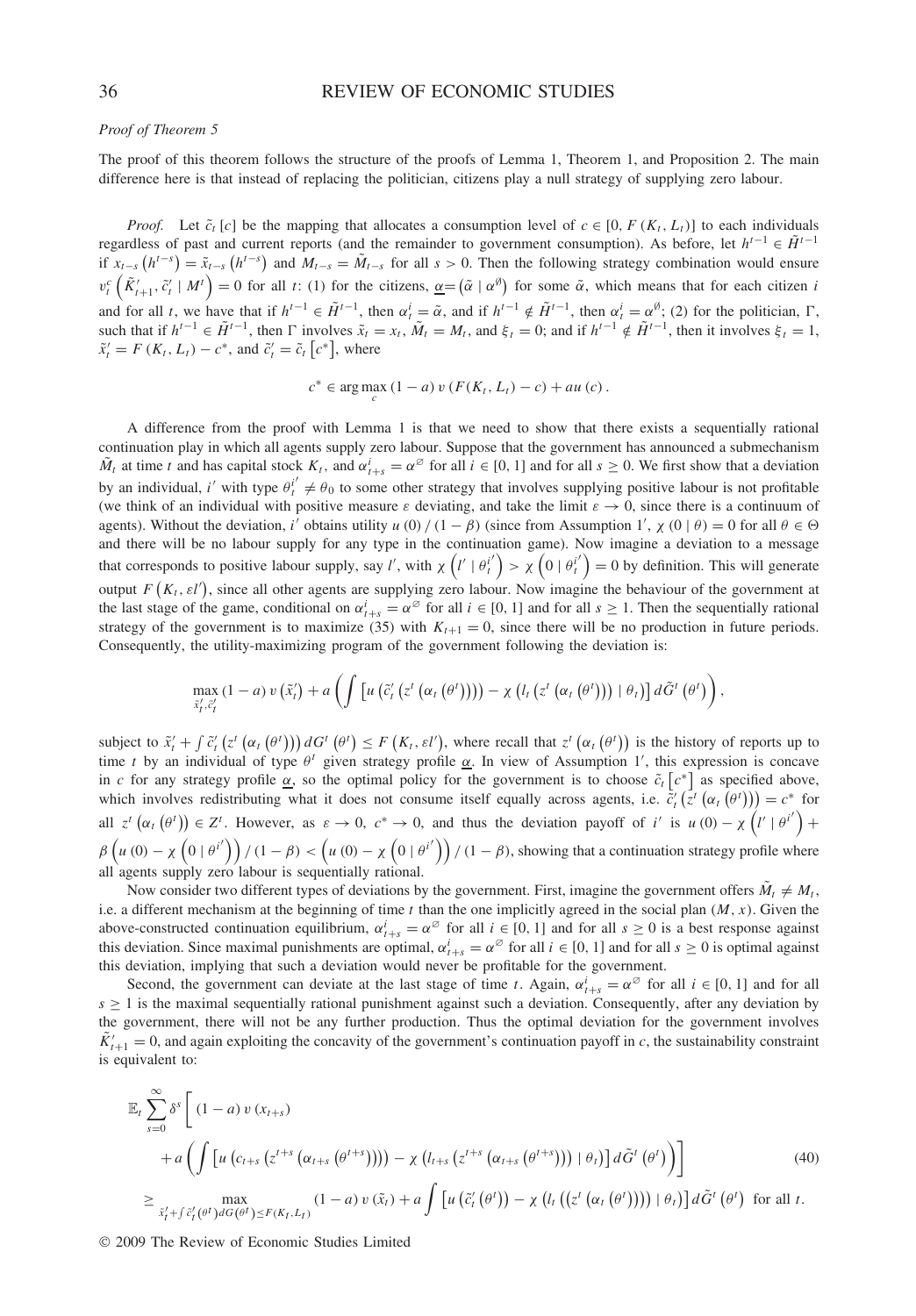## ACEMOGLU *ET AL*. MIRRLEES TAXATION AND POLITICAL ECONOMY 37

Now, given an equilibrium pair of strategy profiles  $\Gamma$  and  $\alpha$ , exactly the same argument as in the proof of Theorem 1 implies that there exists another pair of equilibrium strategy profiles  $\Gamma^*$  and  $\underline{\alpha}^* = (\alpha^* | \alpha')$  for some  $\alpha'$ such that  $\Gamma^*$  induces direct submechanisms. Consequently, we can write (40), in terms of a direct mechanism, which gives (36).

Finally, the same argument as in the proof of Proposition 2 implies that the best sustainable mechanism is a solution to maximizing (10) subject to (11), (12), and the sustainability constraints of the government given by  $(36)$ . ||

#### *Proof of Theorem 6*

Recall that the  $N + 1$  types, i.e.,  $\Theta = {\theta_0, \theta_1, ..., \theta_N}$  have respective probabilities  ${\pi_0, \pi_1, ..., \pi_N}$ . Suppose also that the weights given to these skill groups in the utility function (35) are such that the measure  $\tilde{G}$  corresponds to  $\{\pi'_0, \pi'_1, \dots, \pi'_N\}$ . Since there are constant types, again suppressing *h*<sup>1</sup>-dependence to simplify notation, we can write the program for the best sustainable mechanism as:

$$
\max_{\left\{\left\{c_{t}(\theta_{i}), l_{t}(\theta_{i})\right\}_{i=0}^{N}, x_{t}, k_{t+1}\right\}_{t=0}^{\infty}} \sum_{t=0}^{\infty} \beta^{t} \sum_{i=0}^{N} \pi_{i} \left[ u\left(c_{t}\left(\theta_{i}\right)\right) - \chi\left(l_{t}\left(\theta_{i}\right) \mid \theta_{i}\right) \right]
$$

subject to the constraints

$$
\sum_{t=0}^{\infty} \beta^t \left[ u \left( c_t \left( \theta_i \right) \right) - \chi \left( l_t \left( \theta_i \right) \mid \theta_i \right) \right] \ge \sum_{t=0}^{\infty} \beta^t \left[ u \left( c_t \left( \theta_{i-1} \right) \right) - \chi \left( l_t \left( \theta_{i-1} \right) \mid \theta_i \right) \right] \tag{41}
$$

$$
\sum_{s=0}^{\infty} \beta^{t+s} \left[ u \left( c_{t+s} \left( \theta_i \right) \right) - \chi \left( l_{t+s} \left( \theta_i \right) \mid \theta_i \right) \right] \ge \frac{1}{1-\beta} \left[ u \left( 0 \right) - \chi \left( 0 \mid \theta_i \right) \right] \text{ (for each } t \text{)}
$$
\n
$$
\tag{42}
$$

for all  $i = 0, ..., N$ ,

$$
\sum_{s=0}^{\infty} \beta^{t+s} \left\{ (1-a) \, v \left( x_{t+s} \right) + a \left( \sum_{i=0}^{N} \pi_i' \left[ u \left( c_{t+s} \left( \theta_i \right) \right) - \chi \left( l_{t+s} \left( \theta_i \right) \mid \theta_i \right) \right] \right) \right\} \ge V \left( K_t, \{ l_t \left( \theta_i \right) \}_{i=0}^{N} \right) \tag{43}
$$

for all *t*, and

$$
x_{t} + K_{t+1} + \sum_{i=0}^{N} \pi_{i} c_{t} (\theta_{i}) \le F\left(K_{t}, \sum_{i=1}^{N} \pi_{i} l_{t} (\theta_{i})\right)
$$
(44)

for all *t* (also naturally  $c_t(\theta_i) \geq 0$  for all *i* and *t* and  $x_t \geq 0$  for all *t*).

The first set of constraints, (41), ensures incentive compatibility for the citizens. Given Theorem 5, there is truthful revelation along the equilibrium path. This, together with the single crossing property in Assumption 1, implies that we only need one constraint for each type, where type *i* could deviate to claim to be type  $i - 1$ . The second set of constraints, (42), follows from the freedom of labour supply (one for each date), and the third set, (43), again one for each date, imposes sustainability, with the definition of  $V(K_t, \{l_t(\theta_i)\}_{i=0}^N) = \max_{\{\tilde{x}', \{\tilde{c}'(\theta_i)\}_{i=0}^N\}} (1-a) v(\tilde{x}') +$ 

 $a\left(\sum_{i=0}^{N} \pi'_i \left[ u\left(\tilde{c}'(\theta_i)\right) - \chi(l^*(\theta_i,K) | \theta_i) \right] \right)$  as in (37) in the text. Finally, the last set of constraints, (44) one for each date, imposes the aggregate resource constraint.

Let  $\lambda_i$  be the multiplier on the incentive-compatibility constraint of type *i*, let  $\psi_t$  be the multiplier on (43), and also define

$$
\mu_t = \mu_{t-1} + \psi_t,\tag{45}
$$

with  $\mu_{-1} = 0$ . Following Marcet and Marimon (1998), we can incorporate the incentive compatibility constraints (41) and the sustainability constraint (43) (until date min  $\{t, T - 1\}$ ) into the objective function, and for any  $T \ge 0$ ,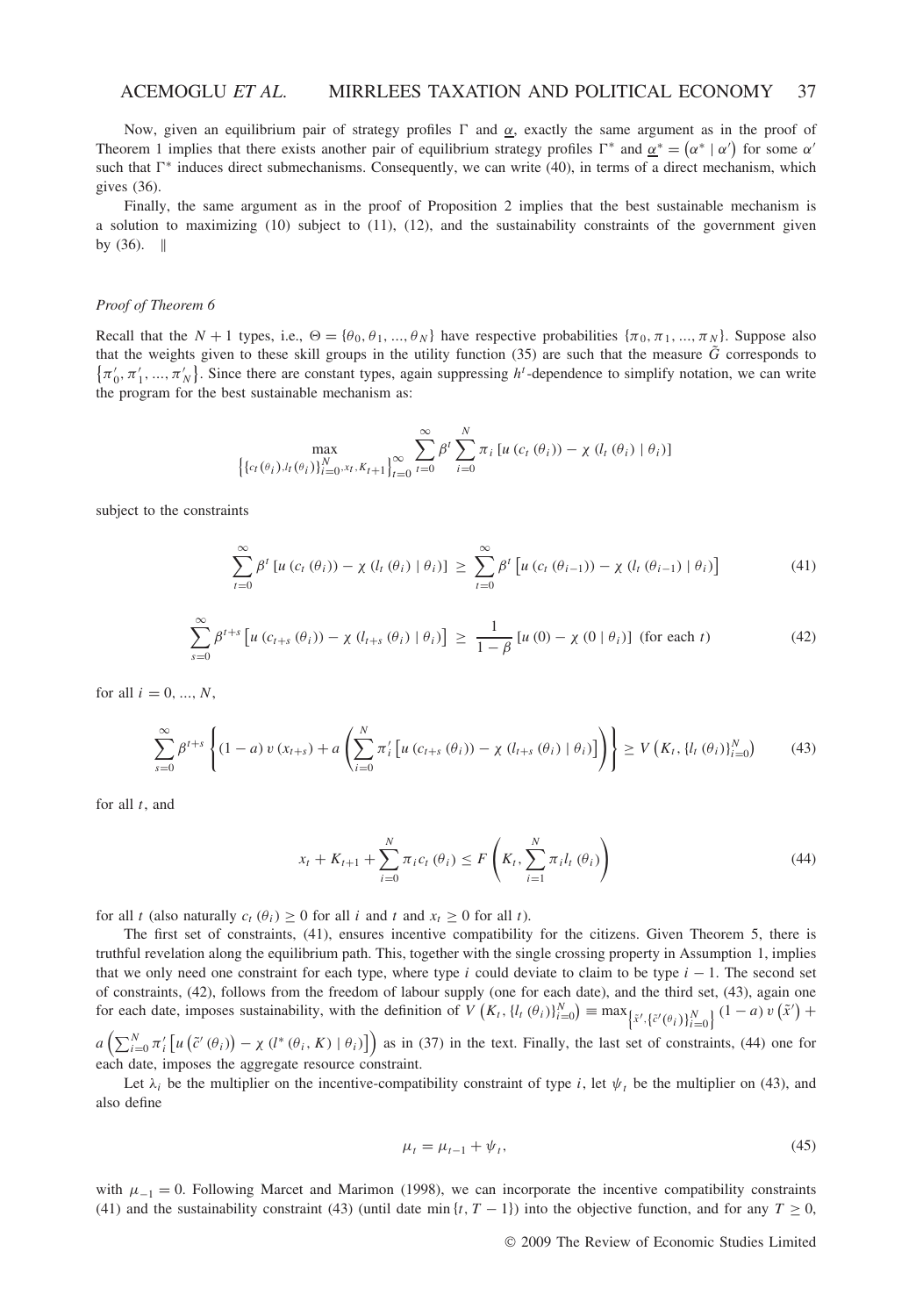represent this maximization problem with the Lagrangian:

$$
\left\{ \{c_t(\theta_i).l_t(\theta_i)\}_{i=0}^N.x_t, K_{t+1} \right\}_{t=0}^{\infty} \sum_{t=0}^{\infty} \beta^t \sum_{i=0}^N \pi_i \left[ u(c_t(\theta_i)) - \chi(l_t(\theta_i) | \theta_i) \right] + \sum_{i=1}^N \lambda_i \left\{ \sum_{t=0}^{\infty} \beta^t \left\{ \left[ u(c_t(\theta_i)) - \chi(l_t(\theta_i) | \theta_i) \right] - \left[ u(c_t(\theta_{i-1})) - \chi(l_t(\theta_{i-1}) | \theta_i) \right] \right\} \right\} + \sum_{t=0}^N \beta^t \sum_{s=0}^{\min\{t, T-1\}} \psi_s \left\{ (1-a) v(x_t) + a \sum_{i=1}^N \pi'_i \left[ u(c_t(\theta_i)) - \chi(l_t(\theta_i) | \theta_i) \right] \right\} - \sum_{t=0}^{T-1} \beta^t \psi_t V\left( K_t, \{l_t(\theta_i)\}_{i=1}^N \right)
$$

subject to (42), (44) and also (43) for dates  $t \geq T$ .

Suppose  $\left\{ \left\{ c_i^*(\theta_i), l_i^*(\theta_i) \right\}_{i=0}^N, x_i^*, K_{t+1}^* \right\}_{t=0}^{\infty}$  is a solution this program. Then taking the multipliers  $\{\lambda_i\}_{i=0}^N$  as given,  $\left\{ \left\{ c_i^*(\theta_i), l_i^*(\theta_i) \right\}_{i=0}^N, x_i^*, K_{t+1}^* \right\}_{i=T}^{\infty}$  must be a solution to

$$
\left\{ \{c_t(\theta_i).l_t(\theta_i)\}_{i=0}^N.x_t, K_{t+1} \right\}_{t=T}^{\infty} \sum_{i=T}^{\infty} \beta^t \sum_{i=0}^N \pi_i \left[ u(c_t(\theta_i)) - \chi(l_t(\theta_i) | \theta_i) \right] + \sum_{i=1}^N \lambda_i \left\{ \sum_{t=T}^N \beta^t \left\{ \left[ u(c_t(\theta_i)) - \chi(l_t(\theta_i) | \theta_i) \right] - \left[ u(c_t(\theta_{i-1})) - \chi(l_t(\theta_{i-1}) | \theta_i) \right] \right\} \right\} + \sum_{t=T}^{\infty} \beta^t \mu_{T-1} \left\{ (1-a) v(x_t) + a \sum_{i=1}^N \pi_i^t \left[ u(c_t(\theta_i)) - \chi(l_t(\theta_i) | \theta_i) \right] \right\}
$$

subject to, for all *t*,  $s \geq T$ , (42), (43) and (44). For any *T*,  $\mu_{T-1}$  is finite. Thus dividing wall terms in the previous expression by  $\beta^T \mu_{T-1}$ , it can be equivalently written as

$$
\left\{ \{c_{t}(\theta_{i})\}_{t}^{l}(\theta_{i})\}_{i=0}^{N} \cdot x_{t} \cdot K_{t+1} \right\}_{t=T}^{\infty} \frac{1}{\mu_{T-1}} \sum_{t=T}^{\infty} \beta^{t-T} \sum_{i=0}^{N} \pi_{i} \left[ u\left(c_{t}(\theta_{i})\right) - \chi\left(l_{t}(\theta_{i})\right) \theta_{i}\right] \right\} + \frac{1}{\mu_{T-1}} \sum_{i=1}^{N} \lambda_{i} \left\{ \sum_{t=T}^{\infty} \beta^{t-T} \left\{ \left[ u\left(c_{t}(\theta_{i})\right) - \chi\left(l_{t}(\theta_{i})\right) \theta_{i}\right] \right] - \left[ u\left(c_{t}(\theta_{i-1})\right) - \chi\left(l_{t}(\theta_{i-1})\right) \theta_{i}\right] \right\} \right\} + \sum_{t=T}^{\infty} \beta^{t-T} \left\{ (1-a) v(x_{t}) + a \sum_{i=1}^{N} \pi_{i}^{\prime} \left[ u\left(c_{t}(\theta_{i})\right) - \chi\left(l_{t}(\theta_{i})\right) \theta_{i}\right] \right\}.
$$
\n(46)

Equation (45) implies that  $\{\mu_T\}$  is a nondecreasing sequence ( $\psi_t \ge 0$  for all *t*), and thus it either converges to some  $\mu^* < \infty$  or diverges to infinity. Suppose first that  $\{\mu_T\}$  converges to  $\mu^* < \infty$ . Then (45) implies that  $\psi_T \to 0$ and therefore distortions disappears as claimed in the theorem. To complete the proof, we must show that  $\mu_T \to \infty$ is not possible. Suppose, to obtain a contradiction, that  $\mu_T \to \infty$ . Then the maximization problem (46) converges to

$$
\max_{\left\{\left\{c_{t}(\theta_{i}), l_{t}(\theta_{i})\right\}_{i=0}^{N}, x_{t}, K_{t+1}\right\}_{t=T}} \sum_{t=T}^{\infty} \beta^{t-1} \left\{(1-a) v(x_{t}) + a \sum_{i=1}^{N} \pi_{i}' \left[u\left(c_{t}(\theta_{i})\right) - \chi\left(l_{t}(\theta_{i}\right) \mid \theta_{i}\right)\right]\right\}
$$

subject to, for all  $t, s \geq T$ , (42), (43) and (44). However, Assumption 5 implies that in this problem, the government sustainability constraint, (43), ceases to bind, and thus  $\psi_T \to 0$ , which from (45) contradicts  $\mu_T \to \infty$ . This contradiction implies that  $\mu_T \to \mu^* < \infty$  and establishes the desired result.

© 2009 The Review of Economic Studies Limited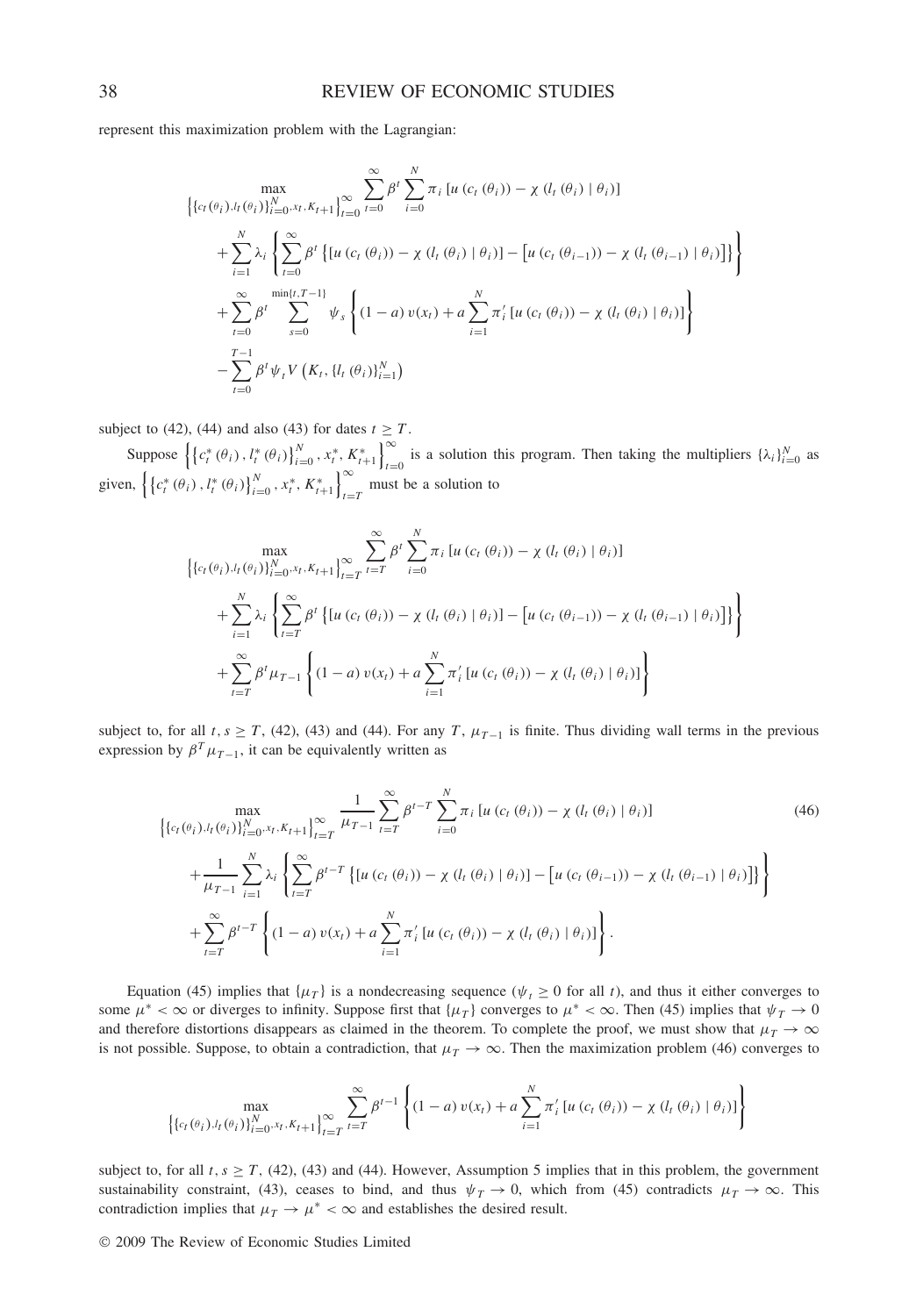*Proof of Theorem 7*

*Proof.* In this case, the best sustainable mechanism can be represented as the solution to the following maximization problem:

$$
\mathbf{MAX}_{2} : \mathbf{U}^{SM} = \max_{\left\{c_{I}(\cdot), l_{I}(\cdot), x_{I}, K_{I+1}\right\}_{I=0}^{\infty}} \mathbb{E}\left[\sum_{t=0}^{\infty} \beta^{t} u\left(c_{t}\left((\theta^{i,t})\right), l_{t}\left(\theta^{i,t}\right) \mid \theta_{t}^{i}\right)\right]
$$

subject to the initial capital stock  $K_0 > 0$ , (11), (12) and the modified sustainability constraint,

$$
\mathbb{E}_{\tilde{G}}\left[\sum_{s=0}^{\infty} \delta^s \left\{(1-a) v\left(x_{t+s}\right)+au\left(c_t\left(\left(\theta^{i,t}\right)\right),l_t\left(\theta^{i,t}\right) \mid \theta_t^i\right)\right\}\right] \geq V\left(K_t,\left\{l_t\left(\theta^{i,t}\right)\right\}\right),\tag{47}
$$

which again takes into account that after deviation there will be zero labour supply and thus the highest continuation value of the government after deviation is  $V(K_t, \{l_t(\theta^{i,t})\})$ , defined analogously to (37) in the text. Here  $\mathbb{E}_{\tilde{G}}$  denotes the integral evaluated according to  $\tilde{G}$  as in (35). As before, denote the Lagrange multipliers on the sustainability contraint by  $\delta^t \psi_t$ , with  $\mu_t = \mu_{t-1} + \psi_t$ , and rewrite **MAX**<sub>2</sub> recursively as

$$
\mathbf{MAX}_{2} : \mathbf{U}^{SM} = \max_{\left\{c_{I}(\cdot), l_{I}(\cdot), x_{I}, K_{I+1}\right\}_{I=0}^{\infty}} \mathbb{E}\left[\sum_{t=0}^{\infty} \beta^{t} u\left(c_{I}\left(\theta^{i,t}\right), l_{I}\left(\theta^{i,t}\right) | \theta_{I}^{i}\right) + \mu_{I} \delta^{t} a u\left(c_{I}\left(\left(\theta^{i,t}\right)\right), l_{I}\left(\theta^{i,t}\right) | \theta_{I}^{i}\right)\right] + \sum_{t=0}^{\infty} \delta^{t} \left\{\mu_{I}\left(1-a\right) v(x_{t}) - (\mu_{I} - \mu_{I-1}) V\left(K_{I}, \left\{l_{I}\left(\theta^{i,t}\right)\right\}\right)\right\}
$$

subject to (11) and (12). Denote the Lagrange multipliers in the solution to this problem by  $\{\mu_i^*\}$ . Then as in the text, consider the quasi-Mirrlees program corresponding to **MAX**2, which is given by

$$
\mathcal{U}\big(\{C_t, L_t\}_{t=0}^{\infty}; \{\mu_t^*\}_{t=0}^{\infty}\big) \equiv \max_{\{c_t(\theta^t), l_t(\theta^t)\}_{t=0}^{\infty}} \mathbb{E}\left[\sum_{t=0}^{\infty} (\beta^t + \mu_t^* \delta^t a) u\left(c_t(\theta^{i,t}), l_t(\theta^{i,t}) | \theta_t^i\right)\right]
$$

subject to (12), and the two additional constraints,

$$
\int c_t \left(\theta^t\right) dG\left(\theta^t\right) \leq C_t,
$$

and

$$
\int l_t\left(\theta^t\right)dG\left(\theta^t\right)\geq L_t.
$$

Here  $\mathcal{U}((C_t, L_t)_{t=0}^{\infty}; {\mu_t^*}_{t=0}^{\infty})$  has exactly the same interpretation as  $\mathcal{U}((C_t, L_t)_{t=0}^{\infty})$  in the text, except that it is also a function of the sequence of Lagrange multipliers. Then, with the same arguments as in the text, the maximization problem **MAX**<sup>2</sup> becomes

$$
\max_{\{C_t, L_t, x_t, K_t\}_{t=0}^{\infty}} \mathcal{U}(\{C_t, L_t\}_{t=0}^{\infty}; \{\mu_t^*\}_{t=0}^{\infty}) + \sum_{t=0}^{\infty} \delta^t \{\mu_t^* (1-a) v(x_t) - (\mu_t^* - \mu_{t-1}^*) V(K_t, \{l_t(\theta^{i,t})\})\}
$$

subject to  $(11)$  and  $(47)$ .

Proceeding as in the proof of Theorem 4, we obtain

$$
\frac{\mathcal{U}_{C_t}(\{C_t, L_t\}_{t=0}^{\infty}; \{\mu_t^*\}_{t=0}^{\infty})}{\alpha \delta^t v'(x_t)} = \mu_t^* \leq \mu_{t+1}^* = \frac{\mathcal{U}_{C_{t+1}}(\{C_t, L_t\}_{t=0}^{\infty}; \{\mu_t^*\}_{t=0}^{\infty})}{\alpha \delta^{t+1} v'(x_{t+1})}.
$$

Using the definition of  $\varphi$ , this can be rewritten as

$$
\frac{\varphi^t \mathcal{U}_{\mathcal{C}^*}^*}{(1-a) \, \delta^t \nu'(x^*)} = \mu_t^* \le \mu_{t+1}^* = \frac{\varphi^{t+1} \mathcal{U}_{\mathcal{C}^*}^*}{(1-a) \, \delta^{t+1} \nu'(x^*)} \text{ as } t \to \infty.
$$

Then we can proceed as in Theorem 4 to yield the conclusions in the theorem. In particular, when  $\varphi = \delta$ , then we must have  $\mu_t^* \to \overline{\mu}^*$  and distortions disappear. If, on the other hand,  $\varphi > \delta$ ,  $\mu_{t+1}^* > \mu_t^*$  and those  $\psi_t > 0$  as  $t \to \infty$ and asymptotic distortions remain.  $\parallel$ 

*Acknowledgements.* We thank two anonymous referees, the editor, Kjetil Storesletten, and audiences at many seminars for helpful comments and suggestions, and Georgy Egorov and Oleg Itskhoki for excellent research assistance. All three authors gratefully acknowledge financial support from the National Science Foundation.

© 2009 The Review of Economic Studies Limited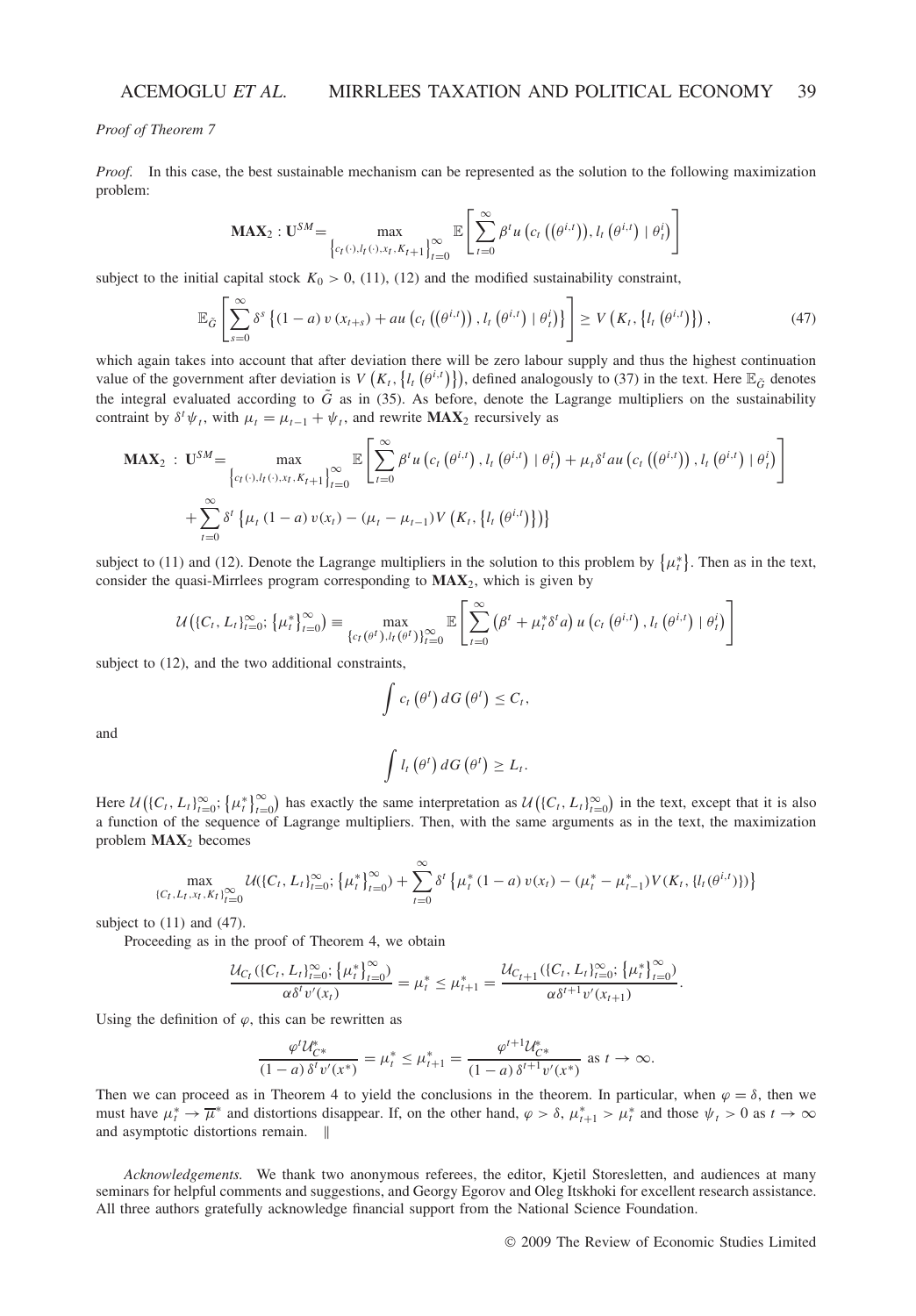REFERENCES

- ABREU, D. (1988), "On the Theory of Repeated Games with Discounting", *Econometrica,* **56**, 383–396.
- ACEMOGLU, D. (2007), "Modeling Inefficient Institutions", in Blundell, R., Newey, W. K. and Persson, T. (eds.) *Advances in Economic Theory, Proceedings of World Congress 2005* (Cambridge University Press).
- ACEMOGLU, D., GOLOSOV, M. and TSYVINSKI, A. (2006), "Markets Versus Governments: Political Economy of Mechanisms" (NBER Working Paper 12224).
- ACEMOGLU, D., GOLOSOV, M. and TSYVINSKI, A. (2008*a*), "Political Economy of Mechanisms", *Econometrica* **76**, 619–641.
- ACEMOGLU, D., GOLOSOV, M. and TSYVINSKI, A. (2008*b*), "Markets Versus Governments", *Journal of Monetary Economics,* **55**, 159–189.
- ACEMOGLU, D. and ROBINSON, J. (2006), *Economic Origins of Dictatorship and Democracy* (New York: Cambridge University Press).
- ALBANESI, S. and ARMENTER, R. (2007), "Intertemporal Distortions in the Second Best" (NBER Working Paper 13629).
- ALBANESI, S. and SLEET, C. (2005), "Dynamic Optimal Taxation with Private Information", *Review of Economic Studies,* **72**, 1–29.
- AUSTEN-SMITH, D. and BANKS, J. S. (1999), *Positive Political Theory I: Collective Preference* (Ann Arbor: University of Michigan Press).
- BARRO, R. (1973), "The Control of Politicians: An Economic Model", *Public Choice,* **14**, 19–42.
- BATTAGLINI, M. and COATE, S. (2008), "A Dynamic Theory of Spending, Taxation, and Debt", *American Economic Review,* **98**, 201–236.
- BECKER, G. (1983), "A Theory of Competition Amoung Pressure Groups for Political Influence", *Quarterly Journal of Economics,* **98**, 371–400.
- BERTSEKAS, D., NEDIC, A. and OZDAGLAR, A. (2003), *Convex Analysis and Optimization* (Boston: Athena Scientific).
- BESTER, H. and STRAUSZ, R. (2001), "Contracting with Imperfect Commitment and the Revelation Principle: The Single Agent Case", *Econometrica,* **69**, 1077–1098.
- BISIN, A. and RAMPINI, A. (2006), "Markets as Beneficial Constraints on the Government", *Journal of Public Economics,* **90**, 601–629.
- BUCHANAN, J. M. and TULLOCK, G. (1962), *The Calculus of Consent* (Ann Arbor: University of Michigan Press).
- CHAMLEY, C. (1986), "Optimal Taxation of Capital Income in General Equilibrium and Infinite Lives", *Econometrica,* **54**, 607–622.
- CHARI, V. V. and KEHOE, P. (1990), "Sustainable Plans", *Journal of Political Economy,* **94**, 783–802.
- CHARI, V. V. and KEHOE, P. (1990), "Sustainable Plans and Mutual Default", *Review of Economic Studies,* **60**, 175–195.
- DIXIT, A. K. (2004), *Lawlessness and Economics: Alternative Modes of Governance* (Princeton: Princeton University Press).
- FARHI, E. and WERNING, I. (2008), "The Political Economy of Nonlinear Capital Taxation" (Mimeo, Harvard).

FEREJOHN, J. (1986), "Incumbent Performance and Electoral Control", *Public Choice,* **50**, 5–25.

- FREIXAS, X., GUESNERIE, R. and TIROLE, J. (1985), "Planning under Incomplete Information and the Ratchet Effect", *Review of Economic Studies,* **52**, 173–192.
- GOLOSOV, M., KOCHERLAKOTA, N. and TSYVINSKI, A. (2003), "Optimal Indirect and Capital Taxation", *Review of Economic Studies,* **70**, 569–587.
- GOLOSOV, M., TSYVINSKI, A. and WERNING, I. (2006), "New Dynamic Public Finance: A User's Guide", in Acemoglu, D., Rogoff, K. and Woodford, M. (eds.) *NBER Macroeconomics Annual 2006* (Cambridge, MA: MIT Press).
- GROSSMAN, G. and HELPMAN, E. (1994), "Protection for Sale", *American Economics Review,* **84**, 833–850.
- HARRIS, M. and HOLMSTROM, B. (1982), "A Theory of Wage Dynamics", *Review of Economic Studies,* **49**, 315–333.
- HASSLER, J., KRUSELL, P. and ZILIBOTTI, F. (2005), "The Dynamics of Government: A Positive Analysis", *Journal of Monetary Economics,* **52**, 1331–1358.
- JUDD, K. (1985), "Redistributive Taxation in a Simple Perfect Foresight Model", *Journal of Public Economics,* **28**, 59–83.
- KOCHERLAKOTA, N. (2005), "Zero Expected Wealth Taxes: A Mirrlees Approach to Dynamic Optimal Taxation", *Econometrica,* **73**, 1587–1621.
- KRUSELL, P. and RIOS-RULL, J.-V. (1999), "On the Size of Government: Political Economy in the Neoclassical Growth Model", *American Economic Review,* **89**, 1156–1181.
- LINDBACK, A. and WEIBULL, J. (1987), "Balanced-budget Redistribution as the Outcome of Political Competition", *Public Choice,* **52**, 273–297.
- MARCET, A. and MARIMON, R. (1998), "Recursive Contracts" (Mimeo, University of Pompeu Fabra).
- MAS-COLELL, A., WHINSTON, M. D. and GREEN, J. (1995), *Microeconomic Theory* (New York, Oxford: Oxford University Press).
- MIRRLEES, J. A. (1971), "An Exploration in the Theory of Optimum Income Taxation", *Review of Economic Studies,* **38**, 175–208.